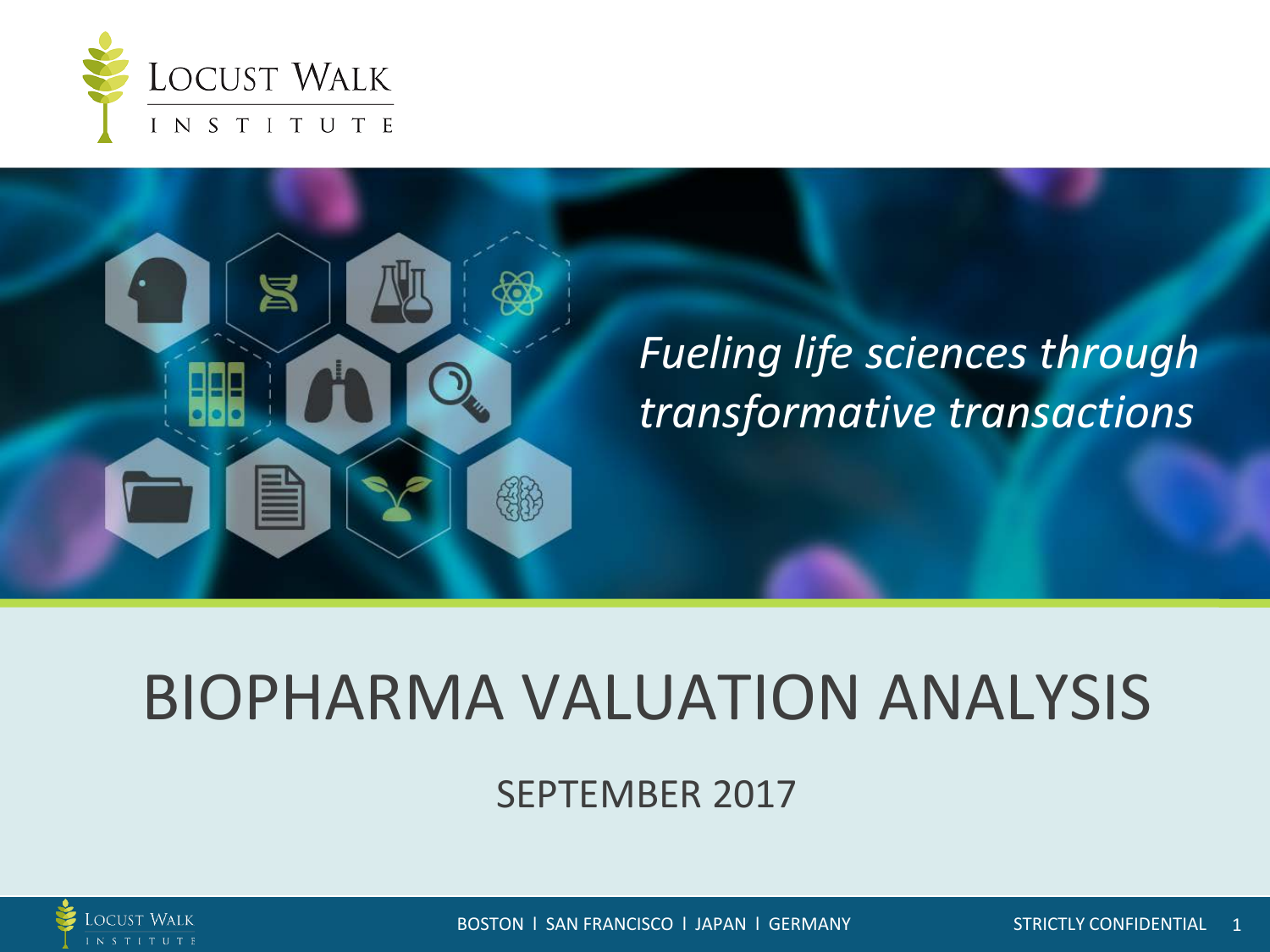## Locust Walk is positioned as a fully integrated advisor with all key capabilities necessary for life science transaction advisory



**LOCUST WALK**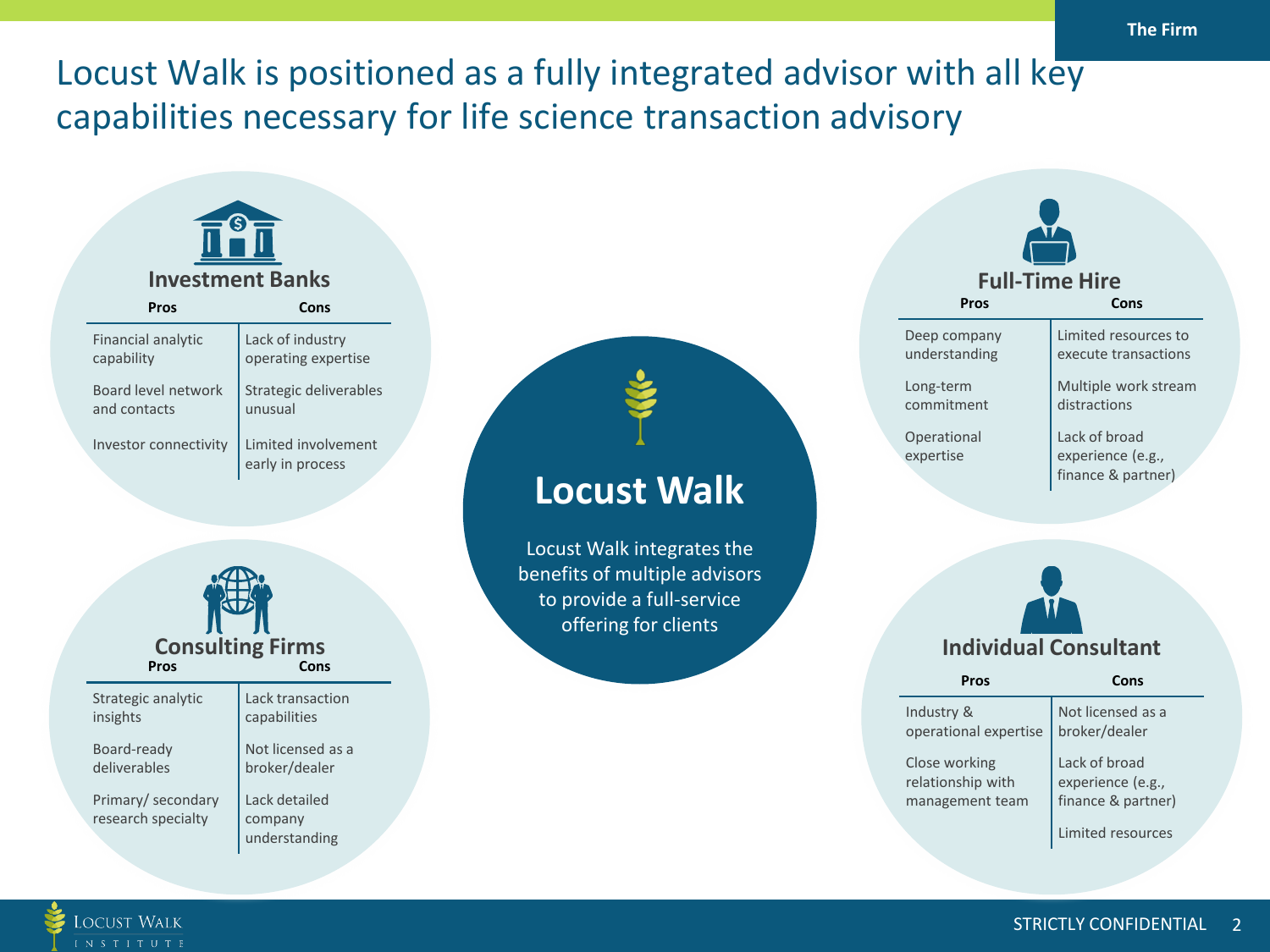## Locust Walk has helped build many successful life science companies

| innocoll                                                              |                  | -pieris-                                                      |                                                                                                        | -pieris-                                                                         | <b>TesoRx</b>                                                                                                                                  |                                                                                  | <b>CYMABAY</b>                                                                                                              |                                                            | <b>STRONGBRIDGE</b><br><b>RIOPHARMA</b>                                      |  |
|-----------------------------------------------------------------------|------------------|---------------------------------------------------------------|--------------------------------------------------------------------------------------------------------|----------------------------------------------------------------------------------|------------------------------------------------------------------------------------------------------------------------------------------------|----------------------------------------------------------------------------------|-----------------------------------------------------------------------------------------------------------------------------|------------------------------------------------------------|------------------------------------------------------------------------------|--|
| Advised on company<br>acquisition                                     |                  | Sell-side Japan/Asia<br>collaboration for PRS-080             | Sell-side immuno-oncology<br>collaboration                                                             |                                                                                  | <b>Sell-side Japan licensing</b><br>agreement for THG-1001                                                                                     |                                                                                  | <b>Sell-side US licensing</b><br>agreement for arhalofenate                                                                 |                                                            | <b>Buy-side US rights</b><br>acquisition for Keveyis                         |  |
|                                                                       |                  | X ASKA Pharmaceutical                                         |                                                                                                        |                                                                                  |                                                                                                                                                | X ASKA Pharmaceutical                                                            | Koikhol                                                                                                                     |                                                            | TaroPharma <sup>®</sup>                                                      |  |
| <b>GURNET POINT</b><br>\$55M Upfront, \$154M CVR                      |                  | \$2.75M Upfront, \$80M<br><b>Milestones, Plus Royalties</b>   |                                                                                                        | \$31M Upfront, \$539M<br><b>Milestones, Plus Royalties</b><br><b>Undisclosed</b> |                                                                                                                                                | \$15M Upfront, \$190M<br><b>Milestones, Plus Royalties</b>                       |                                                                                                                             | \$8.5M Upfront, Undisc.<br><b>Milestones and Royalties</b> |                                                                              |  |
| Pharmaceuticals                                                       |                  | <b>NeoTX Therapeutics</b>                                     | <b>SAVARA</b>                                                                                          |                                                                                  | strategic                                                                                                                                      |                                                                                  | VAXIS                                                                                                                       |                                                            | medgenics                                                                    |  |
| Advised on company<br>acquisition                                     |                  | <b>Buy-side licensing agreement</b><br>for ANYARA             | <b>Identified and initiated</b><br>buy-side acquisition                                                |                                                                                  | Sell-side license for Canadian<br>rights of IbuCream                                                                                           |                                                                                  | <b>IMMUNOTHERAPIES</b><br>Immuno-Oncology<br><b>Advisor</b>                                                                 |                                                            | Development & commercial<br>collab. for anti-LIGHT mAb                       |  |
| GRUNENTHAL                                                            |                  | Active<br><b>Biotech</b>                                      | <b>SERENDEX</b><br>Pharmaceuticals<br><b>Undisclosed</b>                                               |                                                                                  | <b>Leading Consumer Health</b><br><b>Co</b><br><b>Undisclosed</b>                                                                              |                                                                                  | <b>Undisclosed</b>                                                                                                          |                                                            | <b>KYOWA KIRIN</b>                                                           |  |
| <b>Undisclosed</b>                                                    |                  | \$250K Upfront, \$71M Deal<br><b>Value</b>                    |                                                                                                        |                                                                                  |                                                                                                                                                |                                                                                  |                                                                                                                             |                                                            | <b>Undisclosed</b>                                                           |  |
| <b>STRONGBRIDGE</b>                                                   | <b>REGENERON</b> |                                                               | ARMETHEON                                                                                              |                                                                                  | <b>STRONGBRIDGE</b><br><b>BIOPHARMA</b>                                                                                                        |                                                                                  | <b>STRONGBRIDGE</b>                                                                                                         |                                                            | <b>STRONGBRIDGE</b><br><b>BIOPHARMA</b>                                      |  |
| <b>BIOPHARMA</b><br>Advised on IPO process and<br>syndicate selection |                  | Sell-side Asian licensing<br>agreement for fasinumab          | Sell-side Asian licensing<br>agreement for Tecarfarin<br><b>EE'S PHARM</b><br><b>Undisclosed Value</b> |                                                                                  | <b>Buy-side licensing</b><br>agreement for ALT1103 for<br>Acromegaly<br>antisense<br>\$5M Upfront, \$105M<br><b>Milestones, Plus Royalties</b> |                                                                                  | Buy-side asset acquisition of<br><b>Somatoprim for Acromegaly</b><br>Aspireo<br>Pharmaceuticals<br>\$30M in Cortendo Equity |                                                            | Advised private placement to<br>leading healthcare investors                 |  |
|                                                                       |                  | Mitsubishi Tanabe Pharma                                      |                                                                                                        |                                                                                  |                                                                                                                                                |                                                                                  |                                                                                                                             |                                                            | <b>BROADFIN</b><br>Granite Point Capital<br>RACapita <sub> TVM</sub> Capital |  |
| <b>\$25M NASDAQ IPO</b>                                               |                  | \$55M Upfront, \$270M<br><b>Milestones</b>                    |                                                                                                        |                                                                                  |                                                                                                                                                |                                                                                  |                                                                                                                             |                                                            | LCA HealthCap NEA.<br>\$33.2M Private Placement                              |  |
|                                                                       |                  | ONXEO                                                         |                                                                                                        |                                                                                  | <b>IRMETHEON</b>                                                                                                                               | <b>STRONGBRIDGE</b>                                                              |                                                                                                                             |                                                            |                                                                              |  |
|                                                                       |                  | <b>Sell-side North American</b><br>Oravig <sup>®</sup> rights |                                                                                                        |                                                                                  | <b>Advised on</b><br><b>Series B financing</b>                                                                                                 | <b>RIOPHARMA</b><br>Advised private placement to<br>leading healthcare investors |                                                                                                                             |                                                            |                                                                              |  |
|                                                                       |                  | <b>DARA BiOSciences</b>                                       |                                                                                                        | <b>Life Science Investors</b>                                                    |                                                                                                                                                | $NEAs$ RACapita<br><b>BROADFIN</b><br><b>Health</b> Can                          |                                                                                                                             |                                                            |                                                                              |  |
|                                                                       |                  | <b>Undisclosed Value</b>                                      |                                                                                                        | \$24.3M Series B                                                                 |                                                                                                                                                | \$26.4M Private Placement                                                        |                                                                                                                             |                                                            |                                                                              |  |

**Locust Walk has closed 21 transactions across a variety** 

**of deal types, stages of development and therapeutic areas since 2015**

**LOCUST WALK** \* Sorted in Reverse Chronological Order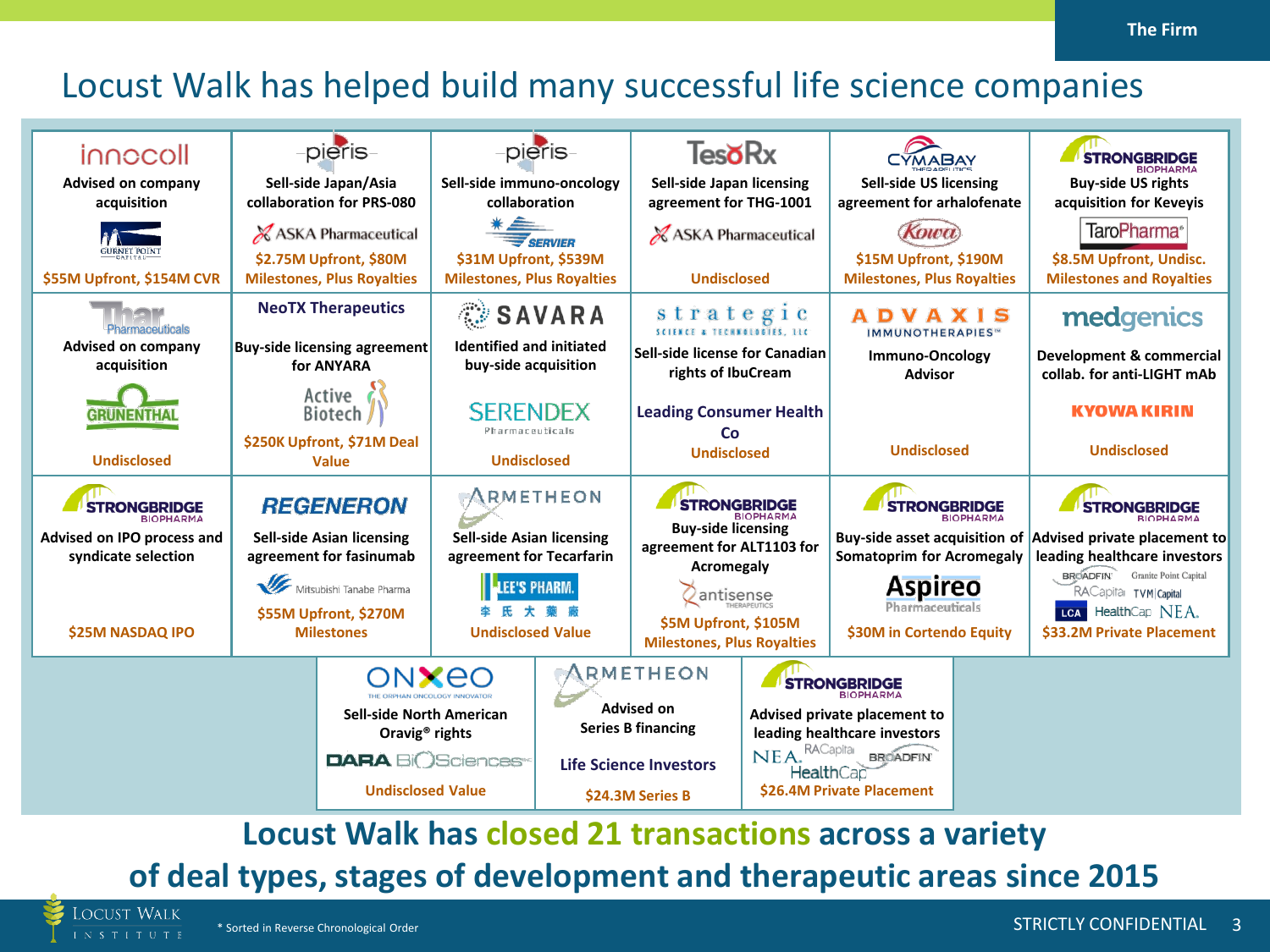## Valuation Webinar Overview

- A valuation provides a single, calculated figure that defines the value, today, of a future cash flow stream given the required investment(s), risk, timing, etc.
- For biopharma, valuation is most commonly used to guide key decision making processes such as portfolio prioritization, fundraising, and strategic transactions
- This webinar will review the fundamental components of building, analyzing, and using a valuation model
	- $\triangleright$  Understanding the revenue model and its role in defining the opportunity
	- $\triangleright$  Understanding the impact of costs and how to best forecast cost items
	- $\triangleright$  Evaluating risk and assessing how risk changes in the future
	- $\triangleright$  Assessing how timing and discounting impacts value
- A variety of methods can be used to value an opportunity, we will focus on how to develop a bottom-up revenue model and discounted cash flow valuation model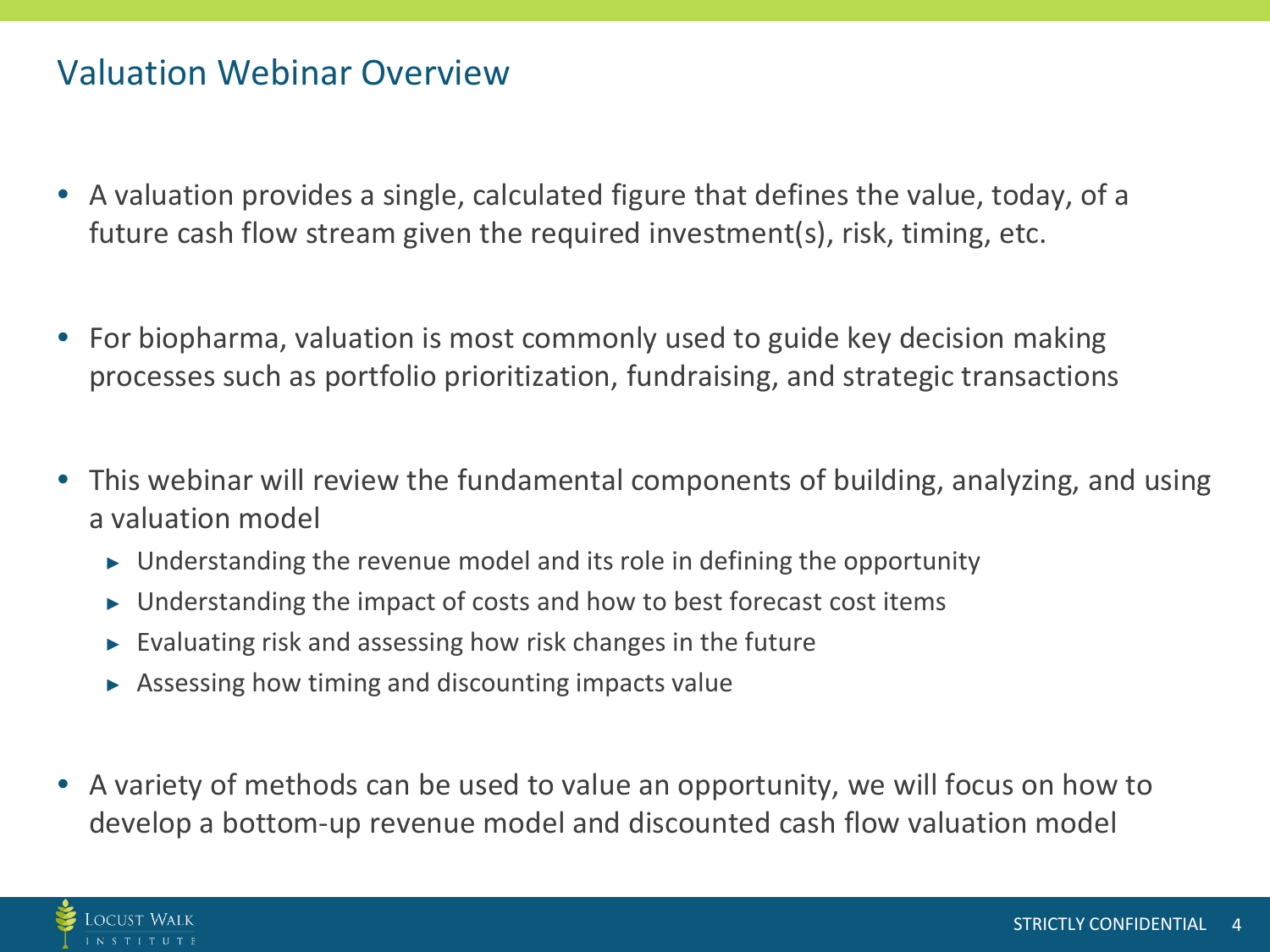

## VALUATION



#### **Defining the Opportunity – Revenue Model**



Valuation Methods



 $\Delta$ 

Understanding Costs

Accounting for Risk



6

Timing and Discounting Cash Flows

Deal Modeling & Comparables

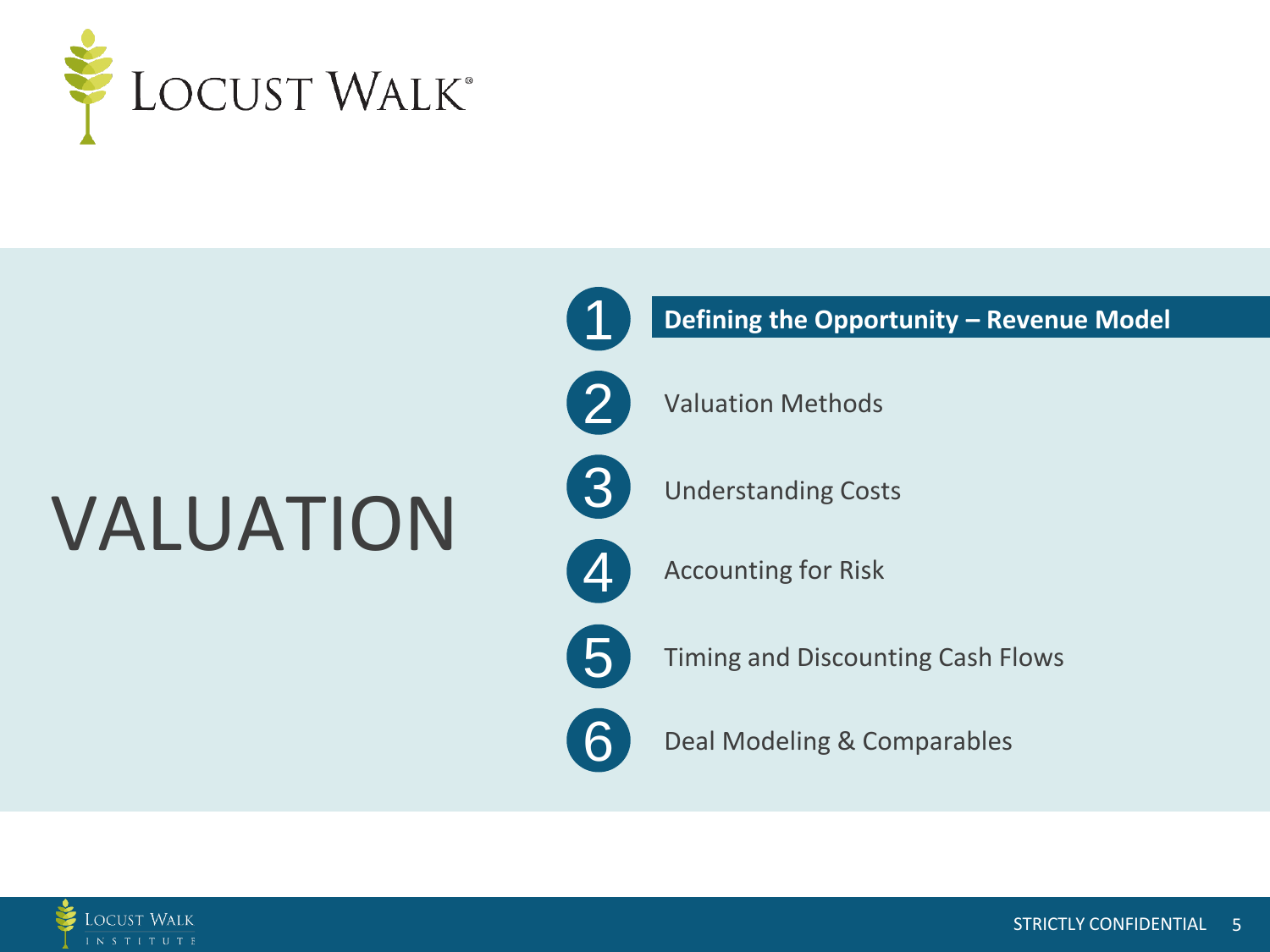## Understanding product revenue is the first step to understanding value

#### *Revenue Model*

- Begins with primary and secondary research
	- $\triangleright$  KOL calls / survey
	- ▶ Review of market & competitive landscape
	- ▶ Key unmet needs and differentiators
- Key model inputs driven by
	- ▶ Market size & segmentation
	- ▶ Predicted penetration in each segment
	- Compliance / adherence
	- **Price**

**Output Annual Revenue Forecast Through LOE**

#### *Valuation Model*

- *Starts with revenue forecast*
- Understanding of key costs
	- ▶ Cost of goods
	- Sales and marketing
	- ▶ R&D
- Quantification of risks
	- ▶ Clinical and regulatory risks (clinical stage)
	- **Operational risks of** company

**Standalone Product eNPV Deal NPV** 

#### *Deal Model*

- *Starts with product valuation*
- Divides value among parties with deal terms
	- ▶ Upfront
	- **Milestones**
	- ▶ Royalties
- Quantify additional costs & sources of value
	- $\blacktriangleright$  Synergies with existing operations
	- ▶ Tax implications
	- ▶ Financing costs

**Output Output Output** 

**A clear understanding of the revenue potential for a product serves as the foundation for a valuation**

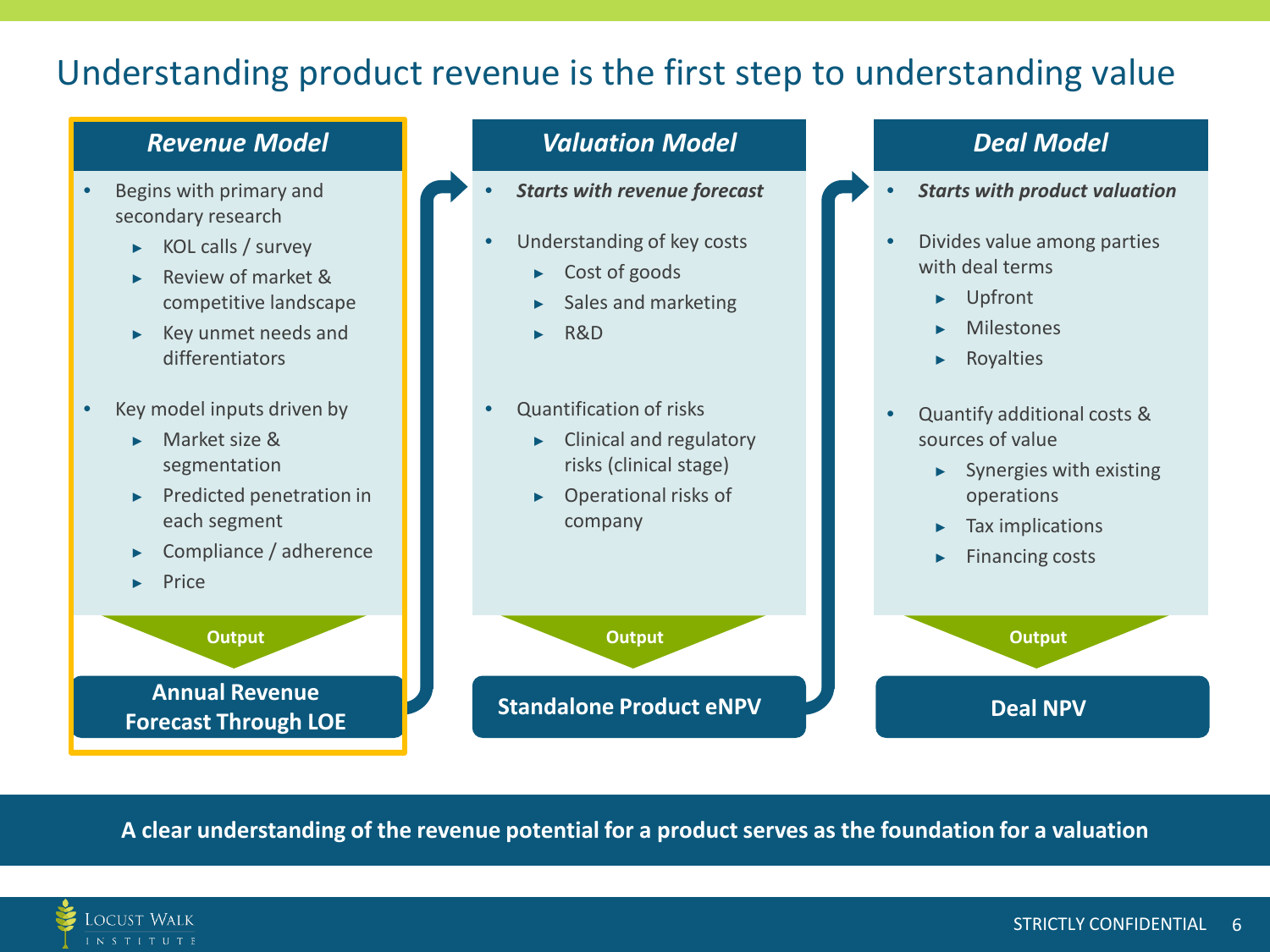## Several methods are available to build a revenue model; a bottom-up epidemiology based analysis is most commonly used



• Revenue opportunity can be calculated based on how many reps are making how many calls to what decile physician in a given period of time. This is more commonly used with medical devices and in ultra-orphan indications

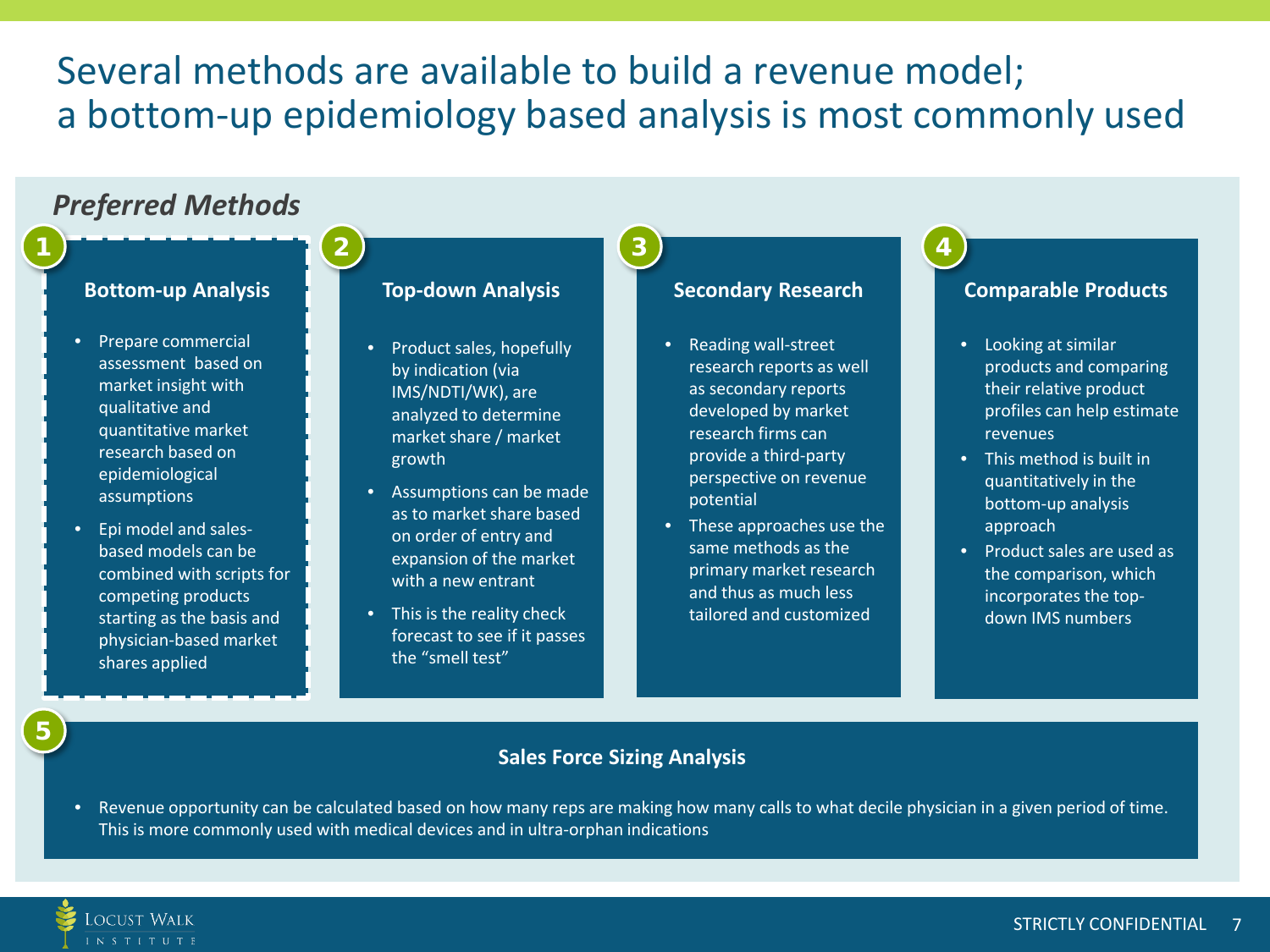## Secondary research and primary physician interviews/surveys are helpful for collecting key inputs for the revenue model

#### *Disease/Condition Overview*

- Disease
	- ▶ Etiology
	- ▶ Diagnosis
- Patient Population
	- ▶ Prevalence/incidence
	- **Patient demographics**
	- Segmentation
	- $\blacktriangleright$  Trends (e.g., aging)
- **Treatment** 
	- **Therapies**
	- Unmet needs
	- Trends (e.g., increased use of class X)

#### *Product Profile*

- Target Profile
	- ▶ Feedback on efficacy, safety, mechanism of action, etc.
- Drivers/Barriers
	- Positive/negative perceptions of product profile
	- Evaluate against unmet needs
	- ▶ Prioritization of product attributes (pos/neg)
- Clinical Data
	- ▶ Physician feedback on endpoints
	- $\blacktriangleright$  Data required to drive use
- Competition
	- ▶ Drivers and barriers for use
	- ▶ Trend in use (e.g., increasing)
	- **Evaluation of developing assets**

#### *Commercial Opportunity*

- Product Potential
	- ▶ Peak penetration
	- ▶ Prioritized conditions and patient segments
	- $\blacktriangleright$  Time to peak share
	- Revenue forecast
	- ▶ Revenue scenarios
- Pricing & Reimbursement
	- ▶ Likely coverage (Tier, PAs)
	- ▶ Impact on treatment selection
	- $\blacktriangleright$  Degree of price sensitivity
	- Purchase method (e.g., buy and bill)
	- ▶ Trends
- Competition
	- Share steal
	- ▶ Impact of generic entry

**With a breadth of assumptions and uncertainties, it is best to develop multiple revenue scenarios that will account for various outcomes – we recommend base, pessimistic, and optimistic scenarios**

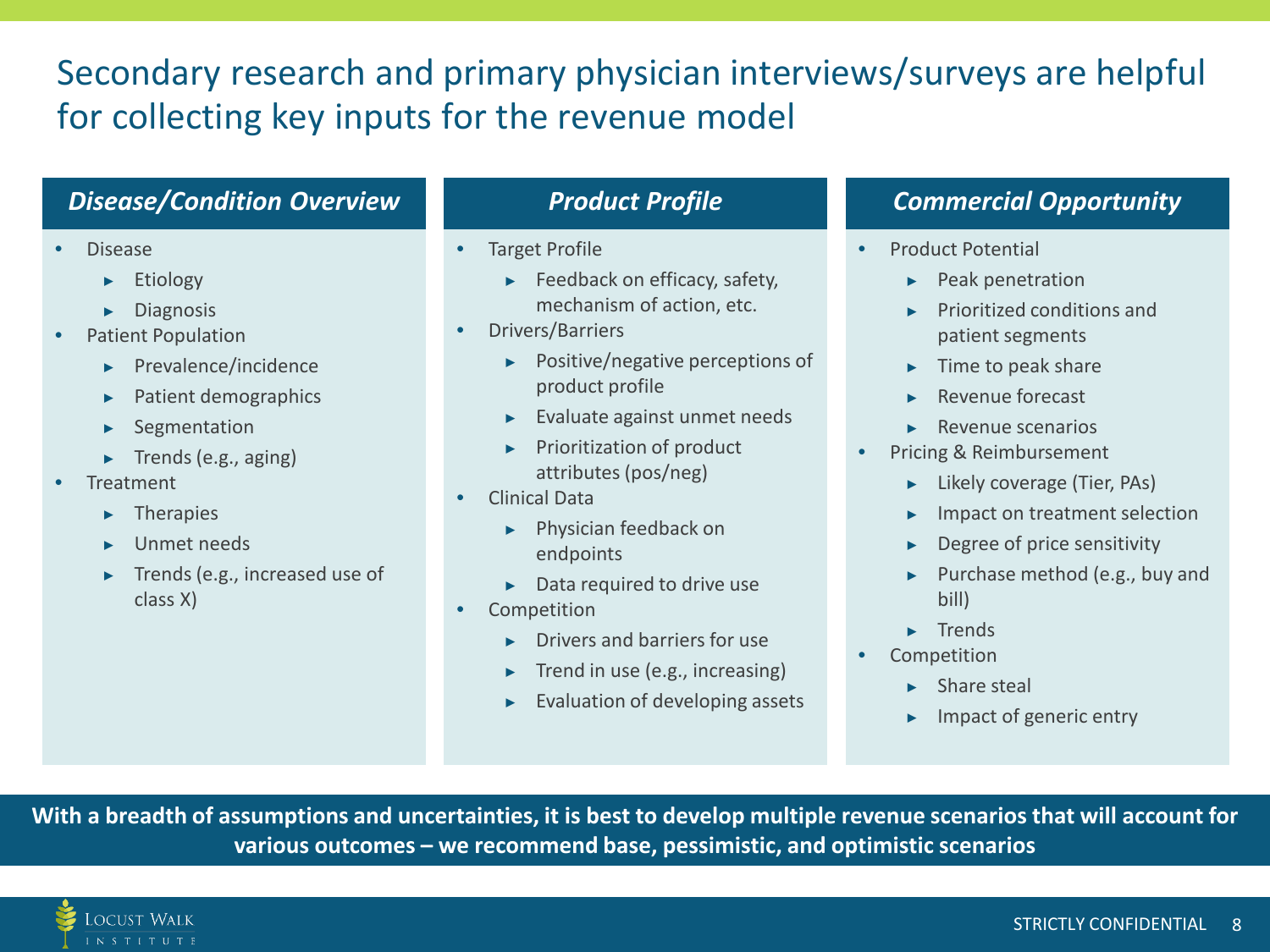Combination of qualitative and quantitative approaches defines the revenue opportunity while characterizing drivers/barriers

### **Qualitative Approach: Performance of Product X**



**Qualitative assessment contextualizes a product's performance, but is limited in its ability to define an absolute potential.**

Locust Walk N S T I T U T E

#### **Quantitative Approach: Performance of Product X**



**Quantitative assessment provides a detailed projection of expected product performance, but often is has limited explanatory power to characterize underlying trends.**

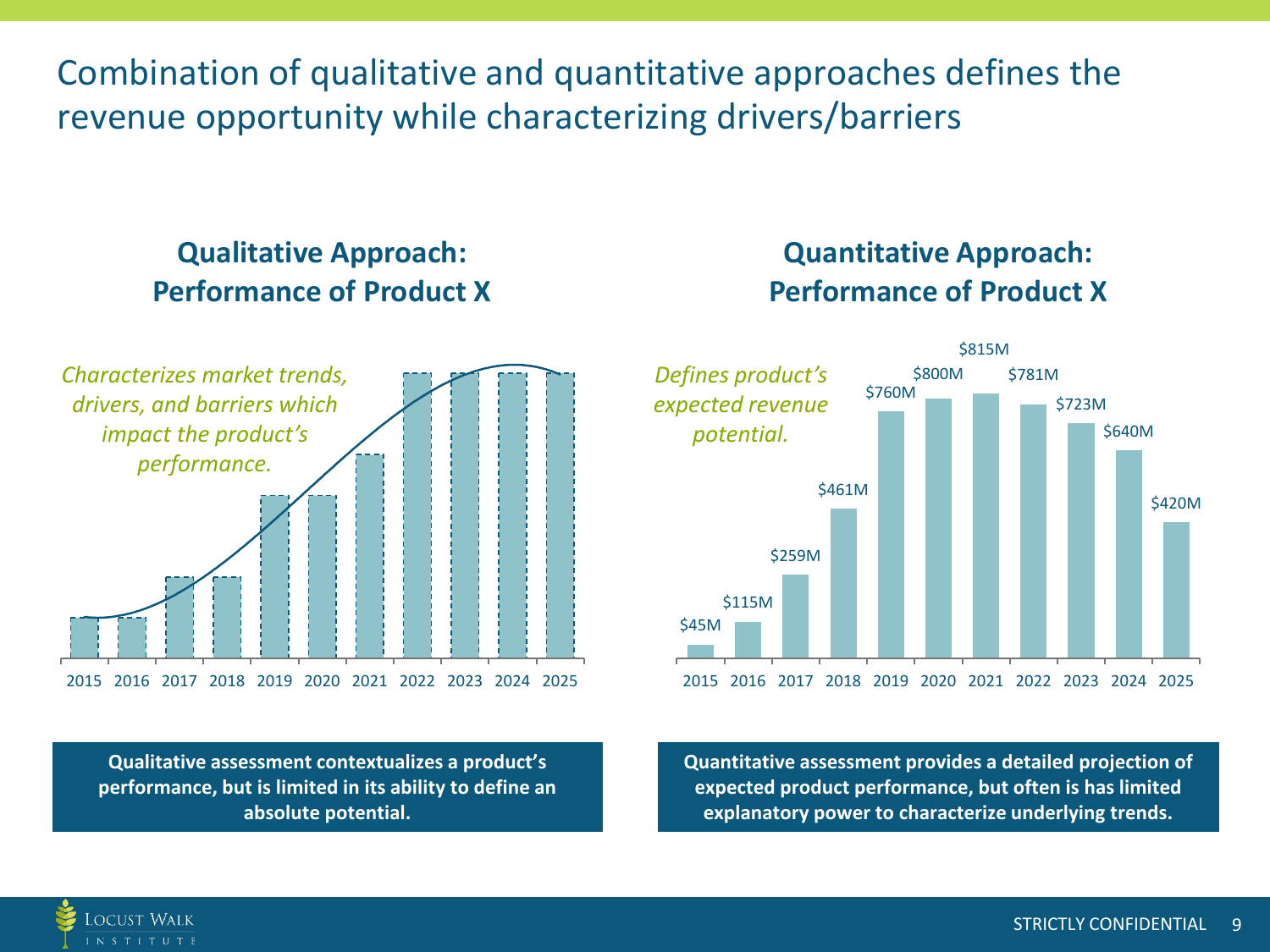## Illustrative example of a bottom-up forecast framework

LOCUST WALK

|                           | <b>Core Assumptions</b>                                                                                                   | <b>Other Assumptions</b>                                        | <b>Source</b>              |
|---------------------------|---------------------------------------------------------------------------------------------------------------------------|-----------------------------------------------------------------|----------------------------|
|                           | <b>Target Patient Population</b><br>(prevalence or incidence based on model type and patient segment)                     | • Growth in prevalence                                          | • Secondary                |
| X                         | <b>Diagnosed Patient Population</b><br>(% of prevalent patients)                                                          | • Change in diagnosis rate                                      | • Primary and<br>secondary |
| X                         | <b>Segment 1</b><br>(% of diagnosed prevalence; repeat for all segments)                                                  | • Change in segments breakdown<br>over time (e.g., more severe) | • Primary and<br>secondary |
| X                         | <b>Treated Patients</b><br>(% of patients eligible for and receiving drug treatment)                                      | • Change in treatment rates or<br>growth of addressable pop.    | • Primary and<br>secondary |
| $\boldsymbol{X}$          | <b>Product Penetration/Share</b><br>(% of patients receiving treatment with tested product)                               | • Time to peak, share steal from<br>competitors                 | • Primary<br>(quant)       |
| $\boldsymbol{\mathsf{X}}$ | <b>Compliance</b><br>(% of patients treated with therapy who will fully comply with therapy)                              | • Rate of discontinuation                                       | • Primary                  |
|                           | <b>Treated Patients</b>                                                                                                   |                                                                 |                            |
| X                         | <b>Number of Treatments</b><br>(incorporate length of therapy, dosing, etc. into assumption and calculation)              | • Length of therapy, dosing                                     | • Primary and<br>secondary |
| X                         | <b>Price per Script/Treatment</b>                                                                                         | • Gross to net (rebates)                                        | • Company and<br>primary   |
|                           | <b>Product Revenue</b>                                                                                                    |                                                                 |                            |
| X                         | <b>Cumulative Clinical &amp; Regulatory Risk to Approval</b><br>(probability that will be approved and revenues realized) | • Probability for given phase                                   | • Secondary                |
|                           | <b>Expected Product Revenue</b>                                                                                           |                                                                 |                            |

STRICTLY CONFIDENTIAL 10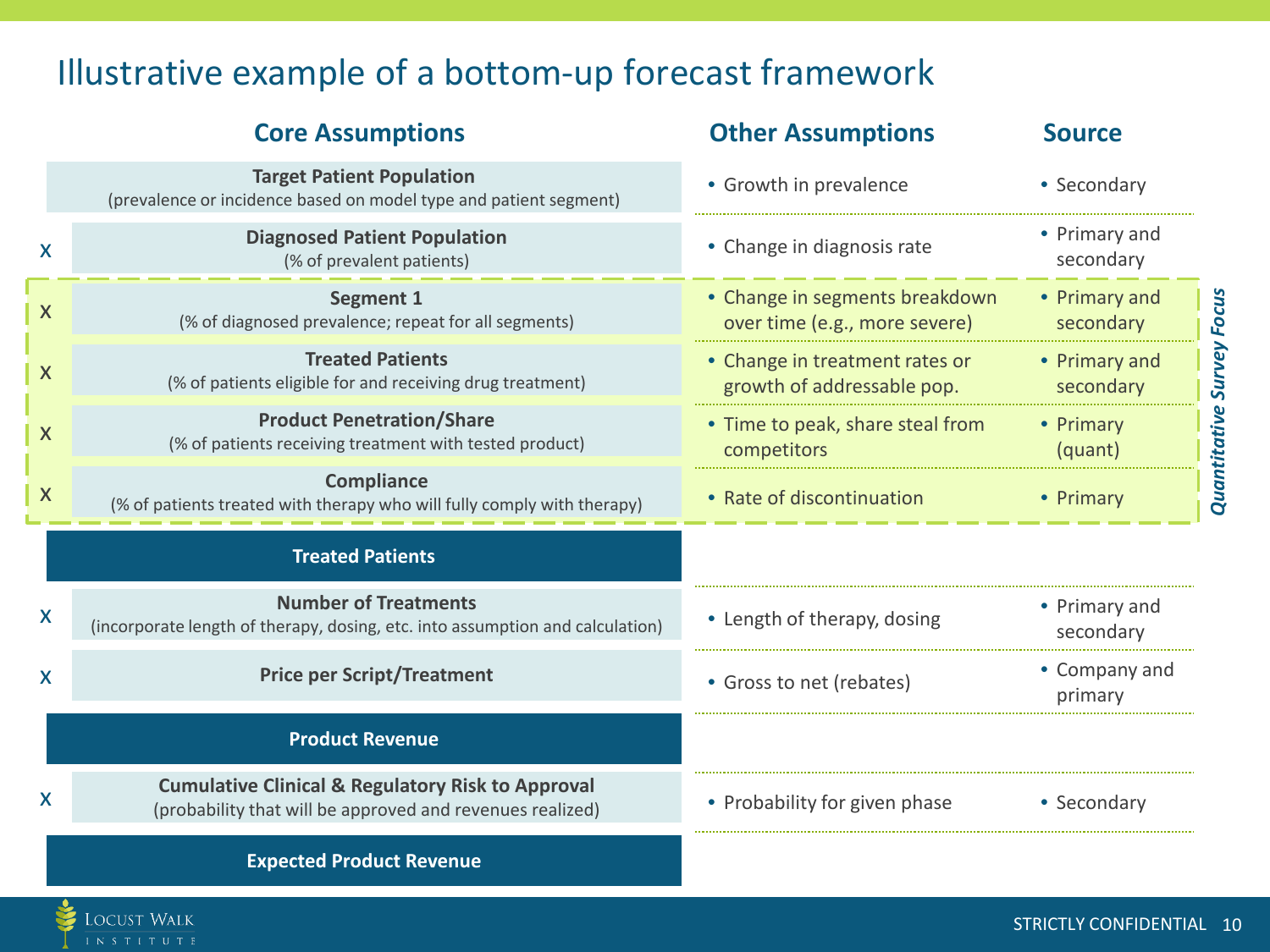

# VALUATION



Defining the Opportunity – Revenue Model

#### **Valuation Methods**



2

Understanding Costs

4 Accounting for Risk

5

6

Timing and Discounting Cash Flows

Deal Modeling & Comparables

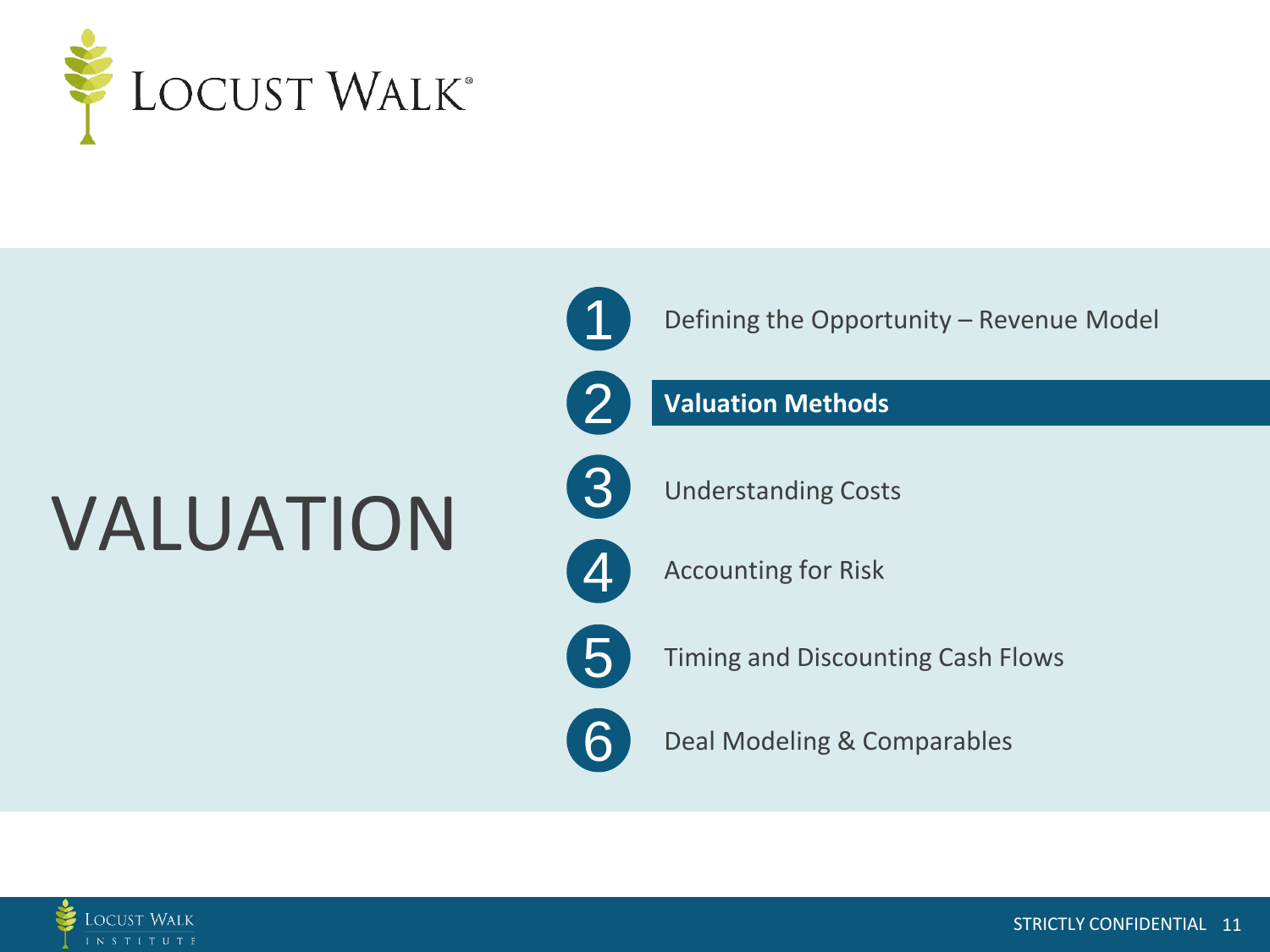## Valuation takes the revenue model and accounts for costs, risk, and time

#### *Revenue Model*

- Begins with primary and secondary research
	- $\triangleright$  KOL calls / survey
	- ▶ Review of market & competitive landscape
	- ▶ Key unmet needs and differentiators
- Key model inputs driven by
	- ▶ Market size & segmentation
	- ▶ Predicted penetration in each segment
	- ▶ Compliance / adherence
	- ▶ Price

#### **Output**

**Annual Revenue Forecast Through LOE**

#### *Valuation Model*

- *Starts with revenue forecast*
- Understanding of key costs
	- ▶ Cost of goods
	- Sales and marketing
	- ▶ R&D
- Quantification of risks
	- ▶ Clinical and regulatory risks (clinical stage)
	- Operational risks of company

**Standalone Product eNPV Deal NPV** 

#### *Deal Model*

- *Starts with product valuation*
- Divides value among parties with deal terms
	- ▶ Upfront
	- ▶ Milestones
	- ▶ Royalties
- Quantify additional costs & sources of value
	- $\blacktriangleright$  Synergies with existing operations
	- ▶ Tax implications
	- ▶ Financing costs



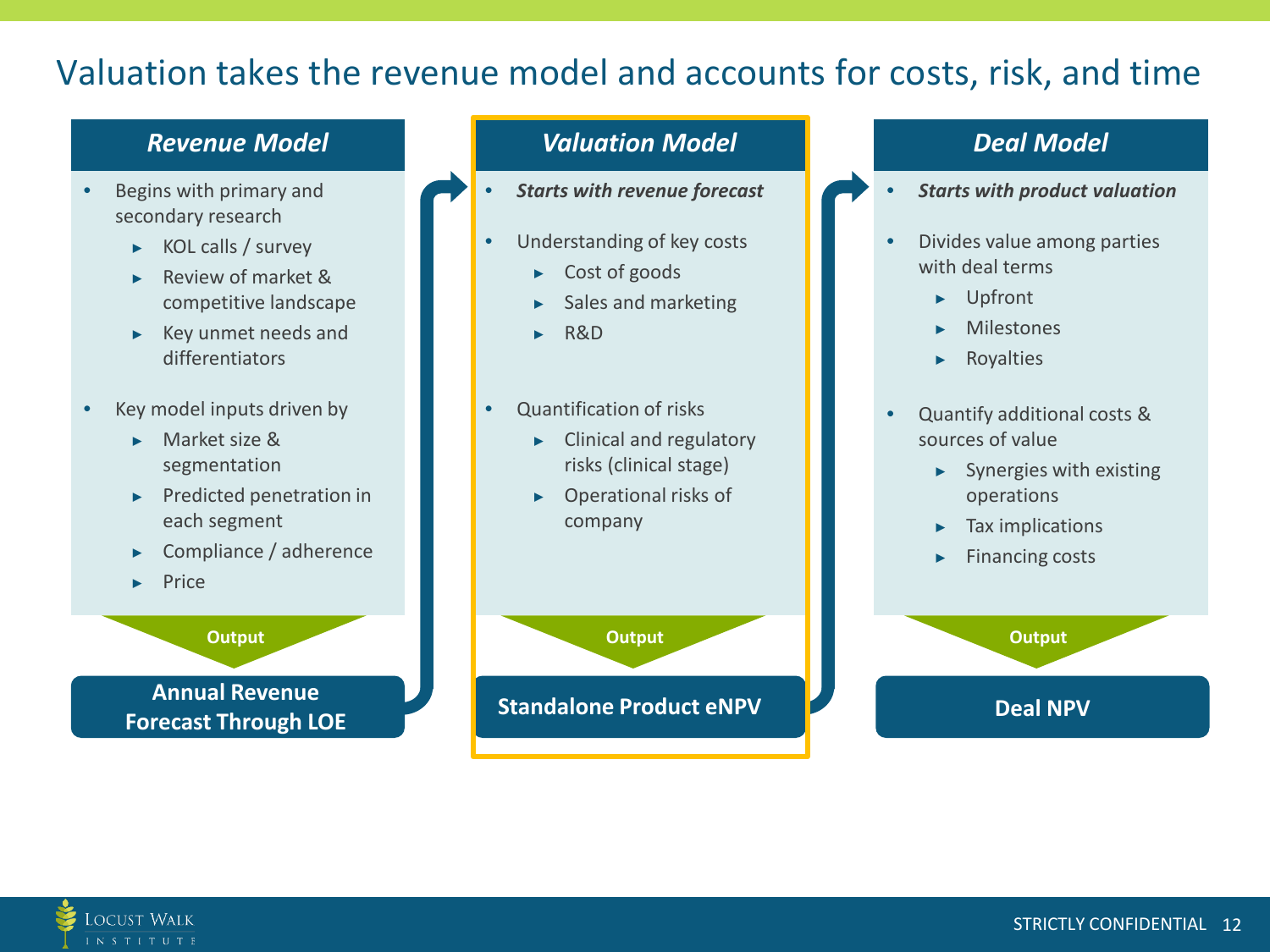## A valuation represents the net present value "NPV" for an opportunity after accounting for cost, risk, time, etc.

### *A valuation should account for:*

- 1. Related costs to achieving and supporting the opportunity
	- $\triangleright$  Development and regulatory costs
	- ▶ Sales force and marketing costs
	- **Product and distribution costs**
- 2. Risk of achieving the opportunity and incurring costs
	- $\blacktriangleright$  Probability of successful approval
	- Likelihood of failure at various points in development
- 3. Timing of cash flows and opportunity cost
	- ▶ Timing of approval/launch

.ocust Walk N S T I T U T E

- $\blacktriangleright$  IP exclusivity and forecast horizon
- **Continuing value after exclusivity**

|           | <b>Net Present Value Component</b> |
|-----------|------------------------------------|
|           | <b>Gross Revenue</b>               |
|           | Discount to net revenue            |
|           | <b>COGS</b>                        |
|           | 3rd party royalties                |
| $=$       | <b>Gross Profit</b>                |
|           | Field force                        |
|           | Marketing                          |
|           | Other Operating Exp.               |
|           | R&D                                |
|           | Regulatory                         |
|           | Other                              |
| $=$       | <b>EBITDA</b>                      |
|           | <b>Income Tax</b>                  |
| $^{+}$    | Depreciation / Amortization        |
|           | Capital investment                 |
|           | Change in working capital (WC)     |
| $+/-$     | <b>Deferred Taxes</b>              |
| $=$       | <b>Free Cash Flow</b>              |
|           | Length of Asset Life               |
| $\ddot{}$ | <b>Terminal value</b>              |
| $\omega$  | Discount rate for present value    |
| $=$       | <b>Product NPV</b>                 |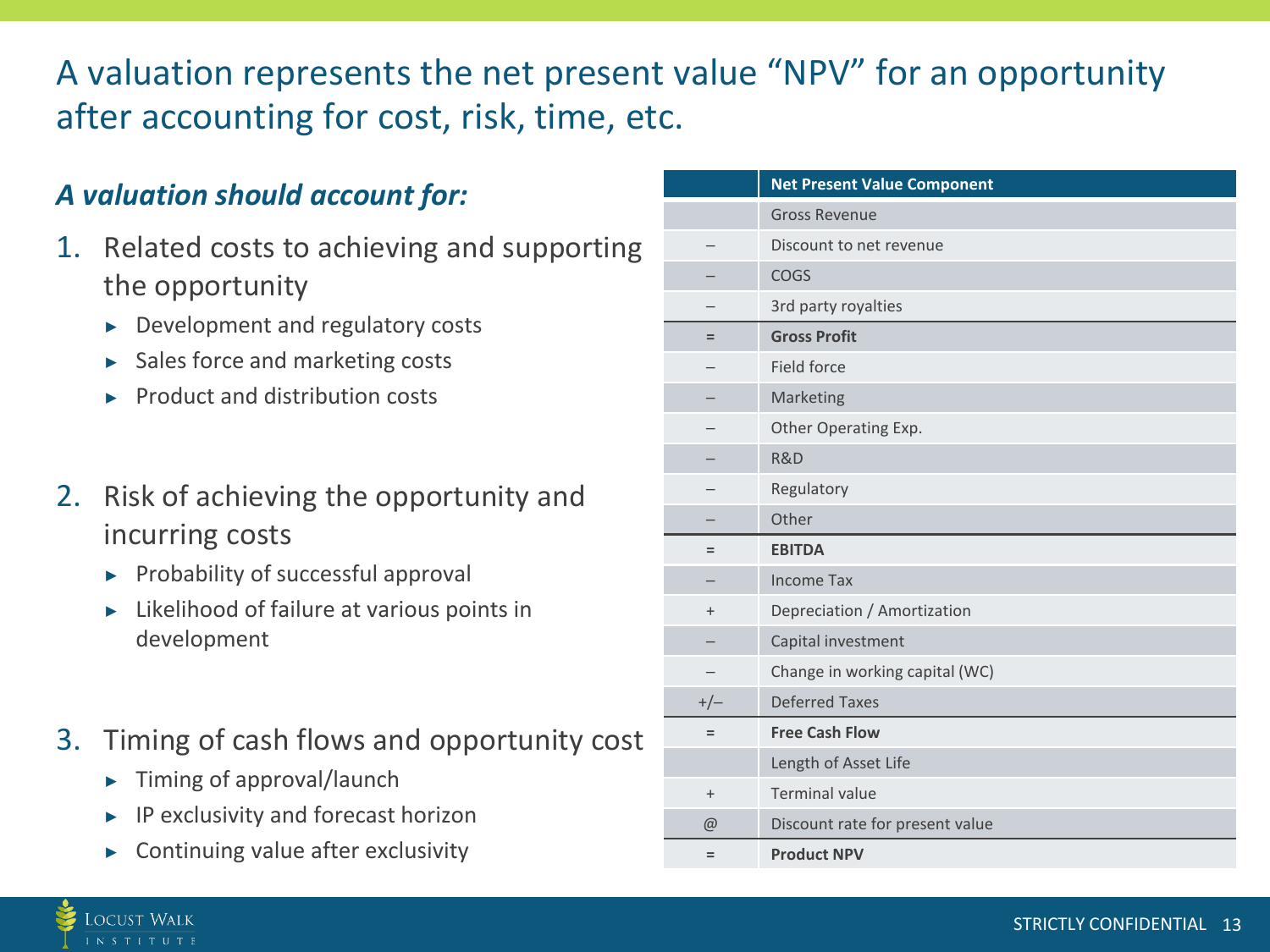## What methods can be used to assess value?

| <b>Definitions of Value</b>                                                                                      | <b>Value is Based On:</b>                                                                      | <b>Key Concepts: How We Value</b>                                                    |  |  |  |  |
|------------------------------------------------------------------------------------------------------------------|------------------------------------------------------------------------------------------------|--------------------------------------------------------------------------------------|--|--|--|--|
| Intrinsic / Economic Value*                                                                                      | • Prediction of future cash flows                                                              | • Discounted Cash Flow (DCF)<br>analysis<br>Risk-adjustment methodologies            |  |  |  |  |
| <b>Market Value</b>                                                                                              | • Industry benchmarks, past<br>transactions, and free market<br>(supply and demand) activities | • Comparable companies<br>• Precedent transactions                                   |  |  |  |  |
| <b>Competitive Value</b>                                                                                         | Alternative bids within a deal or<br>$\bullet$<br>alternative options instead of a<br>deal     | • Best Alternative to a Negotiated<br>Agreement (BATNA)<br>• Loss avoidance          |  |  |  |  |
| <b>Negotiated Value</b>                                                                                          | • Strategic and tactical positioning<br>during a negotiation                                   | • Identifying and capturing value<br>within the Zone of Possible<br>Agreement (ZOPA) |  |  |  |  |
| "Value is what people are willing to pay for it."<br>- John Naisbitt, Reinventing the Corporation and Megatrends |                                                                                                |                                                                                      |  |  |  |  |

\*In perfectly capital efficient markets, intrinsic value equals market value. This is almost never the case.

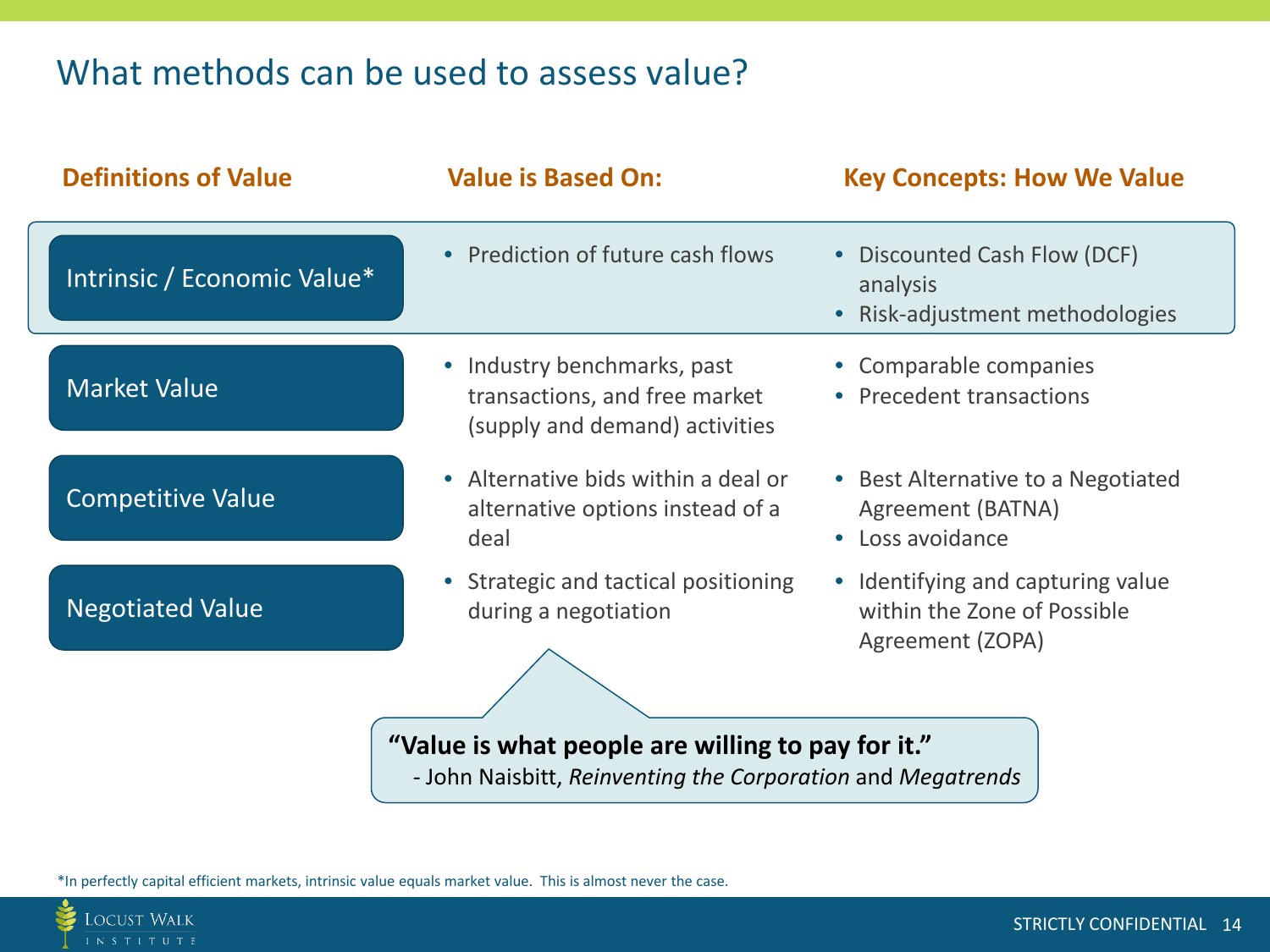## Pros/cons of different deal valuation methodologies

*High Low*  **Advantages Methodology Advantages Advantages Disadvantages Precedent Transactions / Comparable Companies** • Market-based perspective • Specific to asset, stage, TA, etc. • Outliers can skew value • Market conditions are dynamic over time and impact relevance **Present Value / Economic Split** • Considers commercial potential, probabilities of success, deal terms, etc. • Heavily analytical/theoretical • Potential for disconnect in assumptions between buyer and seller **Monte Carlo** • Allows users to run 1,000s of scenarios in one model to get probability range of valuation rather than a single point • Shows sensitivities for most important assumptions/terms • Input variables are highly subjective • Only adds to uncertainty of NPV/ES model **Negotiation** • Ultimately valuation is determined by people, not models • Market will dictate the value • If no analytics behind the negotiation, you are "flying blind"

**LOCUST WALK** 

*complexity*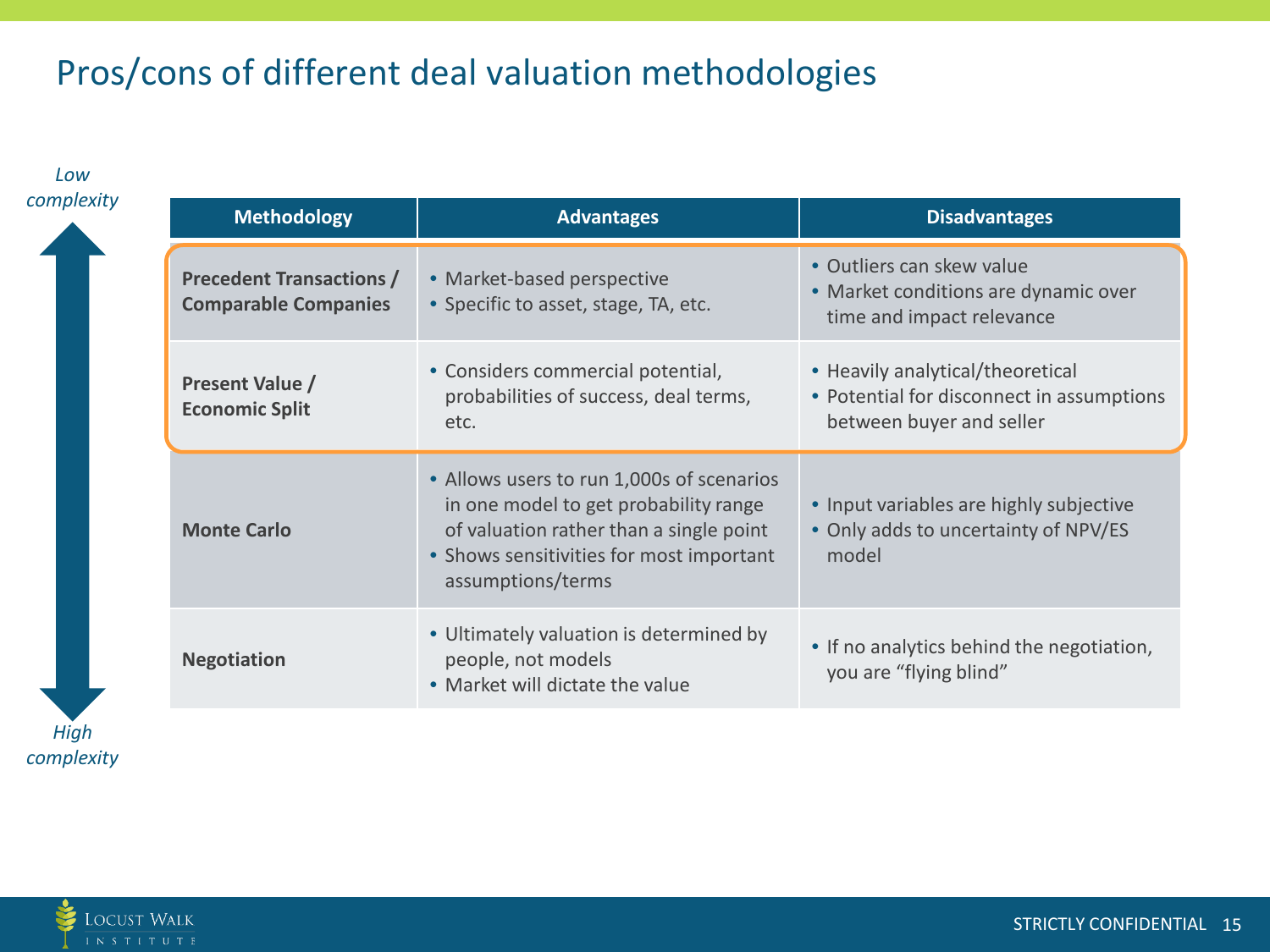

## VALUATION



Defining the Opportunity – Revenue Model



Valuation Methods



 $\boldsymbol{\varDelta}$ 

**Understanding Costs**

Accounting for Risk



6

Timing and Discounting Cash Flows

Deal Modeling & Comparables

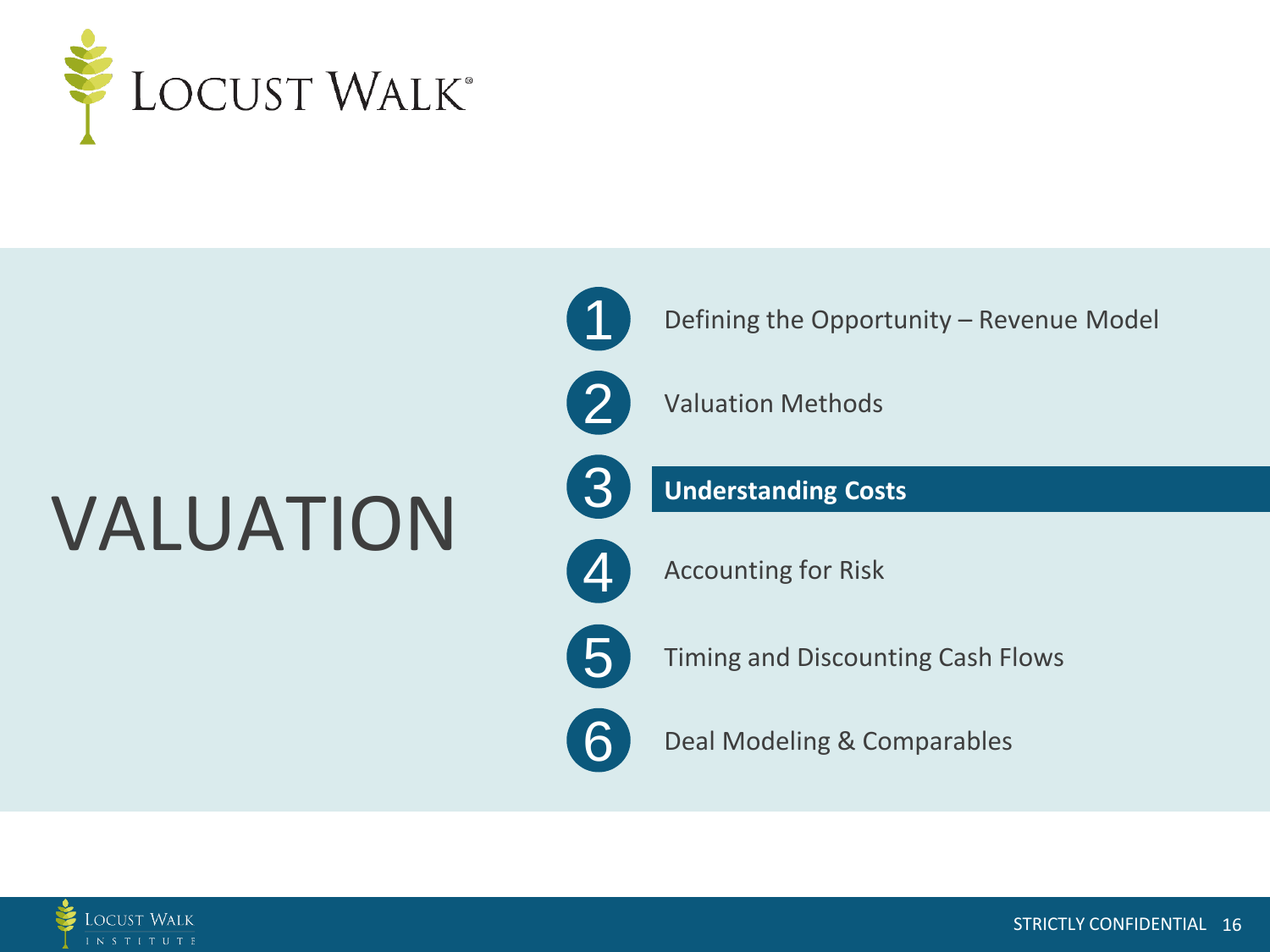## Detailed costs assumptions adjust revenue to cash flows – the balance that can be distributed to investors or reinvested

|          | <b>Net Present Value Component</b> |
|----------|------------------------------------|
|          | <b>Gross Revenue</b>               |
|          | Discount to net revenue            |
|          | <b>COGS</b>                        |
|          | 3rd party royalties                |
| $=$      | <b>Gross Profit</b>                |
|          | <b>Field force</b>                 |
|          | Marketing                          |
|          | Other Operating Exp.               |
|          | R&D                                |
|          | Regulatory                         |
|          | Other                              |
| $=$      | <b>EBITDA</b>                      |
|          | <b>Income Tax</b>                  |
| $^{+}$   | Depreciation / Amortization        |
|          | Capital investment                 |
|          | Change in working capital (WC)     |
| $+/-$    | <b>Deferred Taxes</b>              |
| $=$      | <b>Free Cash Flow</b>              |
|          | Length of Asset Life               |
| $+$      | <b>Terminal value</b>              |
| $\omega$ | Discount rate for present value    |
| $=$      | <b>Product NPV</b>                 |

#### *Best practices for estimating costs*

- Be as detailed as possible
	- ▶ For significant cost items (R&D, sales force, etc.), greater detail will reduce uncertainty
	- ▶ Common pitfall: companies often underestimate R&D costs
- Be conscious of timing
	- $\triangleright$  Carefully consider the timing of development
	- ▶ Common pitfall: assuming an accelerated development path as the base scenario or planning trials too close to one another
- Use benchmarks for uncertain costs
	- $\triangleright$  Most costs can typically be pegged as a percent of net revenue if detailed estimated are not yet available
	- $\triangleright$  Use established comparable companies to assign benchmarks

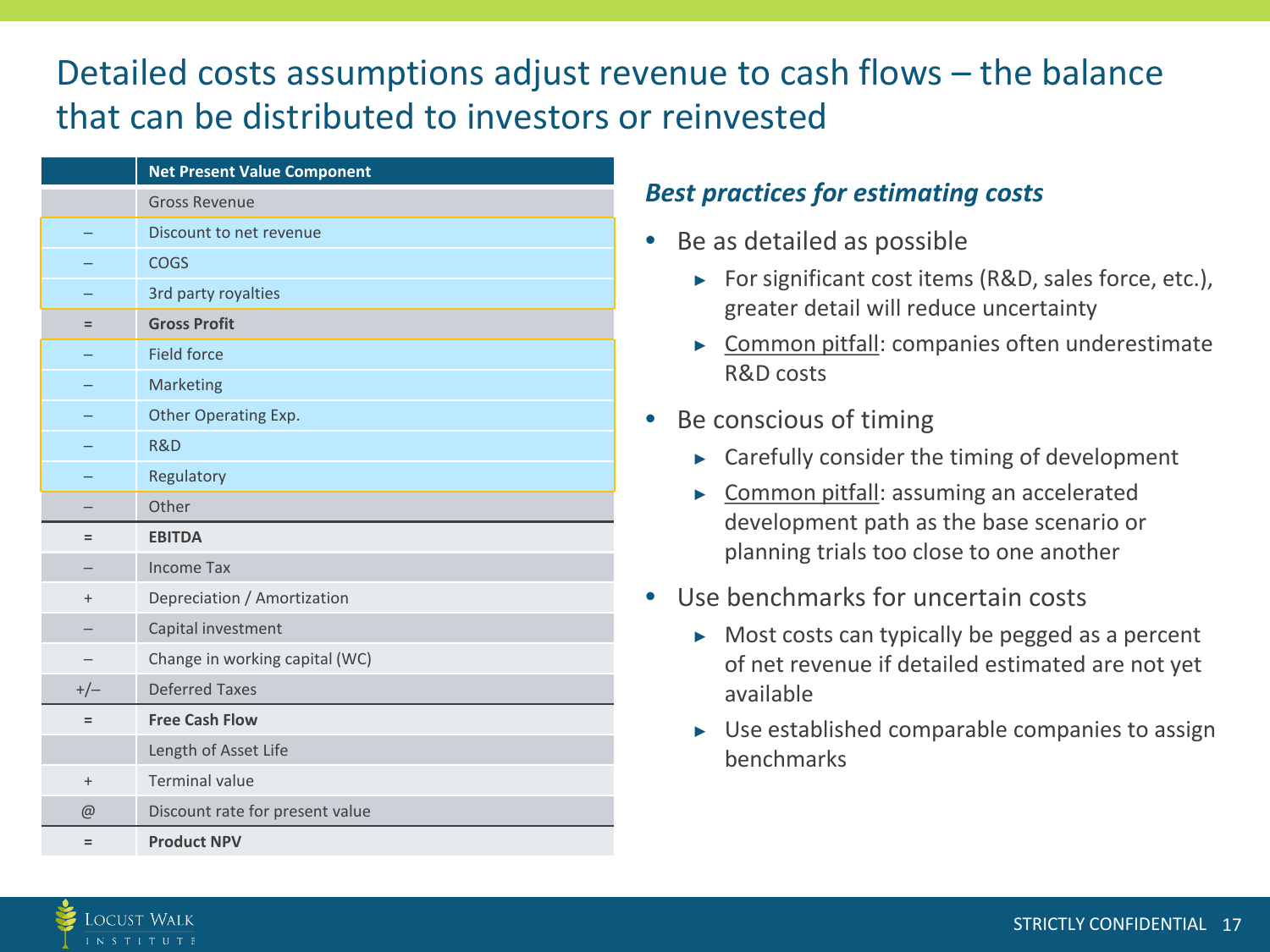## Detailed explanation of NPV calculation components: *Calculating gross profit*

| Line items                 | <b>Common assumptions</b>                                                   | Value drivers                                                                                                                                                         | <b>Source</b>                                                                                                                                                                                              |
|----------------------------|-----------------------------------------------------------------------------|-----------------------------------------------------------------------------------------------------------------------------------------------------------------------|------------------------------------------------------------------------------------------------------------------------------------------------------------------------------------------------------------|
| Gross<br>Revenue           | Revenue broken out by<br>geography, scenario,<br>and indication             | Epidemiology<br>Company interests                                                                                                                                     | Quantity: Secondary epi research,<br>Primary physician research, Primary<br>patient research, Label (if marketed),<br>TPP (if in development)<br>Price: Payer research, Comparable<br>companies / products |
| Discount to<br>net revenue | · Gross-to-net discount:<br>$5% - 50% +$<br>• 5-year ramp up in Rx<br>sales | • Discounts (government, prompt<br>payment, favorable payors)<br>• Returns, Chargebacks<br>• Allowance for compassionate use<br>• Warehouse fee-for-service discounts | • Vendor agreements: Supply, 3PL,<br>Wholesaler, Distribution, Development<br>/ commercial partners                                                                                                        |
| <b>COGS</b>                | • Small molecules: 5% of<br>revenue<br>• Biologics: 10-30% of rev           | • Drug product<br>• Drug substance<br>• Finish, fill, and labeling<br>• Purchased inventory, storage,<br>shipping, 3PLs, excess reserve,<br>validation batches        | • CMC Diligence<br>• CMO quotes at various production<br>levels<br>• COGS on comparable products<br>• Estimate COGS at expected unit sales<br>volume                                                       |
| 3rd party<br>royalties     | • Can range $^{\sim}0.5 - 10\%$                                             | • Inventors<br>• Institutions<br>• Development partners<br>• Early investors                                                                                          | • Licensing contracts<br>• Financing agreements                                                                                                                                                            |
| <b>Gross Profit</b>        |                                                                             |                                                                                                                                                                       |                                                                                                                                                                                                            |

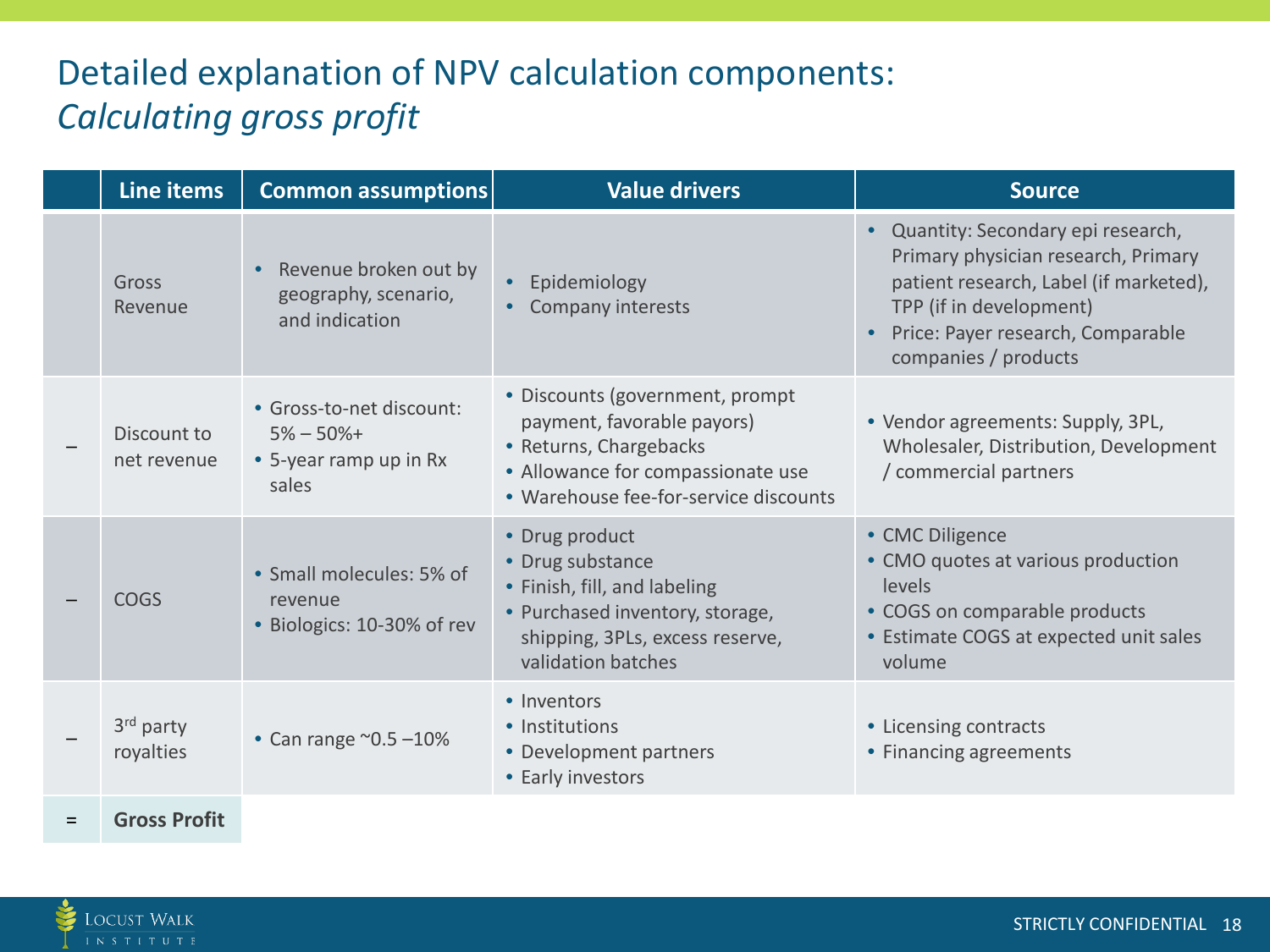## Detailed explanation of NPV calculation components: *Calculating earnings before taxes, depreciation, and interest (EBITDA)*

| Line items                 | <b>Common assumptions</b>                                                                               | <b>Value drivers</b>                                                                                                                                            | <b>Source</b>                                                                                                                                                           |
|----------------------------|---------------------------------------------------------------------------------------------------------|-----------------------------------------------------------------------------------------------------------------------------------------------------------------|-------------------------------------------------------------------------------------------------------------------------------------------------------------------------|
| <b>Gross Profit</b>        | $\leftarrow$ See previous slide                                                                         |                                                                                                                                                                 |                                                                                                                                                                         |
| Field force                | • \$200-\$300k/rep fully<br>loaded                                                                      | • Recruiting, training, meetings,<br>ramp up, firing, medical science<br>liaisons, account reps, district<br>managers, bonus programs                           | • Industry benchmarks on rep costs, detailing,<br>coverage<br>• Reach and frequency estimates                                                                           |
| Marketing                  | • ~30-70% field force cost                                                                              | · Data (e.g., IMS), market research,<br>med affairs, commercial affairs,<br>field aids, patient assistance<br>programs, direct-to-consumer,<br>speaker programs | • Salesforce FTE estimates based on concentration<br>of physicians<br>• Vendor contracts<br>• Industry benchmarks<br>• Use IMS sales force sizing / penetration studies |
| Other<br>Operating<br>Exp. | • Varied                                                                                                | • Reimbursement specialists,<br>compliance, PPE / administrative<br>overhead, insurance, capital<br>expenditure, ongoing IP costs,<br>licensing                 | • FTE estimates<br>• Vendor contracts<br>• Industry benchmarks                                                                                                          |
| R&D                        | • Driven by number of<br>patients in trial<br>• Number of trials to<br>approval<br>• Pre-clinical costs | • Trial costs, PIIIb/IV, post-marketing<br>trials, compliance, FDA fees, drug<br>product, investigator sponsored<br>research                                    | • Trial size (n), length, complexity<br>• Vendor contracts<br>• Industry benchmarks<br>• Clinicaltrials.gov<br>• Identify remaining steps to IND                        |
| Regulatory                 | $• $1 - 5M$                                                                                             | • Regulatory submission, annual<br>fees by nation                                                                                                               | $\bullet$ FDA<br>• Industry benchmarks                                                                                                                                  |
| Other                      | • Varied                                                                                                | • Tech transfer, transition services,<br>tax/accounting issues, amort/dep<br>schedules                                                                          | • CMC diligence<br>• GAAP, IFRS rules                                                                                                                                   |

**= EBITDA**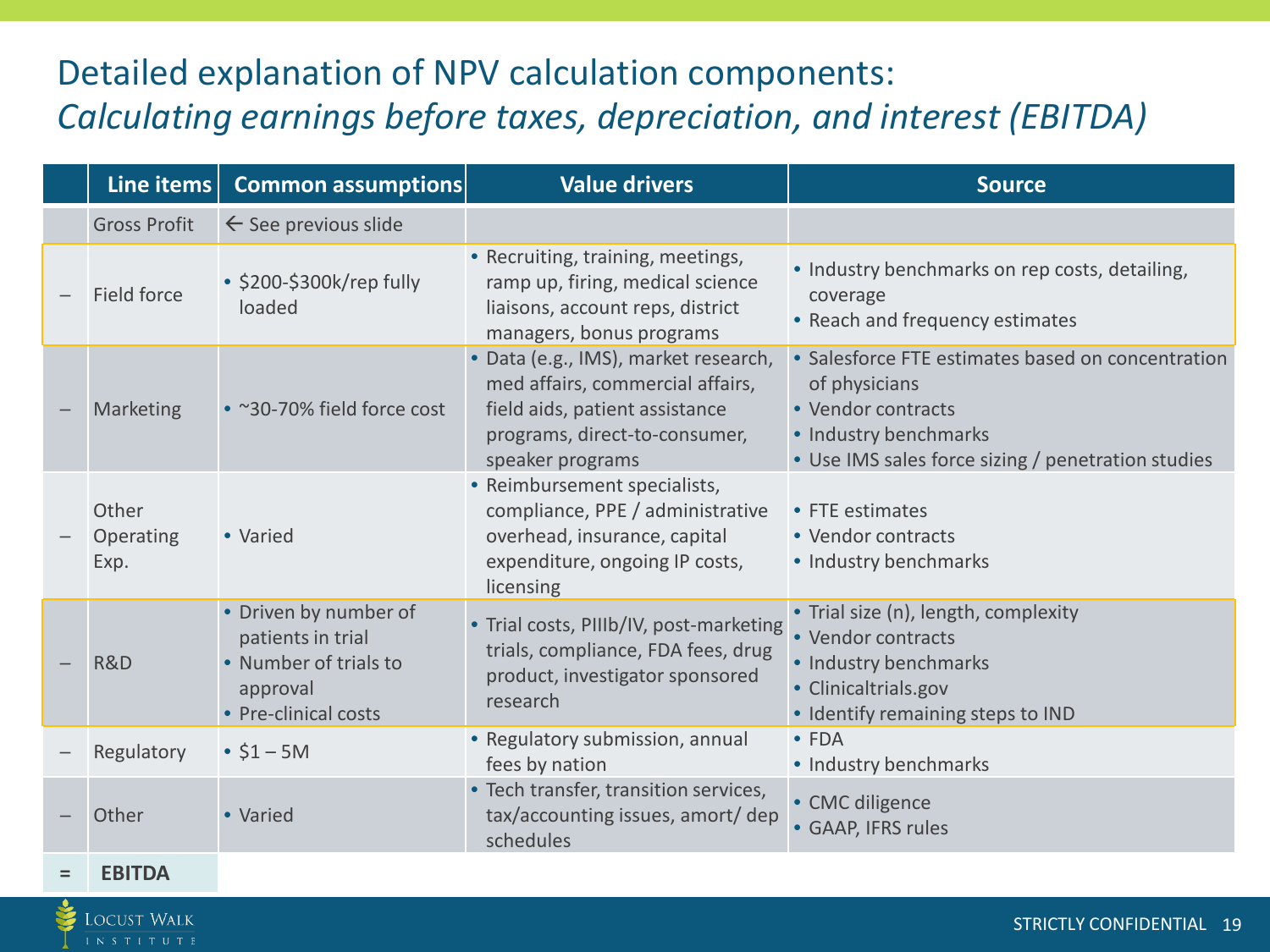## Components of net present value: Estimating sales force costs

| <b>Level</b>             | <b>Number of Personnel</b> | <b>Fully Loaded Cost</b> | <b>Total Annual Costs</b> |
|--------------------------|----------------------------|--------------------------|---------------------------|
| <b>Senior Management</b> | $\overline{2}$             | \$380,000                | \$760,000                 |
| <b>Regional Managers</b> | 5                          | \$260,000                | \$1,300,000               |
| <b>MSLs</b>              | 8                          | \$250,000                | \$4,000,000               |
| Sales Reps               | 120                        | \$180,000                | \$21,600,000              |
| <b>Support Staff</b>     | 12                         | \$80,000                 | \$960,000                 |
| Total <sup>1</sup>       | 147                        | \$194,558                | \$28,600,000              |

#### Note:

1. Fully loaded cost in the total row is a weighted average cost per employee

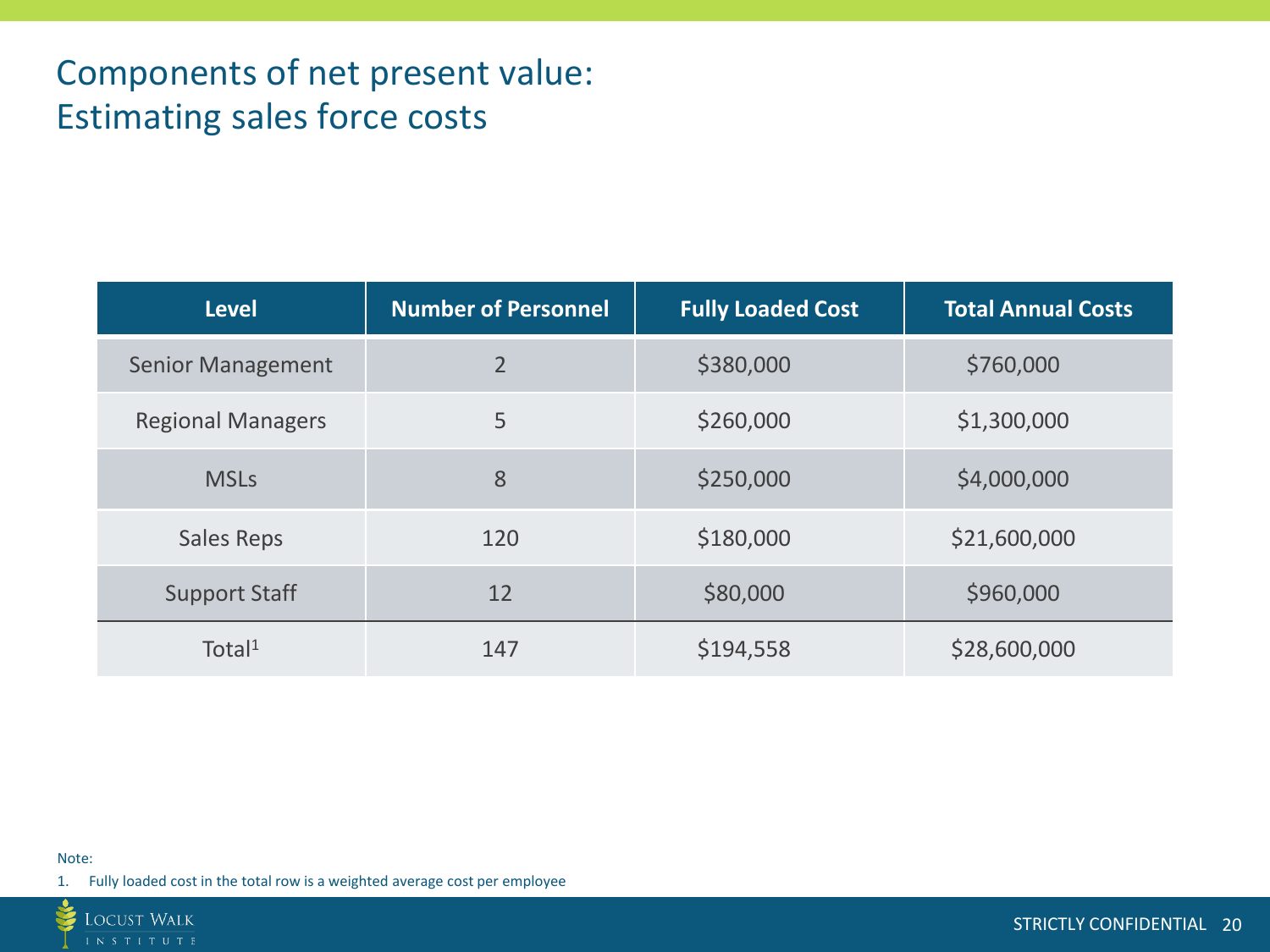## Detailed explanation of NPV calculation components: *Calculating free cash flow (FCF)*

|           | Line items                        | <b>Common assumptions</b>                       | <b>Value drivers</b>                                                                                          |                                                   | <b>Source</b>                                |
|-----------|-----------------------------------|-------------------------------------------------|---------------------------------------------------------------------------------------------------------------|---------------------------------------------------|----------------------------------------------|
|           | <b>EBIT</b>                       | $\leftarrow$ See previous slide                 |                                                                                                               |                                                   |                                              |
|           | Income Tax                        | • $20 - 35\%$ *                                 | • Typically marginal corporate tax rate varied by<br>country / region, NOLs if applicable                     | • Tax code by country<br>• Internal tax estimates |                                              |
| $\ddot{}$ | Depreciation /<br>Amortization    | • Through life of asset                         | • Accrual accounting rules dictate schedule                                                                   |                                                   | • GAAP, IFRS rules                           |
|           | Capital investment                | • Must equal depr/amort<br>summed in perpetuity | • Include only capital investments associated<br>with depr/amort schedule according to GAAP.                  |                                                   | • CMC diligence                              |
|           | Change in working<br>capital (WC) | • WC $\sim$ 15% of rev / year                   | • Estimated from revenue OR change in current<br>assets minus current liabilities OR cash<br>conversion cycle |                                                   | • Company budget analysis<br>• Balance sheet |
| $+/-$     | <b>Deferred Taxes</b>             | • As needed                                     | • Difference arising in tax and book accounting<br>for depreciation schedules                                 |                                                   | • GAAP, IFRS rules                           |
| $=$       | <b>Free Cash Flow</b>             |                                                 |                                                                                                               |                                                   |                                              |

\*Sometimes low tax regions (e.g., Ireland) can be employed to reduce income tax significantly. More about this later in course.

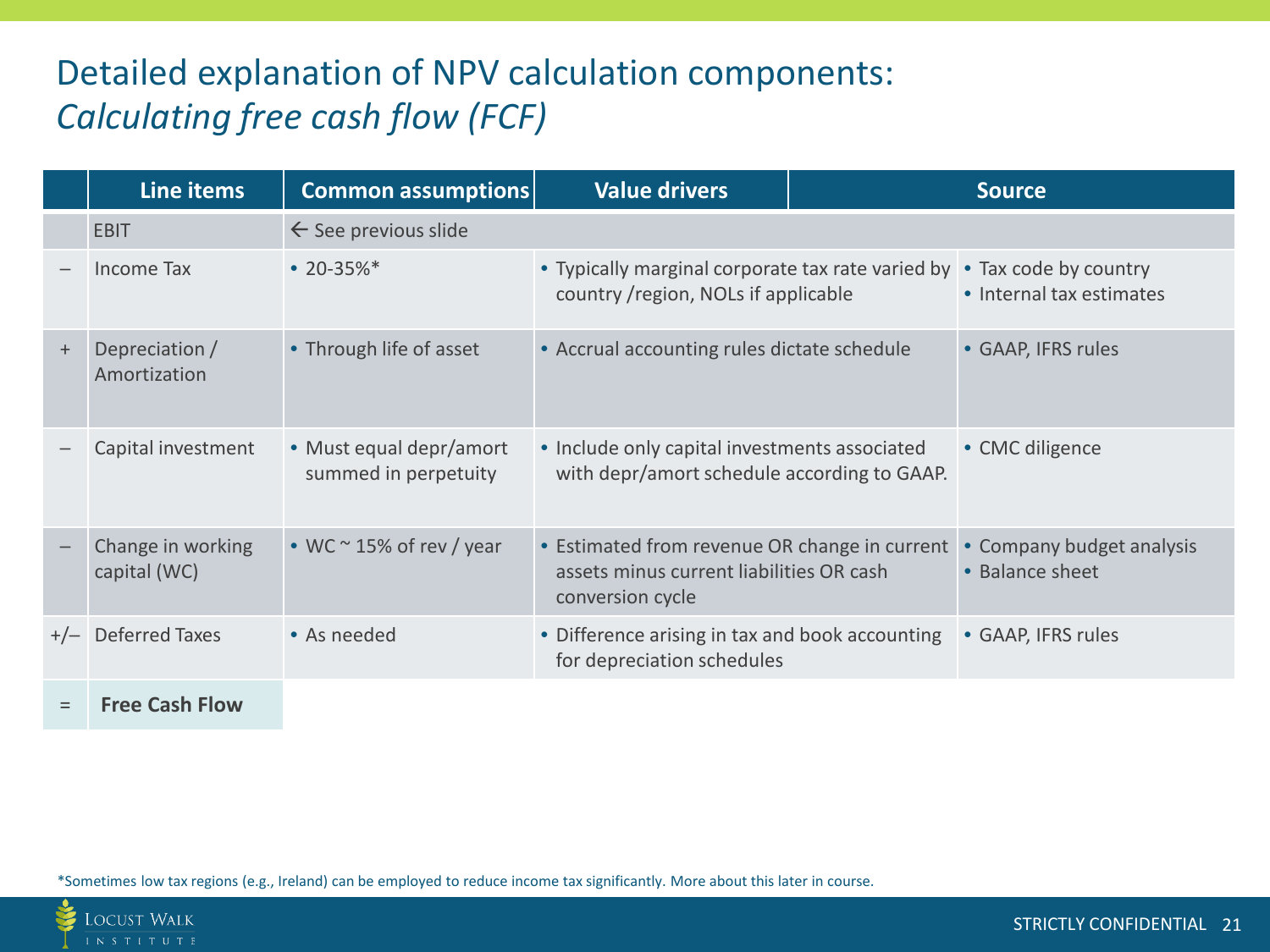## <span id="page-21-0"></span>Detailed explanation of NPV calculation components: *Calculating net present value (NPV)*

|             | Line items                            | <b>Common assumptions</b>                        | <b>Value drivers</b>                                                                                                                     | <b>Source</b>                                                                                                |
|-------------|---------------------------------------|--------------------------------------------------|------------------------------------------------------------------------------------------------------------------------------------------|--------------------------------------------------------------------------------------------------------------|
|             | Free Cash Flow                        | $\leftarrow$ See previous slide                  |                                                                                                                                          |                                                                                                              |
|             | Length of<br>Asset Life               | • Typically $3 - 15$ years                       | • Loss of exclusivity (LOE) date <sup>1</sup><br>• Competitive dynamics                                                                  | • Freedom to operate analysis<br>• Patent diligence<br>• Orange Book <sup>2</sup><br>• Competitive landscape |
| $+$         | <b>Terminal value</b>                 | • Aim for no more than 15-<br>20% of asset value | • Modeled ramp down after LOE expiry<br>driven typically by competitive / generic<br>entry. Biologics ramp down less quickly.            | • Post-LOE comps<br>• Competitive landscape                                                                  |
| $\circleda$ | Discount rate<br>for present<br>value | $\bullet$ 8-15%                                  | • Acquirer cost of equity, development<br>stage, geography, type of asset, CAPM.<br>Discount rates may vary between buyer<br>and seller. | • Internal hurdle rate<br>• Industry benchmark<br>• Anticipated investor return                              |
|             | <b>Product NPV</b>                    |                                                  |                                                                                                                                          |                                                                                                              |

Notes:

- 1. Exclusivity period driven by type of patents protecting asset. Composition of matter is often considered the strongest form of protection. Other types include use patent, regulatory exclusivity, pediatric extension, orphan disease status, formulation patent. Asset life is typically covers both time in development and time on market.
- 2. FDA's Orange Book of "Approved Drug Products with Therapeutic Equivalence Evaluations" is a publically available source for patent information

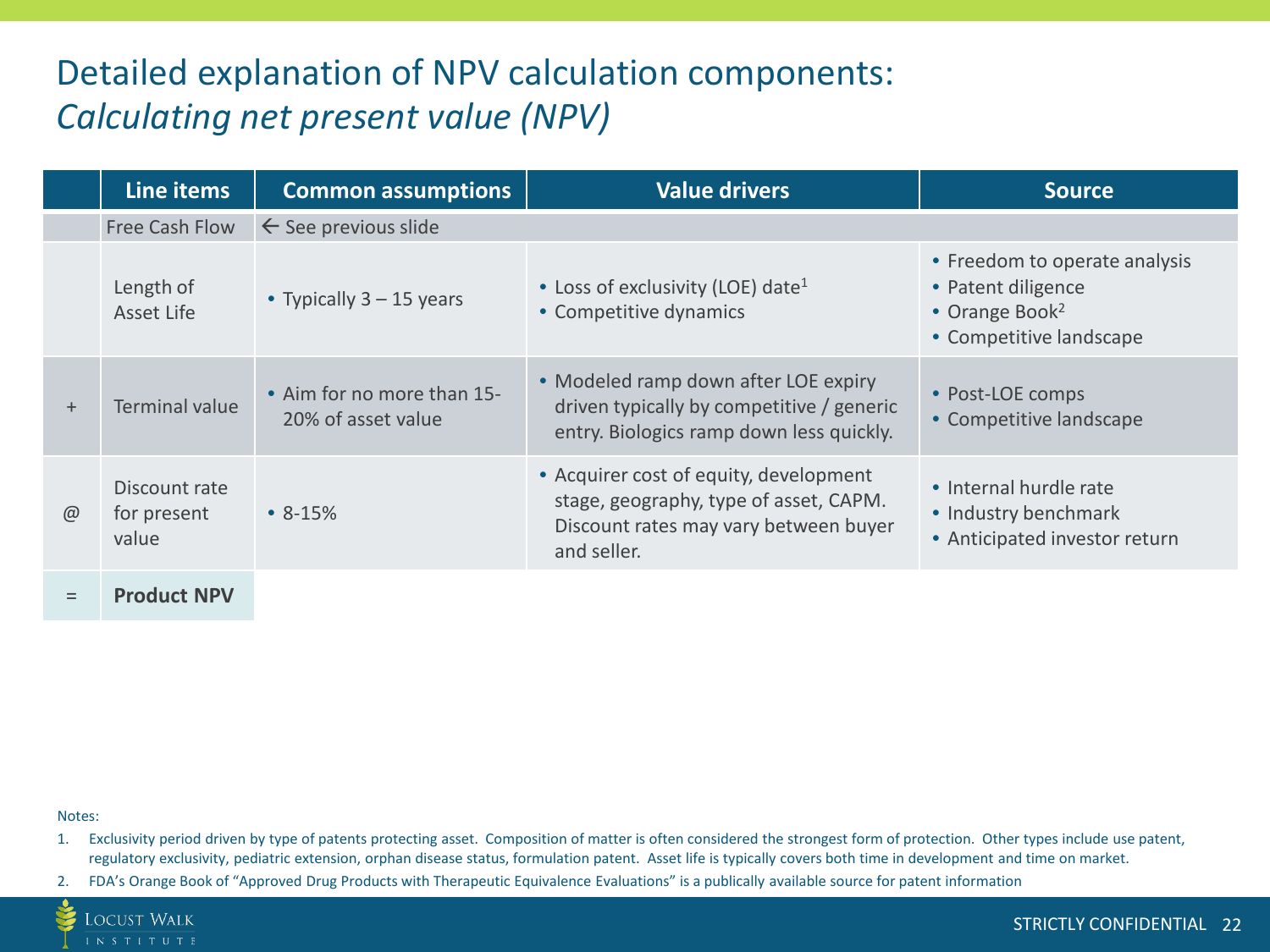

# VALUATION



Defining the Opportunity – Revenue Model

Valuation Methods

Understanding Costs

**Accounting for Risk**

5

Timing and Discounting Cash Flows

6

Deal Modeling & Comparables

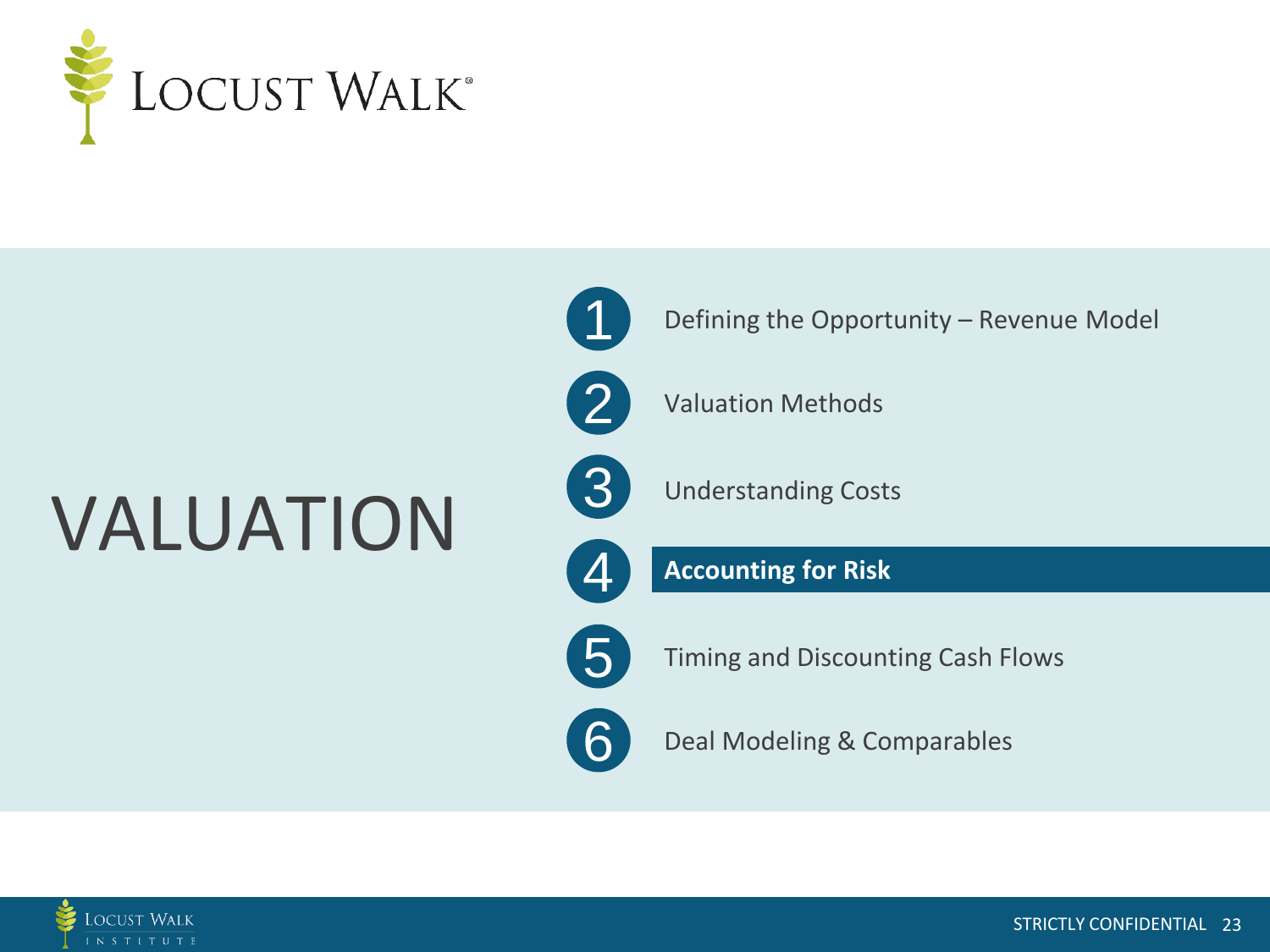## Accounting for risk is the most difficult part of valuing an opportunity

**Biopharma opportunities have significant risk throughout the valuation horizon that must be accounted for**

- **Technical risk**  does the product work? Will it get through all trials successfully?
- **Regulatory risk**  will the product get approved if trials are successful?
- **Commercial risk**  will the product achieve its expected commercial potential?

### **To account for such risks, we rely on the** *Probability of Regulatory and Technical Success ("PRTS")*

- PRTS should reflect the opportunity's current stage of development, riskiness of the therapeutic area/indication, capability of the owner (development and commercial) to bring the opportunity to fruition
- PRTS will change throughout the forecast as development milestones are achieved and the opportunity becomes further de-risked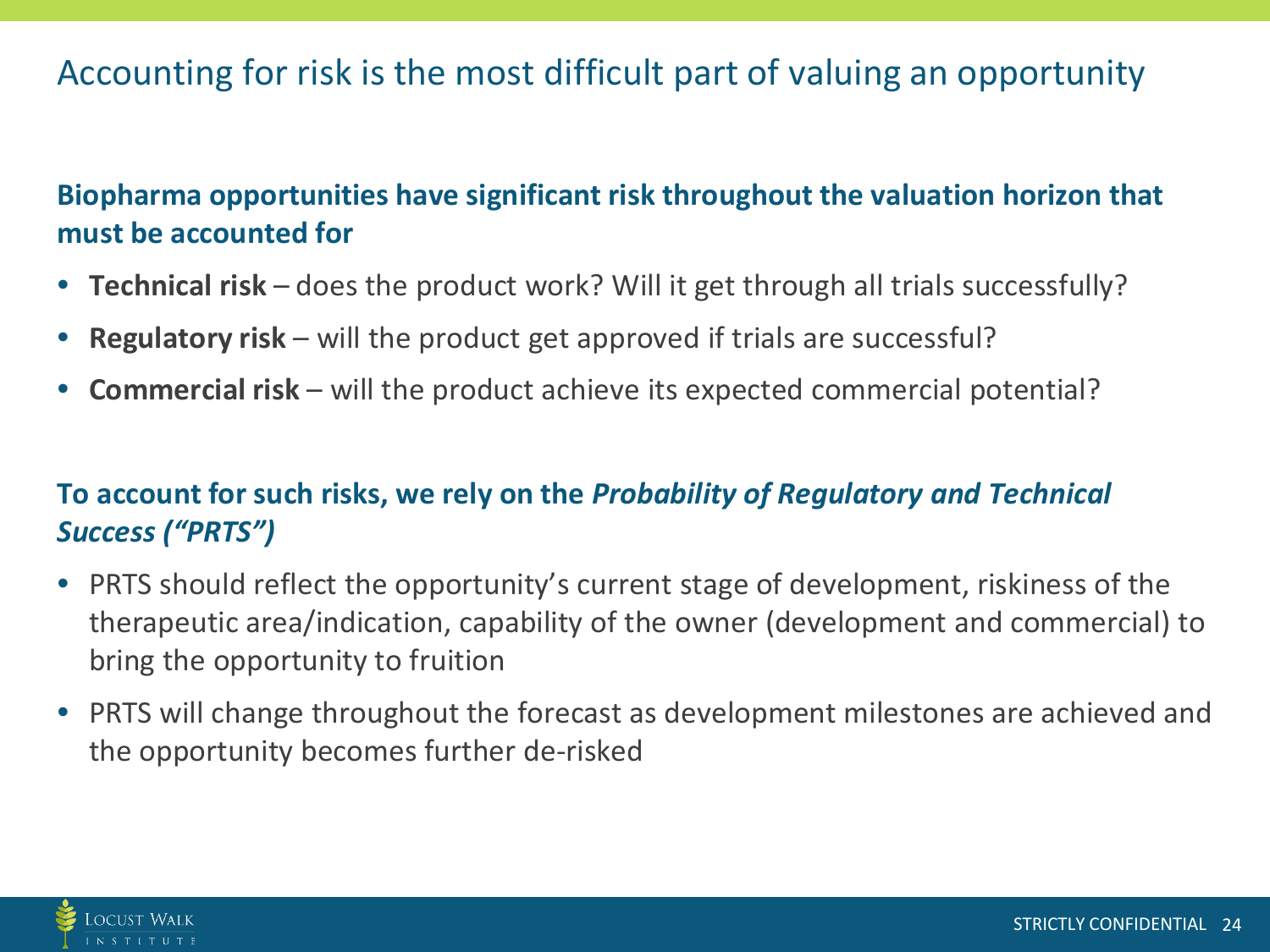## Cash flows should be adjusted based on the probability of regulatory and technical success (PRTS) by stage/activity to get the expected NPV (eNPV)

| <b>Revenue, COGS, OpEx</b>                        | <b>Development Plan</b>                                       | <b>Upfront Costs (acquisition price,</b><br>transaction costs) |
|---------------------------------------------------|---------------------------------------------------------------|----------------------------------------------------------------|
| By compounded probability of<br>getting to market | By compounded probability of<br>reaching clinical trial phase | No risk-adjustment                                             |
|                                                   |                                                               |                                                                |

| What is the probability of spending?                                 | 2012 | 2013 | 2014       | 2015 | 2016 | 2017 | 2018 | 2019 | 2020 |
|----------------------------------------------------------------------|------|------|------------|------|------|------|------|------|------|
| Probability of paying for Ph2 (100%!)                                | 100% | 100% | 100%       | 100% | 100% | 100% | 100% | 100% | 100% |
| Probability of Ph2 success (adjusts ph3, reg, commercial spend)      |      |      | 30%        | 30%  | 30%  |      | 30%  | 30%  | 30%  |
| Probability of Ph3 success (further adjusts reg, commercial spend)   |      |      |            |      | E78% | 70%  | 70%  | 70%  | 70%  |
| Probability of Regulatory Success (further adjusts commercial spend) |      |      | ILLUSTRATI |      |      |      |      | 90%  | 90%  |
| Cumulative Probability adjustments to final cash flow                | 100% | 100% | 30%        | 30%  | 21%  | 21%  | 21%  | 19%  | 19%  |

#### **Pros**

- $\checkmark$  Simple calculations
- $\checkmark$  Easily explainable
- $\checkmark$  Quick to execute and display changes
- $\checkmark$  Industry convention

Locust Walk N S T I T U T E

#### **Cons**

- "Fictitious" P&L
- **\*** May not be ideal for layering deal terms
- Assumes dependent and linear development plan and commercial forecast
- **\*** Limited view on eNPV range

#### **Tips**

- For cost items, think about the probability that the company will have to pay the cost
- For development costs, it is typically the probability that the preceding studies were successful
- For commercial costs/revenue, the cumulative probability of approval should be used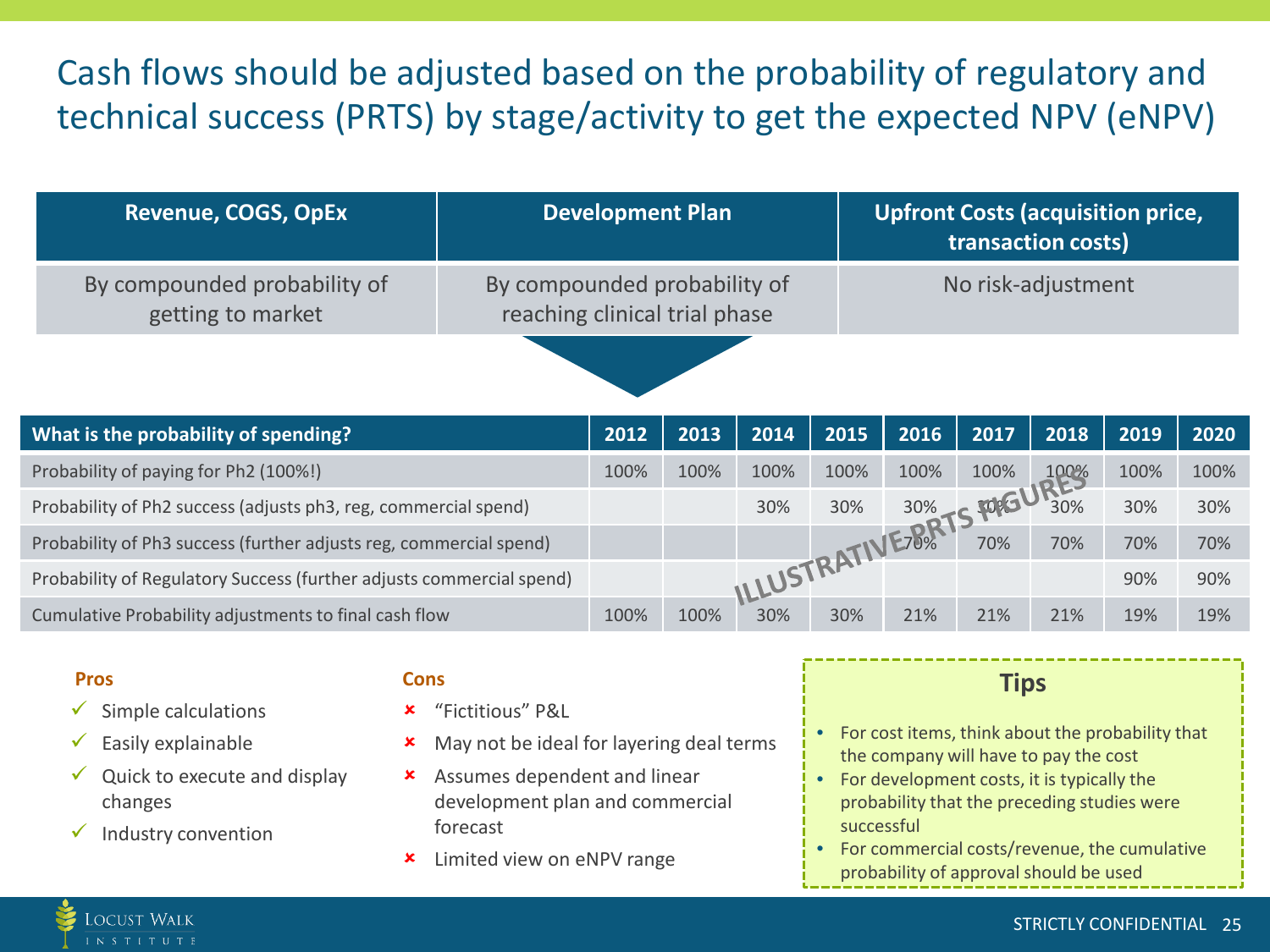## PRTS varies not only by phase of development, but also by therapeutic area and FDA designations (e.g., orphan, fast track)

#### **Phase transition probabilities and clinical approval success probabilities by therapeutic class, for self-originated compounds first tested in humans from 1993–2004**

| <b>Stage</b>                    | <b>Phase I-II</b><br>(%) | <b>Phase II-III</b><br>(%) | <b>Phase III-RR</b><br>(%) | <b>RR-approval</b><br>(%) | <b>Clinical</b><br>approval<br>success rate<br>(%) | <b>Tips</b><br>DiMasi research reports is<br>$\bullet$<br>typically the gold standard |
|---------------------------------|--------------------------|----------------------------|----------------------------|---------------------------|----------------------------------------------------|---------------------------------------------------------------------------------------|
| Antineoplastic/<br>Immunologic  | 71.8                     | 49.0                       | 55.3                       | 100                       | 19.4                                               | for determining the PRTS by<br>therapeutic area and phase<br>of development           |
| Cardiovascular                  | 62.9                     | 32.4                       | 64.3                       | 66.7                      | 8.7                                                |                                                                                       |
| Central Nervous System          | 59.6                     | 33.0                       | 46.4                       | 90.0                      | 8.2                                                | A number of other<br>publications may also help                                       |
| Gastrointestinal/<br>Metabolism | 67.5                     | 34.9                       | 50.0                       | 80.0                      | 9.4                                                | you pinpoint appropriate<br><b>PRTS</b> numbers                                       |
| Musculoskeletal                 | 72.4                     | 35.2                       | 80.0                       | 100                       | 20.4                                               |                                                                                       |
| Respiratory                     | 72.5                     | 20.0                       | 85.7                       | 80.0                      | 9.9                                                |                                                                                       |
| Systemic Anti-infective         | 58.2                     | 52.2                       | 78.6                       | 100                       | 23.9                                               |                                                                                       |
| Miscellaneous                   | 62.8                     | 48.7                       | 69.8                       | 91.3                      | 19.5                                               |                                                                                       |

#### **Often you can take industry standard probabilities and adjust based upon the specifics of the development program in question**

Through June 2009

Source**:** JA DiMasi, L Feldman, A Seckler and A Wilson, "Trends in Risks Associated With New Drug Development: Success Rates for Investigational Drugs," *Clinical Pharmacology and Therapeutics*, March 2010, pp. 272-277.

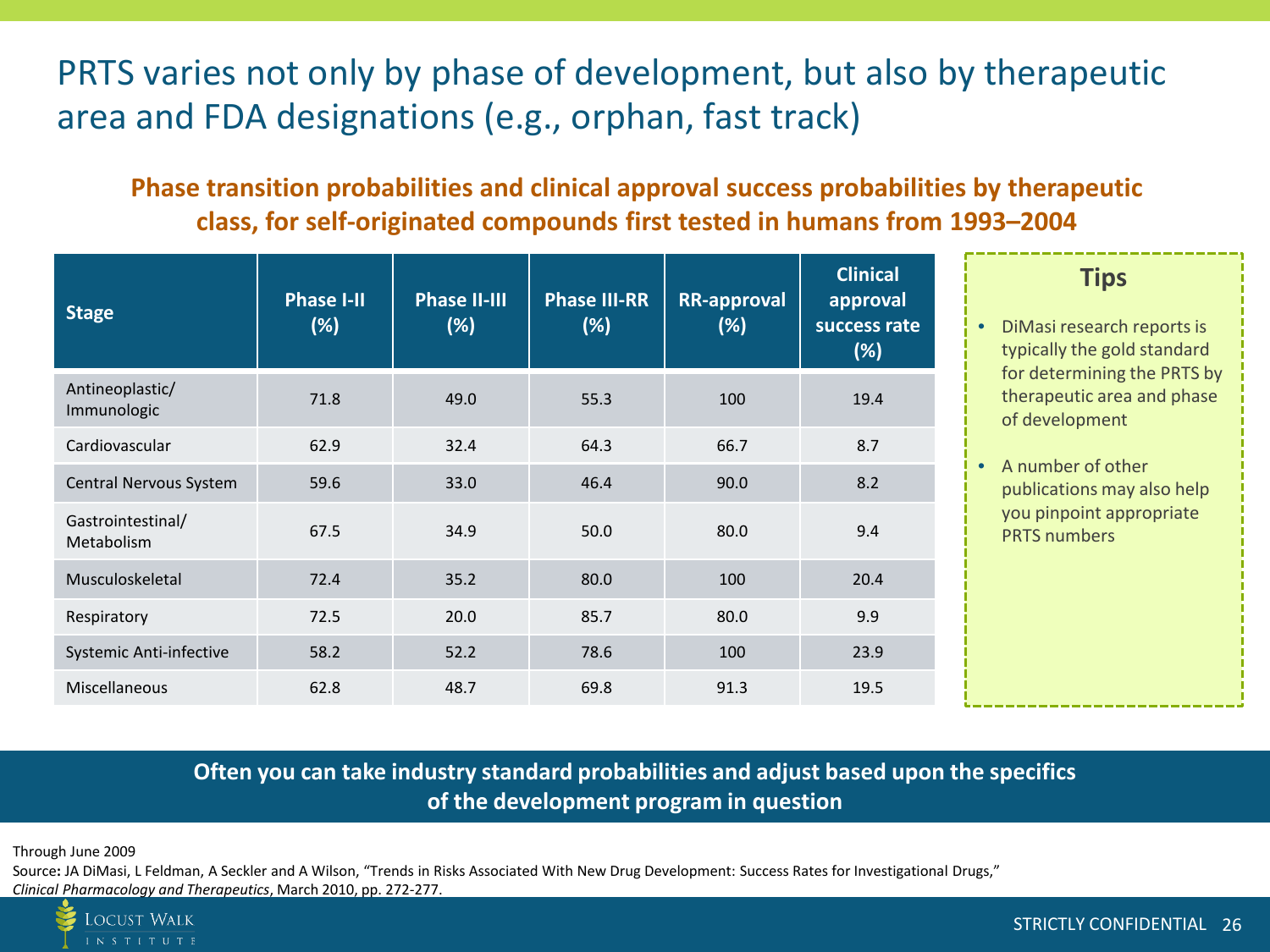## For more detailed risk adjustment, a decision tree can be created with assigned probabilities for each likely outcomes (similar to Monte Carlo)



• Much larger file in terms of inputs, size, and calculations required

**A weighted sum of each potential outcome and its associated probability provides the most comprehensive method for calculating the eNPV for a product**

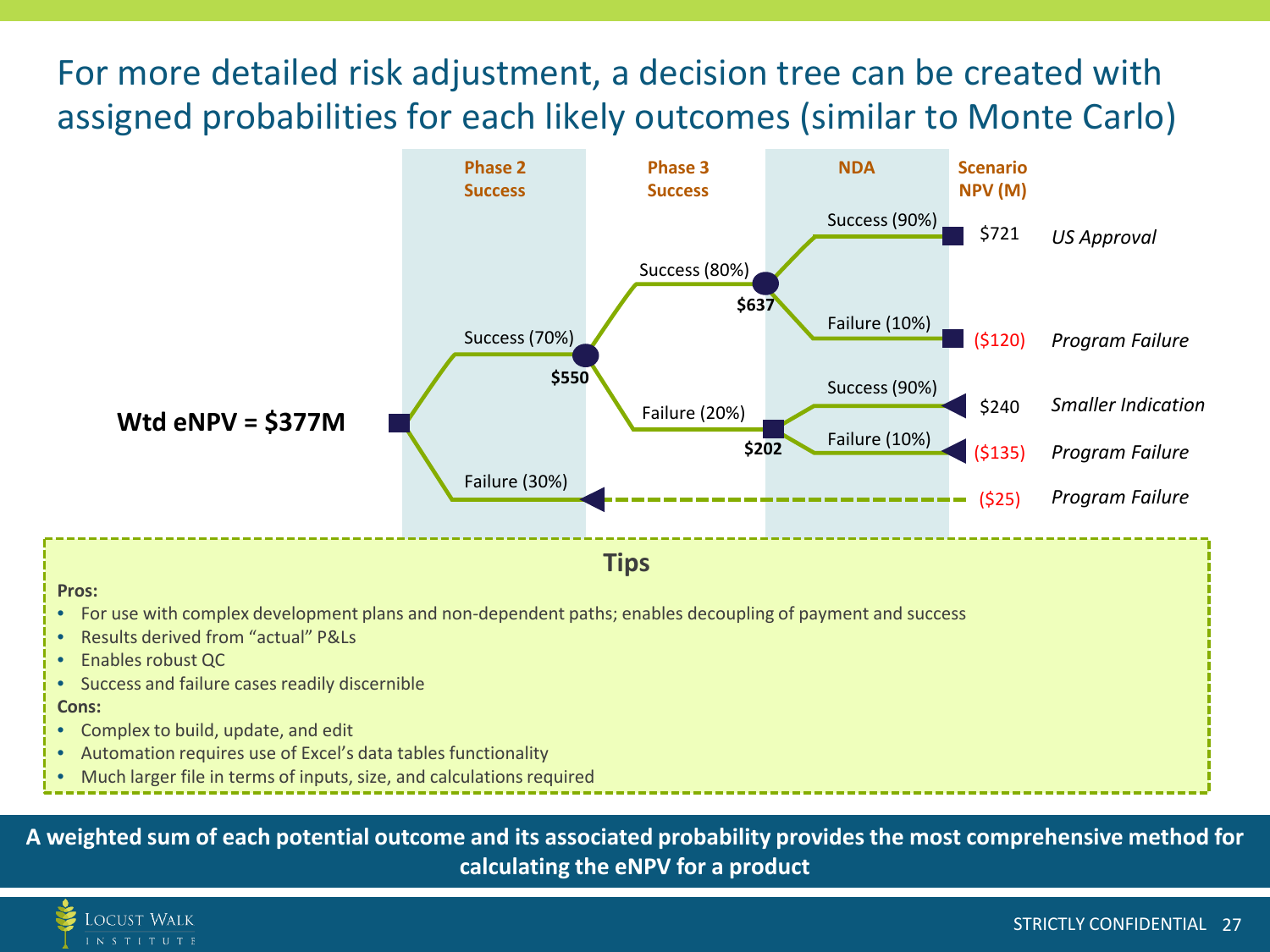

# VALUATION



Defining the Opportunity – Revenue Model



Valuation Methods



Understanding Costs



Accounting for Risk



**Timing and Discounting Cash Flows**



Deal Modeling & Comparables

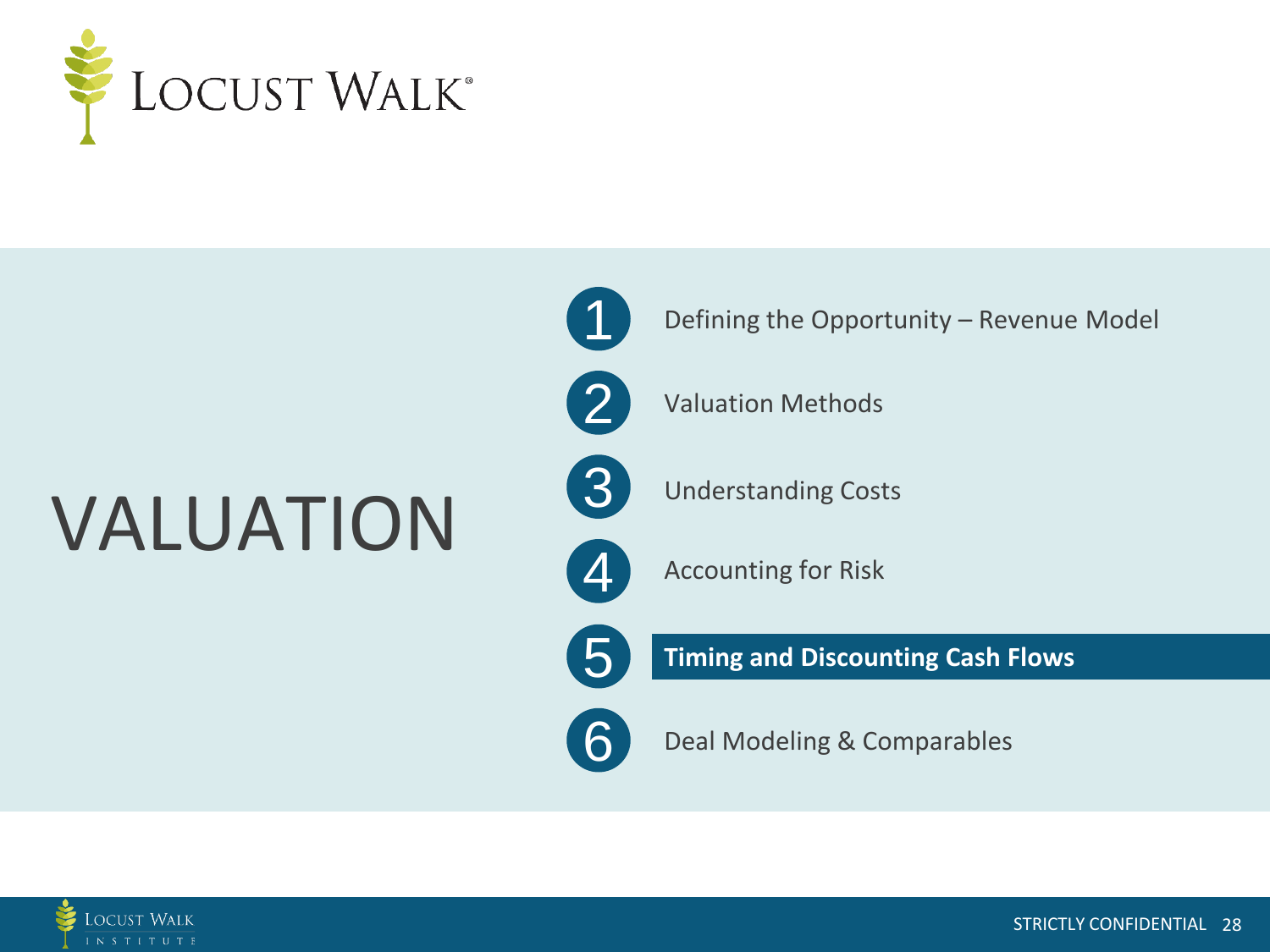## Once we has a forecast of risk-adjusted cash flows, we must discount these cash flows and aggregate them as a singular value

**To do so, we must make an assumption around what an appropriate discount rate is. The discount rate should reflect:**

- **Operating risk of the company**  e.g., ability to raise capital, secure talent/resources, etc. to pursue the forecasted path to achieving success
- **System risk**  risk related to the biopharma industry, its regulation, and the macro level economy
- **Opportunity cost**  relative cost of foregoing alternative opportunities

### **The weighted average cost of capital ("WACC") is typically used as the discount rate**

• The WACC does not include product/opportunity specific risk; this should already be included in the PRTS risk-adjustment

**Discounting cash flows provides an assessment of how much an investor would be willing to pay today for a future payout given the risk of the opportunity and alternatives they could pursue**

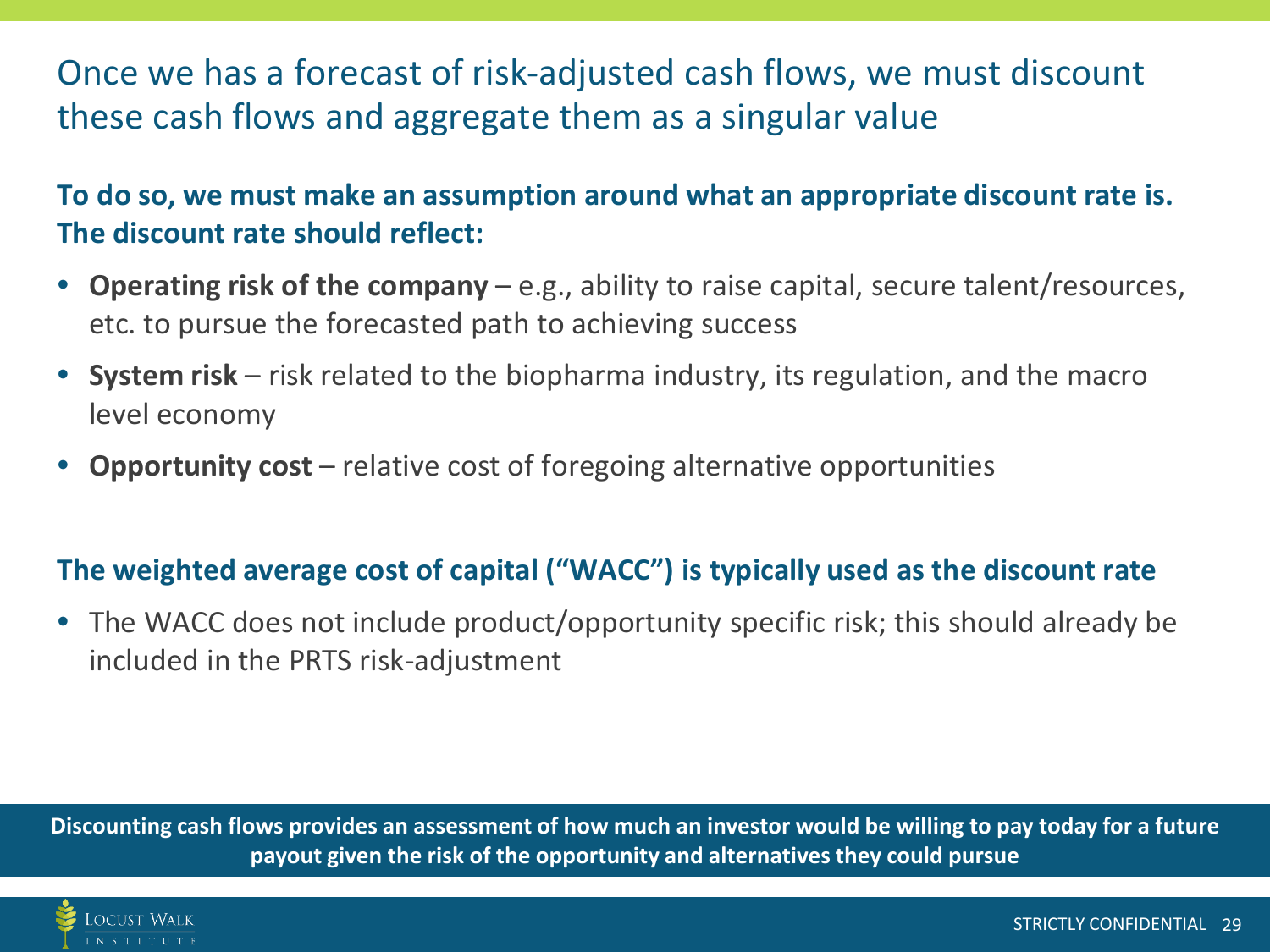## Free cash flows are discounted according to the weighted average cost of capital (WACC) which can be calculated or estimated

• Calculating a company's WACC can be done for public companies:

**WACC = Risk free rate + Company Beta \* [Market Rate of Return – Risk Free Rate]**

Where …

Risk free rate = yield on a 30 year treasury note

Market rate of return = 5-10 year return of the S&P 500 of NASDAQ Biotech Index

• Alternatively, WACC can be estimated based on the WACC of companies with similar risk profile:

| <b>Company</b>  | <b>Nominal / Real</b> | <b>Discount Rate</b> | <b>Source</b>      |
|-----------------|-----------------------|----------------------|--------------------|
| Actelion        | Nominal               | 13.2%                | HY Report 2009     |
| Large Pharma A  | Real                  | 10%                  | Interview          |
| Spec Pharma A   | Nominal               | 12%                  | Interview          |
| Large Biotech A | Nominal               | 10%                  | Interview          |
| Spec Pharma B   | Nominal               | 14%                  | Interview          |
| Large Pharma B  | Nominal               | 12%                  | Interview          |
| AstraZeneca     | Nominal               | 11%                  | Annual Rpt 2008    |
| Pfizer          | Nominal               | 8%                   | <b>Discussions</b> |
|                 | Range                 | 8 to 14%             |                    |

**Conventional standard is for a 10% discount rate for pharma and 15% discount rate for a smaller public company. Use the partner's discount rate when doing a DCF**

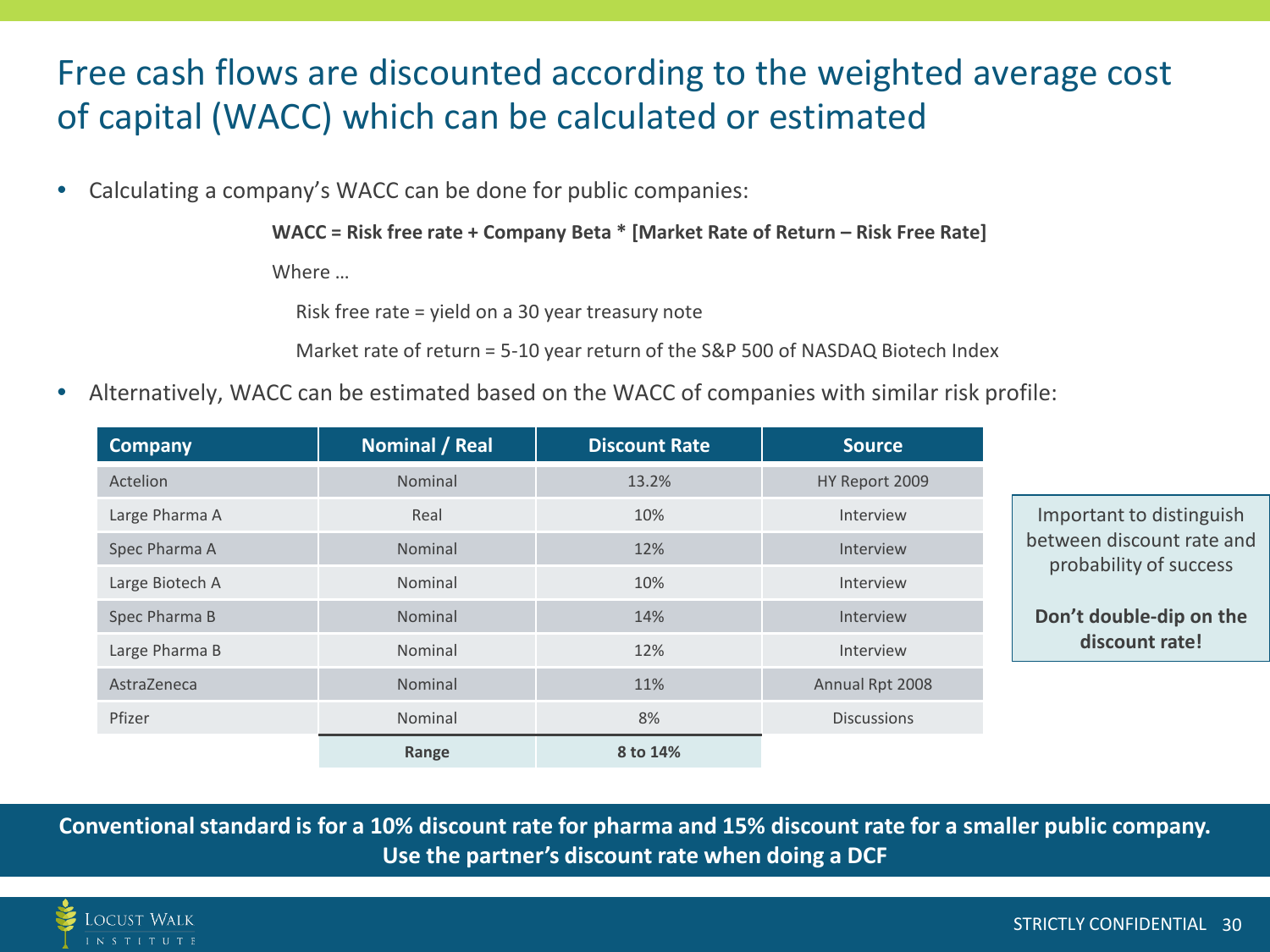## The net present value "NPV" is the aggregate discounted cash flows of the opportunity

- NPV provides a single calculated number that determines whether or not an opportunity is profitable relative to other opportunities the company may consider
	- $\triangleright$  If NPV > 0, the opportunity is profitable
	- $\triangleright$  If NPV  $\leq$  0, the opportunity is not profitable
- The driving principle behind both NPV and IRR is a risk adjustment that accounts for the opportunity cost
	- $\triangleright$  For NPV, all cash flows are discounted by the rate of return (R)

|                                        | Year 0   | Year 1 |                                                                                      | Year $2 \mid$ Year 3 | Year 4 | $\sqrt{\frac{2}{1}}$ Year 5 | Year 6               | Year 7 | $\vert$ Year 8        |                   | Year $9 \mid$ Year 10 |
|----------------------------------------|----------|--------|--------------------------------------------------------------------------------------|----------------------|--------|-----------------------------|----------------------|--------|-----------------------|-------------------|-----------------------|
| <b>Cash Flows</b>                      | $-100$   | 20     | 20                                                                                   | 20                   | 20     | 20                          | 20                   | 20     | 20                    | 20                | 20                    |
| <b>Discount Rate</b><br>$(WACC = 10%)$ | 1.000    | 0.909  | 0.826                                                                                | 0.751                | 0.683  | 0.621                       | 0.564                | 0.513  | 0.467                 | 0.424             | 0.386                 |
| <b>Discounted Cash</b><br><b>Flow</b>  | $-100.0$ | 18.2   | 16.5                                                                                 | 15.0                 | 13.7   | 12.4                        | 11.3                 | 10.3   | 9.3                   | 8.5               | 7.7                   |
| <b>Net Present Value</b>               | 22.9     |        | $NPV = -C_0 + \frac{C_1}{1+r} + \frac{C_2}{(1+r)^2} + \dots + \frac{C_T}{(1+r)^T}$   |                      |        |                             | Discount Rate =      |        | Example Year 5 Rate = |                   |                       |
|                                        |          |        | $-C_0 = Initial\ Investment$<br>$C = Cash$ Flow<br>$r = Discount Rate$<br>$T = Time$ |                      |        |                             | $(1 + WACC)$ (years) |        |                       | $(1 + 0.1)$ ^ (5) |                       |

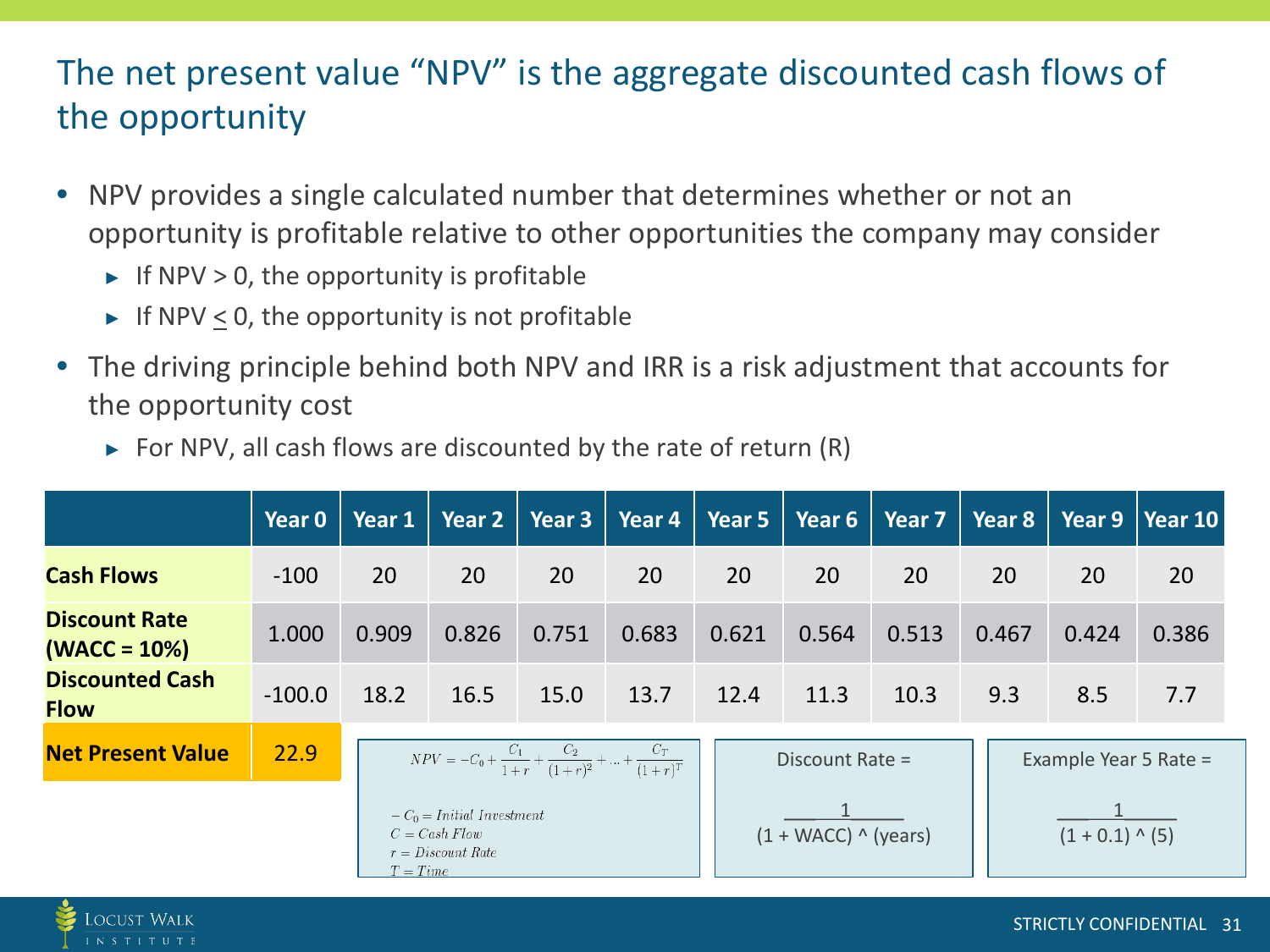## Similar to NPV, internal rate of return ("IRR") can be used to assess whether or not an opportunity is profitable

- IRR provides a single calculated discount rate at which the NPV is equal to 0; IRR should be compared to the company's WACC to determine profitability
	- $\triangleright$  If IRR > WACC, the opportunity is profitable
	- $\triangleright$  IF IRR < WACC, the opportunity is not profitable

|                                     | <b>Definition</b>                                                                                            | <b>Calculation</b>                                                                                                                                                                                                             | <b>Interpreting Results</b>                                                                                                                                |
|-------------------------------------|--------------------------------------------------------------------------------------------------------------|--------------------------------------------------------------------------------------------------------------------------------------------------------------------------------------------------------------------------------|------------------------------------------------------------------------------------------------------------------------------------------------------------|
| Internal Rate<br>of Return<br>(IRR) | • A metric used in capital<br>budgeting which measures<br>how profitable an investment<br>or project will be | $IRR = r_a + NPV_a (r_b - r_a)$<br>$(NPVa - NPVb)$<br>$r_a$ = lower discount rate<br>$\Gamma$ <sub>a</sub> = higher discount rate<br>$NPVa$ = NPV using the lower discount rate<br>$NPVb$ = NPV using the higher discount rate | • If IRR > company cost of capital (WACC):<br>a project is considered profitable<br>• If IRR < WACC: a project may result in a<br>net loss for the company |

**IRR is often used by investors that typically have a hurdle rate at which they require an opportunity to be profitable**

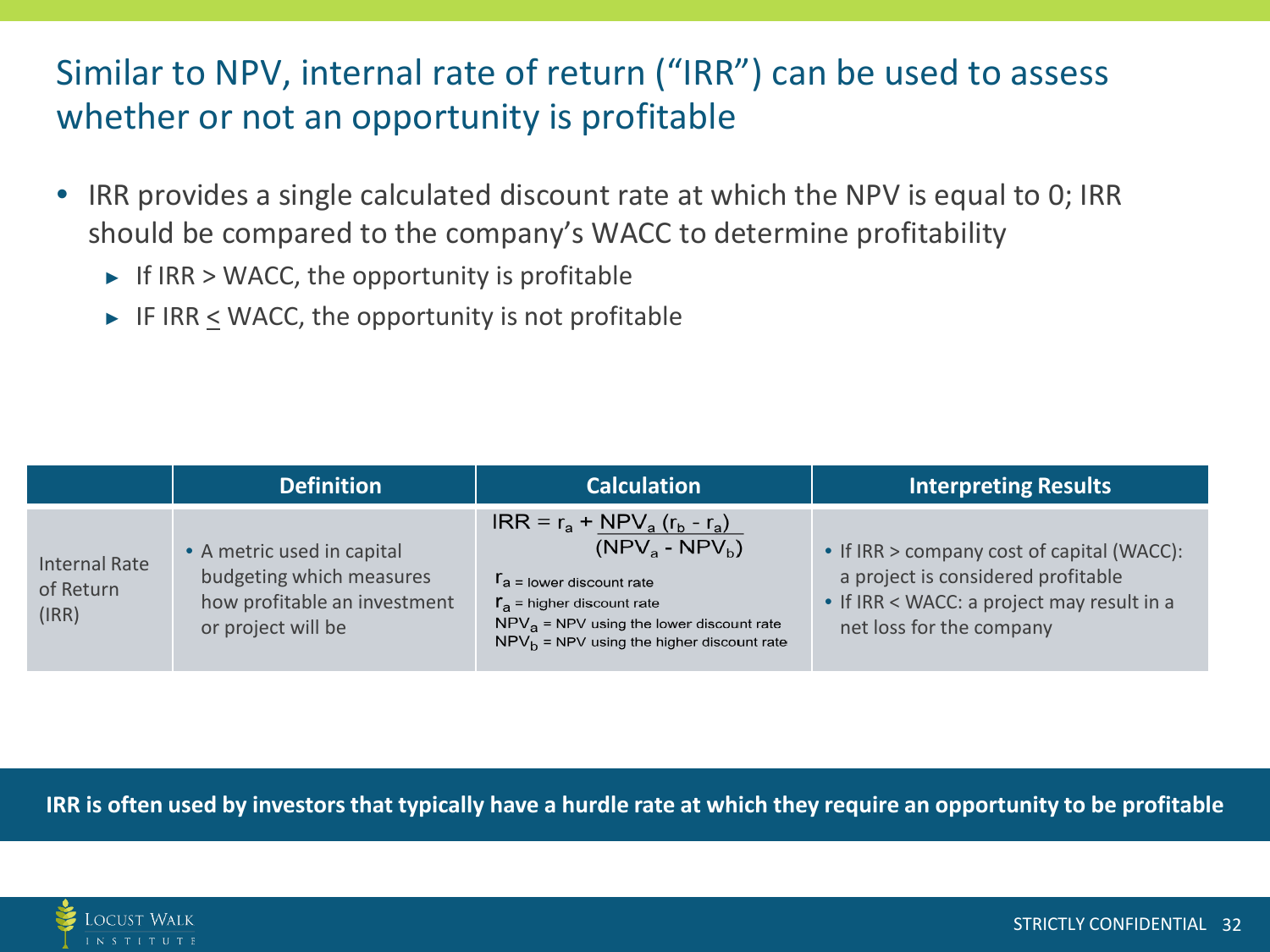## NPV and IRR example for profitable opportunity

#### **You are evaluating a project with an initial investment of \$100 that will return \$20 the subsequent 10 years. Your WACC is 10%. Is the project profitable? What is the IRR?**

| <b>NPV</b>        | <b>WACC</b> | Year 0 | Year 1                   | Year <sub>2</sub>               | Year <sub>3</sub> | Year 4 | Year 5 | Year 6 | Year 7    | Year 8 | Year 9    | Year 10 |
|-------------------|-------------|--------|--------------------------|---------------------------------|-------------------|--------|--------|--------|-----------|--------|-----------|---------|
| 100.0             | 0%          | $-100$ | 20                       | 20                              | 20                | 20     | 20     | 20     | 20        | 20     | 20        | 20      |
| 89.4              | 1%          | $-100$ | 20                       | 20                              | 20                | 20     | 20     | 20     | 20        | 20     | 20        | 20      |
| 79.7              | 2%          | $-100$ | 20                       | 20                              | 20                | 20     | 20     | 20     | 20        | 20     | 20        | 20      |
| 70.6              | 3%          | $-100$ | 20                       | 20                              | 20                | 20     | 20     | 20     | 20        | 20     | 20        | 20      |
| 62.2              | 4%          | $-100$ | 20                       | 20                              | 20                | 20     | 20     | 20     | 20        | 20     | 20        | 20      |
| 54.4              | 5%          |        | NPV of the opportunity   |                                 | 20                | 20     | 20     | 20     | 20        | 20     | 20        | 20      |
| 47.2              | 6%          |        | at your WACC (10%) is    |                                 | 20                | 20     | 20     | 20     | 20        | 20     | 20        | 20      |
| 40.5              | 7%          |        | greater than zero and is |                                 | 20                | 20     | 20     | 20     | 20        | 20     | 20        | 20      |
| 34.2              | 8%          |        | profitable!              |                                 | 20                | 20     | 20     | 20     | 20        | 20     | 20        | 20      |
| 28.4              | 9%          | $-100$ | ZU                       | ZU                              | 20                | 20     | 20     | 20     | 20        | 20     | 20        | 20      |
| 22.9 <sup>4</sup> | 10%         | $-100$ | 20                       | 20                              | 20                | 20     | 20     | 20     | <b>20</b> | 20     | <b>20</b> | 20      |
| 17.8              | 11%         |        |                          |                                 | 20                | 20     | 20     | 20     | 20        | 20     | 20        | 20      |
| 13.0              | 12%         |        |                          | The IRR (or discount rate that  | PO.               | 20     | 20     | 20     | 20        | 20     | 20        | 20      |
| 8.5               | 13%         |        |                          | results in NPV of 0) is between | ĮΟ                | 20     | 20     | 20     | 20        | 20     | 20        | 20      |
| 4.3               | 14%         | ᠴᠣᠣ    | 15% and 16%.             | ᡓᠣ                              | 20                | 20     | 20     | 20     | 20        | 20     | 20        | 20      |
| 0.4               | 15%         | $-100$ | 20                       | 20                              | 20                | 20     | 20     | 20     | 20        | 20     | 20        | 20      |
| $-3.3$            | 16%         | $-100$ | 20                       | 20                              | 20                | 20     | 20     | 20     | 20        | 20     | 20        | 20      |
| $-6.8$            | 17%         | $-100$ | 20                       | 20                              | 20                | 20     | 20     | 20     | 20        | 20     | 20        | 20      |
| $-10.1$           | 18%         |        |                          | IRR is greater than your WACC   | PO.               | 20     | 20     | 20     | 20        | 20     | 20        | 20      |
| $-13.2$           | 19%         |        |                          | and thus the opportunity is     | Į0                | 20     | 20     | 20     | 20        | 20     | 20        | 20      |
| $-16.2$           | 20%         |        | profitable!              |                                 | PO.               | 20     | 20     | 20     | 20        | 20     | 20        | 20      |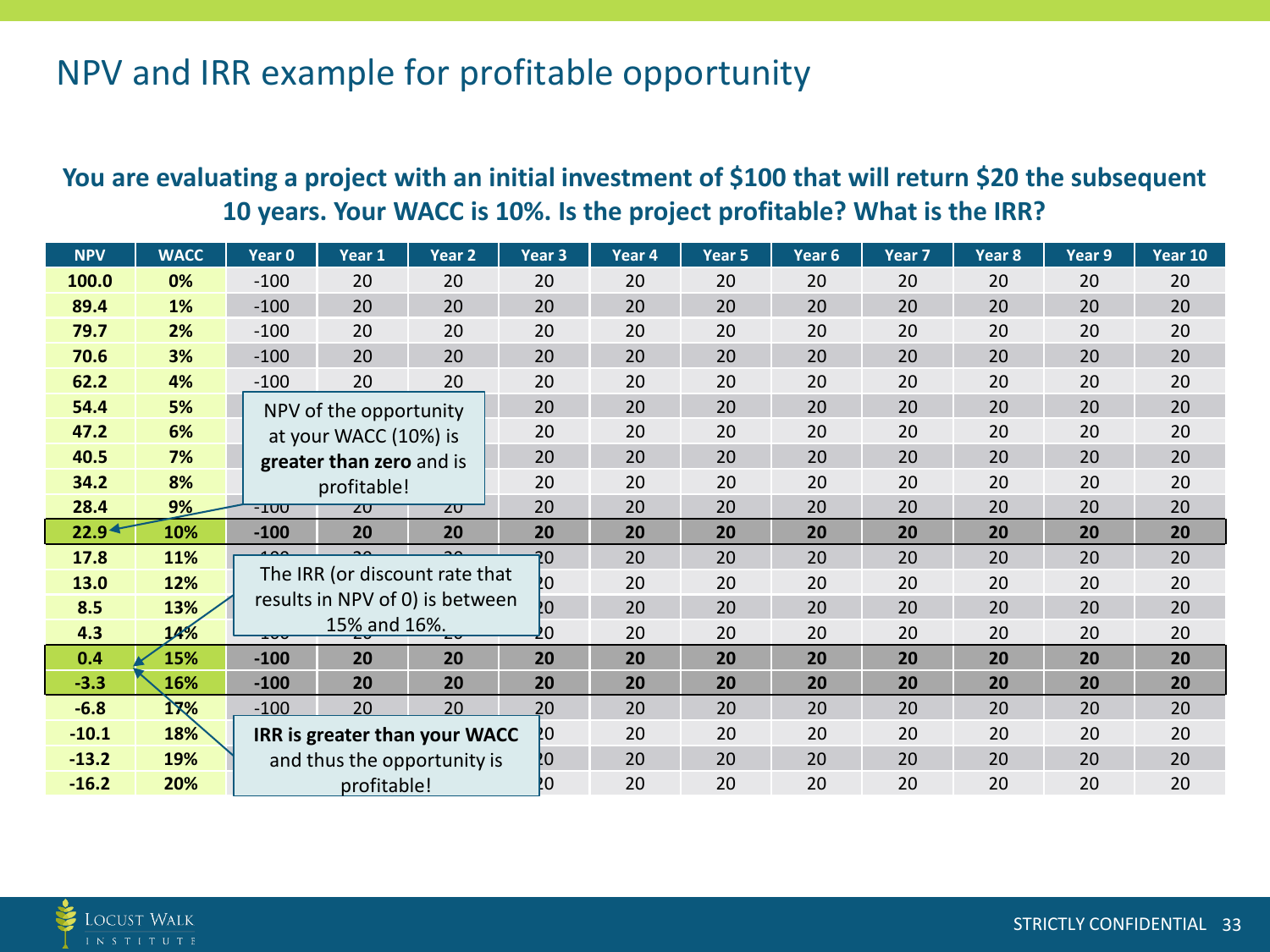## NPV and IRR example for NOT profitable opportunity

#### **You are evaluating a project with an initial investment of \$100 that will return \$15 the subsequent 10 years. Your WACC is 10%. Is the project profitable? What is the IRR?**

| <b>NPV</b> | <b>WACC</b> | Year 0 | Year 1                          | Year 2                         | Year 3 | Year 4 | Year 5 | Year 6 | Year <sub>7</sub> | Year <sub>8</sub> | Year 9 | Year 10 |
|------------|-------------|--------|---------------------------------|--------------------------------|--------|--------|--------|--------|-------------------|-------------------|--------|---------|
| 50.0       | 0%          | $-100$ | 15                              | 15                             | 15     | 15     | 15     | 15     | 15                | 15                | 15     | 15      |
| 42.1       | 1%          |        |                                 | IRR is less than your WACC and |        | 15     | 15     | 15     | 15                | 15                | 15     | 15      |
| 34.7       | 2%          |        |                                 | thus the opportunity is NOT    |        | 15     | 15     | 15     | 15                | 15                | 15     | 15      |
| 28.0       | 3%          |        | profitable!                     |                                |        | 15     | 15     | 15     | 15                | 15                | 15     | 15      |
| 21.7       | 4%          |        |                                 |                                |        | 15     | 15     | 15     | 15                | 15                | 15     | 15      |
| 15.8       | 5%          |        |                                 | The IRR (or discount rate that |        | 15     | 15     | 15     | 15                | 15                | 15     | 15      |
| 10.4       | 6%          |        | results in NPV of 0) is between |                                |        | 15     | 15     | 15     | 15                | 15                | 15     | 15      |
| 5.4        | 7%          | ᅭᇦ     | 8% and 9%.                      | ᠽ                              | ط≖     | 15     | 15     | 15     | 15                | 15                | 15     | 15      |
| 0.7        | $8\%$       | $-100$ | 15                              | 15                             | 15     | 15     | 15     | 15     | 15                | 15                | 15     | 15      |
| $-3.7$     | 9%          | $-100$ | 15                              | 15                             | 15     | 15     | 15     | 15     | 15                | 15                | 15     | 15      |
| $-7.8$     | 10%         | $-100$ | 15                              | 15                             | 15     | 15     | 15     | 15     | 15                | 15                | 15     | 15      |
| $-11.7$    | 11%         | $-100$ | 15                              | 15                             | 15     | 15     | 15     | 15     | 15                | 15                | 15     | 15      |
| $-15.2$    | 12%         |        | NPV of the opportunity          |                                | 15     | 15     | 15     | 15     | 15                | 15                | 15     | 15      |
| $-18.6$    | 13%         |        | at your WACC (10%) is           |                                | 15     | 15     | 15     | 15     | 15                | 15                | 15     | 15      |
| $-21.8$    | 14%         |        | less than zero and is           |                                | 15     | 15     | 15     | 15     | 15                | 15                | 15     | 15      |
| $-24.7$    | 15%         |        | NOT profitable!                 |                                | 15     | 15     | 15     | 15     | 15                | 15                | 15     | 15      |
| $-27.5$    | 16%         | ᠇ᠴᡂ    | ᠊ᡄᠴ                             | ᠴ᠍                             | 15     | 15     | 15     | 15     | 15                | 15                | 15     | 15      |
| $-30.1$    | 17%         | $-100$ | 15                              | 15                             | 15     | 15     | 15     | 15     | 15                | 15                | 15     | 15      |
| $-32.6$    | 18%         | $-100$ | 15                              | 15                             | 15     | 15     | 15     | 15     | 15                | 15                | 15     | 15      |
| $-34.9$    | 19%         | $-100$ | 15                              | 15                             | 15     | 15     | 15     | 15     | 15                | 15                | 15     | 15      |
| $-37.1$    | 20%         | $-100$ | 15                              | 15                             | 15     | 15     | 15     | 15     | 15                | 15                | 15     | 15      |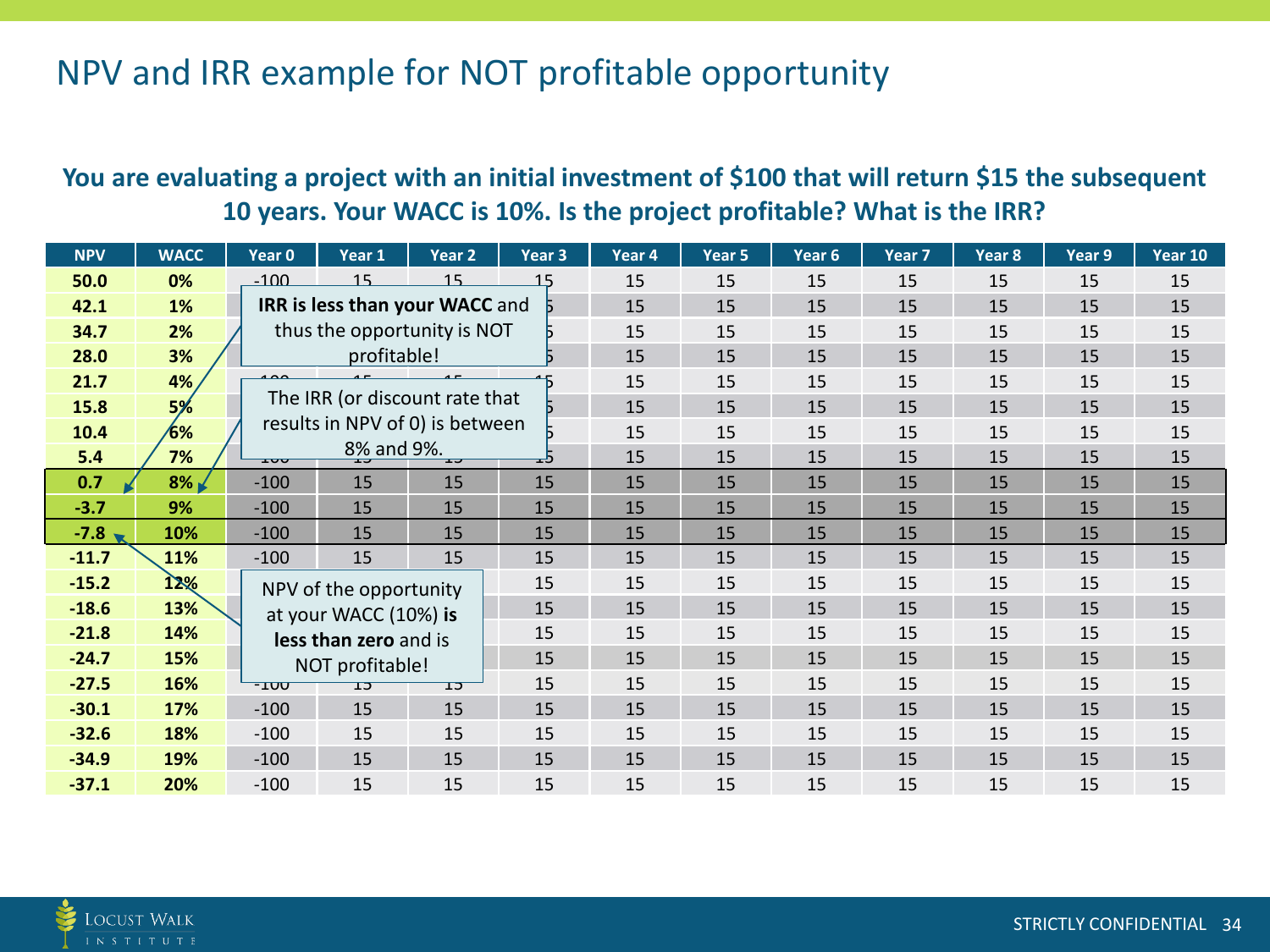## A sensitivity analysis is often included to show the impact of changing a single variable on the NPV



**Tornado plot shows which assumptions drive the most value**



STRICTLY CONFIDENTIAL 35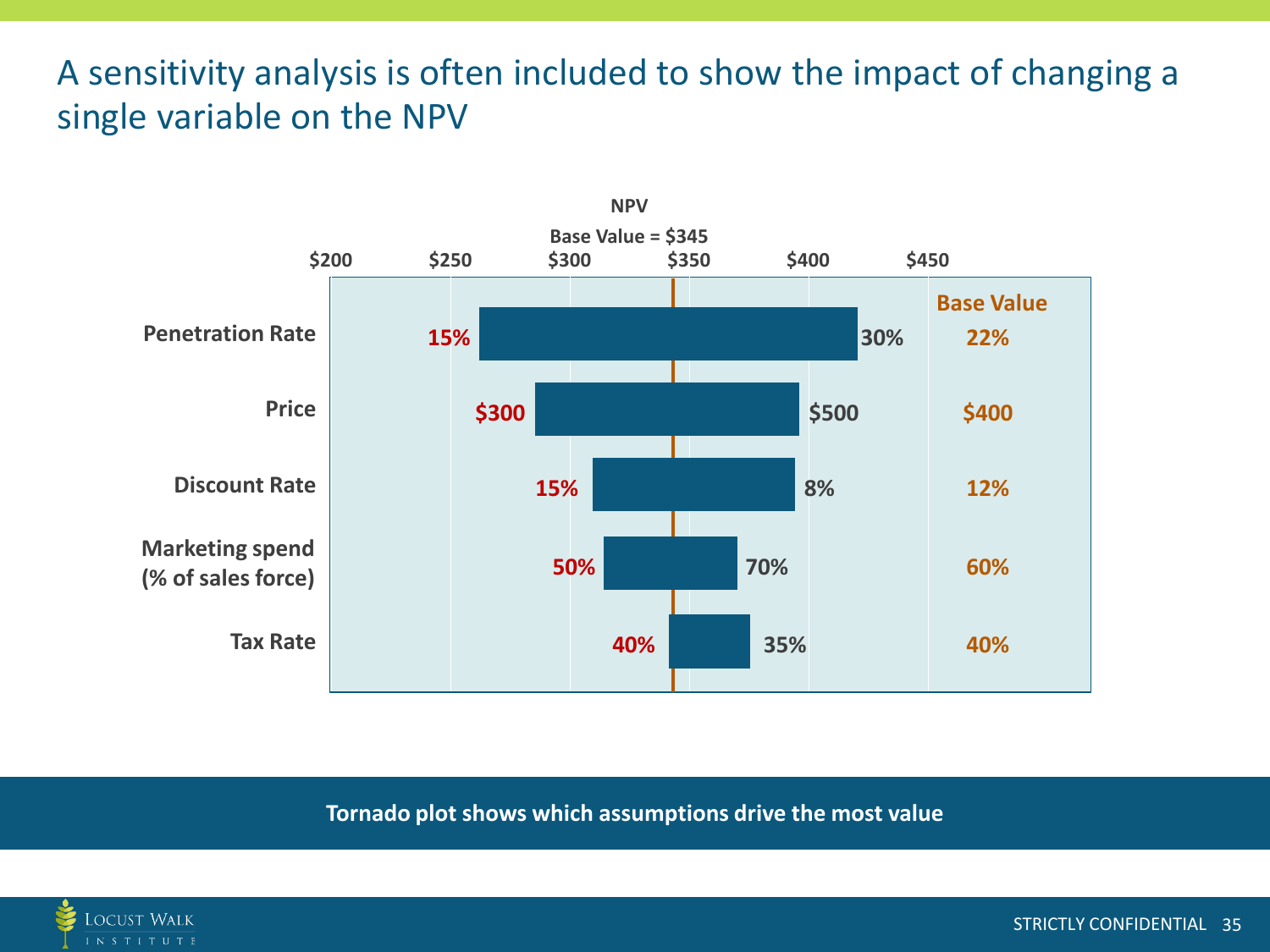## When conducting a valuation, it is helpful to compare the NPV to the fully risk adjusted, or expected, eNPV

- When presenting NPV, we typically include only the company specific risk (WACC)
- eNPV adds the layer of PRTS risk adjustment and is a more accurate reflection of the true value of the program

| <b>NPV</b>                             | Year 0   | Year 1 | Year 2                                                                      | Year 3     | Year 4 | Year 5 | Year 6 | Year 7            | Year 8 | Year 9 | Year 10 |
|----------------------------------------|----------|--------|-----------------------------------------------------------------------------|------------|--------|--------|--------|-------------------|--------|--------|---------|
| <b>Cash Flows</b>                      | $-100$   | 20     | 20                                                                          | 20         | 20     | 20     | 20     | 20                | 20     | 20     | 20      |
| <b>Discount Rate</b><br>$(WACC = 10%)$ | 1.000    | 0.909  | 0.826                                                                       | 0.751      | 0.683  | 0.621  | 0.564  | 0.513             | 0.467  | 0.424  | 0.386   |
| <b>Discounted Cash Flow</b>            | $-100.0$ | 18.2   | 16.5                                                                        | 15.0       | 13.7   | 12.4   | 11.3   | 10.3              | 9.3    | 8.5    | 7.7     |
| <b>NPV</b>                             | 22.9     |        | What was a profitable opportunity is<br>NOT profitable after accounting for |            |        |        |        |                   |        |        |         |
|                                        |          |        |                                                                             |            |        |        |        |                   |        |        |         |
| eNPV                                   | Year 0   |        | risk associated with achieving the                                          |            |        | Year 5 | Year 6 | Year <sub>7</sub> | Year 8 | Year 9 | Year 10 |
| <b>Cash Flows</b>                      |          |        |                                                                             | cash flows |        |        |        |                   |        |        |         |
|                                        | $-100$   |        |                                                                             |            |        | 20     | 20     | 20                | 20     | 20     | 20      |
| <b>Risk of Achieving</b>               | 100%     | 80%    | 80%                                                                         | 80%        | 70%    | 70%    | 70%    | 60%               | 60%    | 60%    | 60%     |
| <b>Discount Rate</b><br>$(WACC = 10%)$ | 1.000    | 0.909  | 0.826                                                                       | 0.751      | 0.683  | 0.621  | 0.564  | 0.513             | 0.467  | 0.424  | 0.386   |
| <b>Discounted Cash Flow</b>            | $-100.0$ | 14.5   | 13.2                                                                        | 12.0       | 9.6    | 8.7    | 7.9    | 6.2               | 5.6    | 5.1    | 4.6     |

- eNPV will always be lower than NPV given that it is increasing the risk discount
- An NPV positive project may not have a positive eNPV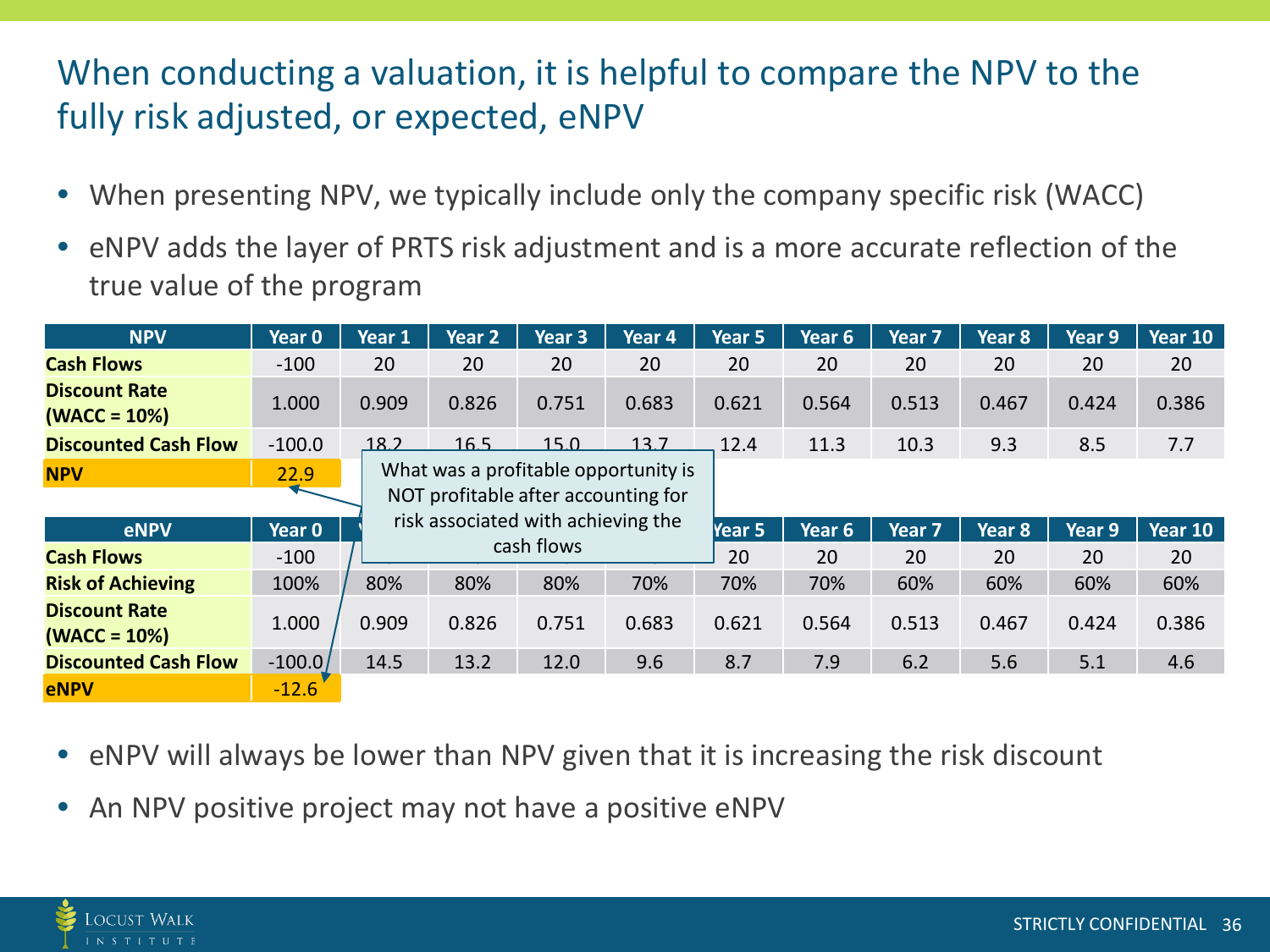## eNPV is the fully risk adjusted present value for the opportunity and accounts for PRTS

#### **Standard**

| <b>Valuation Metrics</b> | <b>Descriptor</b>                                                                                                                                  |
|--------------------------|----------------------------------------------------------------------------------------------------------------------------------------------------|
| <b>eNPV</b>              | Net present value of risk-adjusted free cash flow                                                                                                  |
| eNPV Share <sup>1</sup>  | Varies comparably by amount of risk left to discharge by buyer (e.g., by development stage,<br>regulatory hurdles, commercial uncertainties, etc.) |
| elRR <sup>2</sup>        | Internal rate of return of risk-adjusted free cash flow. Should exceed internal hurdle rate for both<br>buyer and seller                           |
| <b>Break even year</b>   | Year in which cumulative free cash flow turns positive                                                                                             |

#### **Advanced**

| <b>Valuation Metrics</b>                                     | <b>Descriptor</b>                                                                                                                     |
|--------------------------------------------------------------|---------------------------------------------------------------------------------------------------------------------------------------|
| <b>Expected value of pre-launch</b><br>costs (ePLC)          | Net present value of risk-adjusted free cash flow of costs prior to launch, mainly R&D expenses. Used<br>for portfolio prioritization |
| <b>Commercial value given success</b><br>(CVGS) <sup>3</sup> | NIAT associated with launched product as a going concern. Used for business unit planning                                             |
| <b>Accretion/dilution</b>                                    | Incremental EPS movement per year due from addition of product. Used in shareholder and Wall<br>Street communication.                 |
| <b>Probability distribution of NPVs</b>                      | Highlights confidence intervals and uncertainty around eNPV. Used for risk management.                                                |

#### Notes:

1. Varying tax treatment of milestones by partner and buyer may result in tax leakage to the government not recognized by either party

2. eIRR of risk-adjusted P&L method will always be greater than or equal to eIRR of decision tree method.

3. CVGS + PLC = NPV in a given scenario

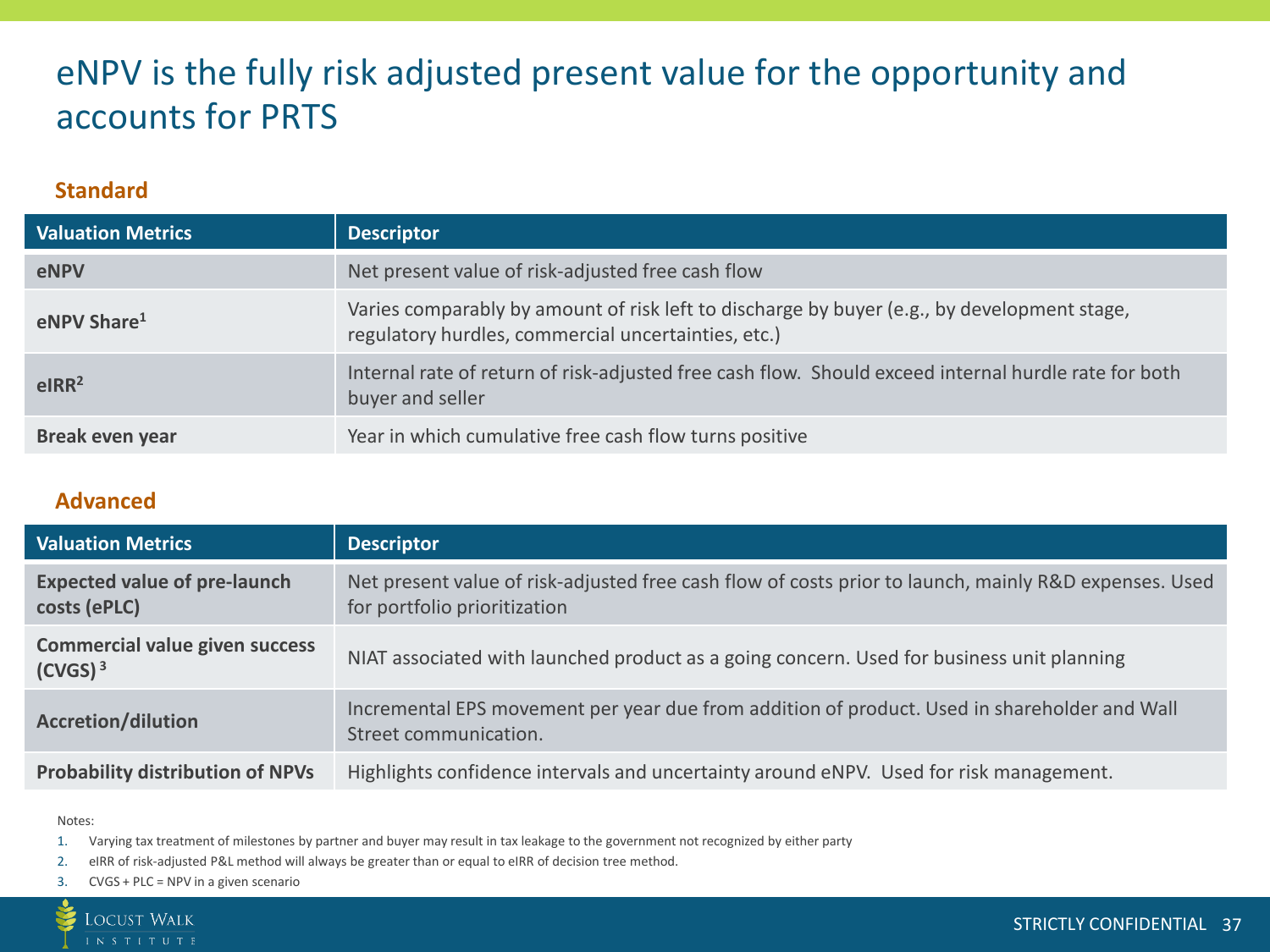

## VALUATION



Defining the Opportunity – Revenue Model



Valuation Methods



Understanding Costs

 $\boldsymbol{\varDelta}$ Accounting for Risk

5

6

Timing and Discounting Cash Flows

**Deal Modeling & Comparables**

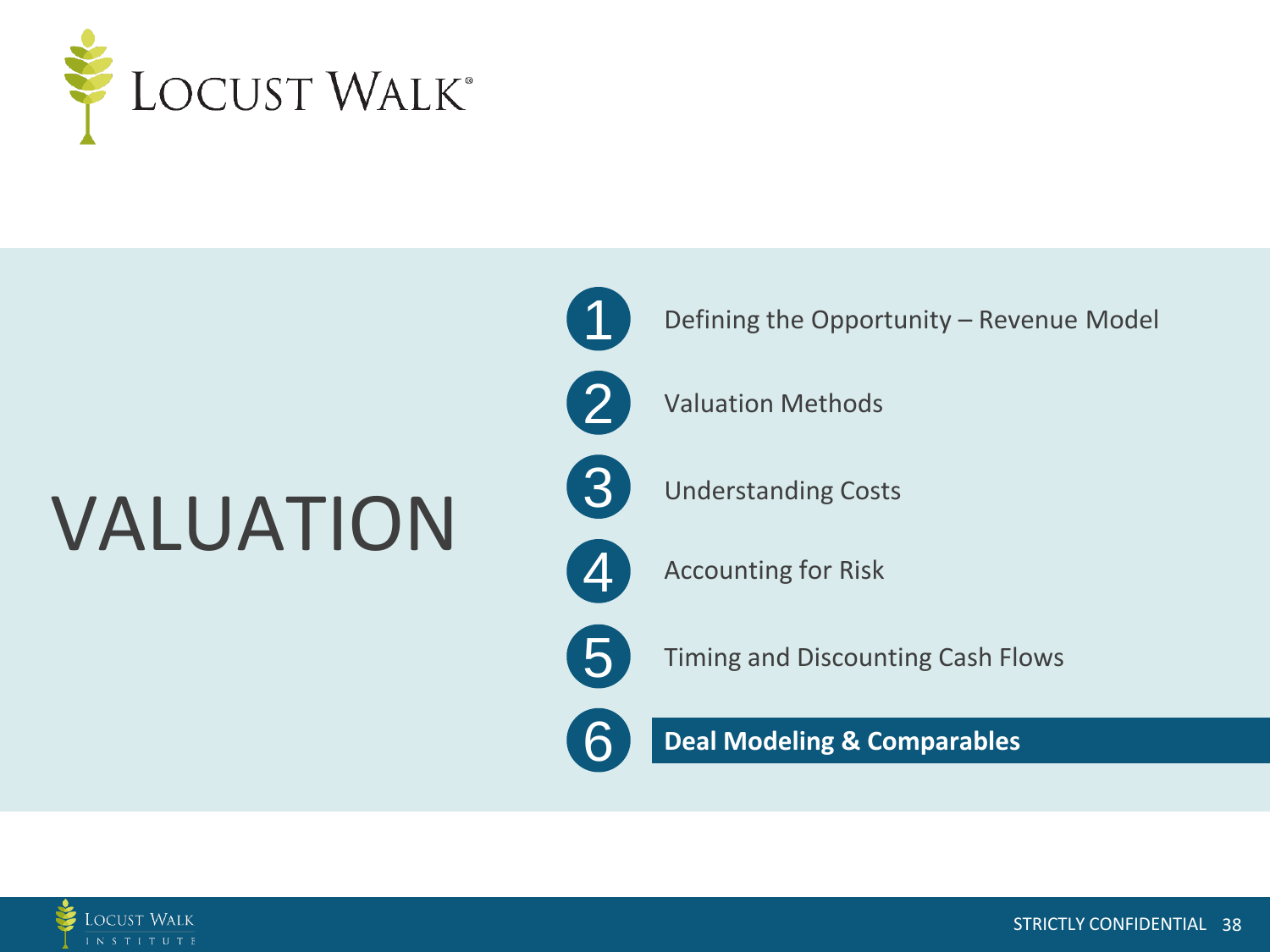## Once the value of the opportunity has been calculated, you can determine how value is split in a potential transaction

#### *Revenue Model*

- Begins with primary and secondary research
	- $\triangleright$  KOL calls / survey
	- ▶ Review of market & competitive landscape
	- ▶ Key unmet needs and differentiators
- Key model inputs driven by
	- ▶ Market size & segmentation
	- **Predicted penetration in** each segment
	- Compliance / adherence
	- **Price**

**Output Annual Revenue** 

**Forecast Through LOE**

#### *Valuation Model*

- *Starts with revenue forecast*
	- Understanding of key costs
		- ▶ Cost of goods
		- Sales and marketing
		- ▶ R&D
	- Quantification of risks
		- ▶ Clinical and regulatory risks (clinical stage)
		- Operational risks of company

**Standalone Product eNPV Deal NPV** 

#### *Deal Model*

- *Starts with product valuation*
- Divides value among parties with deal terms
	- ▶ Upfront
	- **Milestones**
	- ▶ Royalties
- Quantify additional costs & sources of value
	- $\blacktriangleright$  Synergies with existing operations
	- ▶ Tax implications
	- ▶ Financing costs



**The valuation determines the total value that can be split in a transaction – the deal model layers in the structure and terms of a transaction to understand the value each party captures**

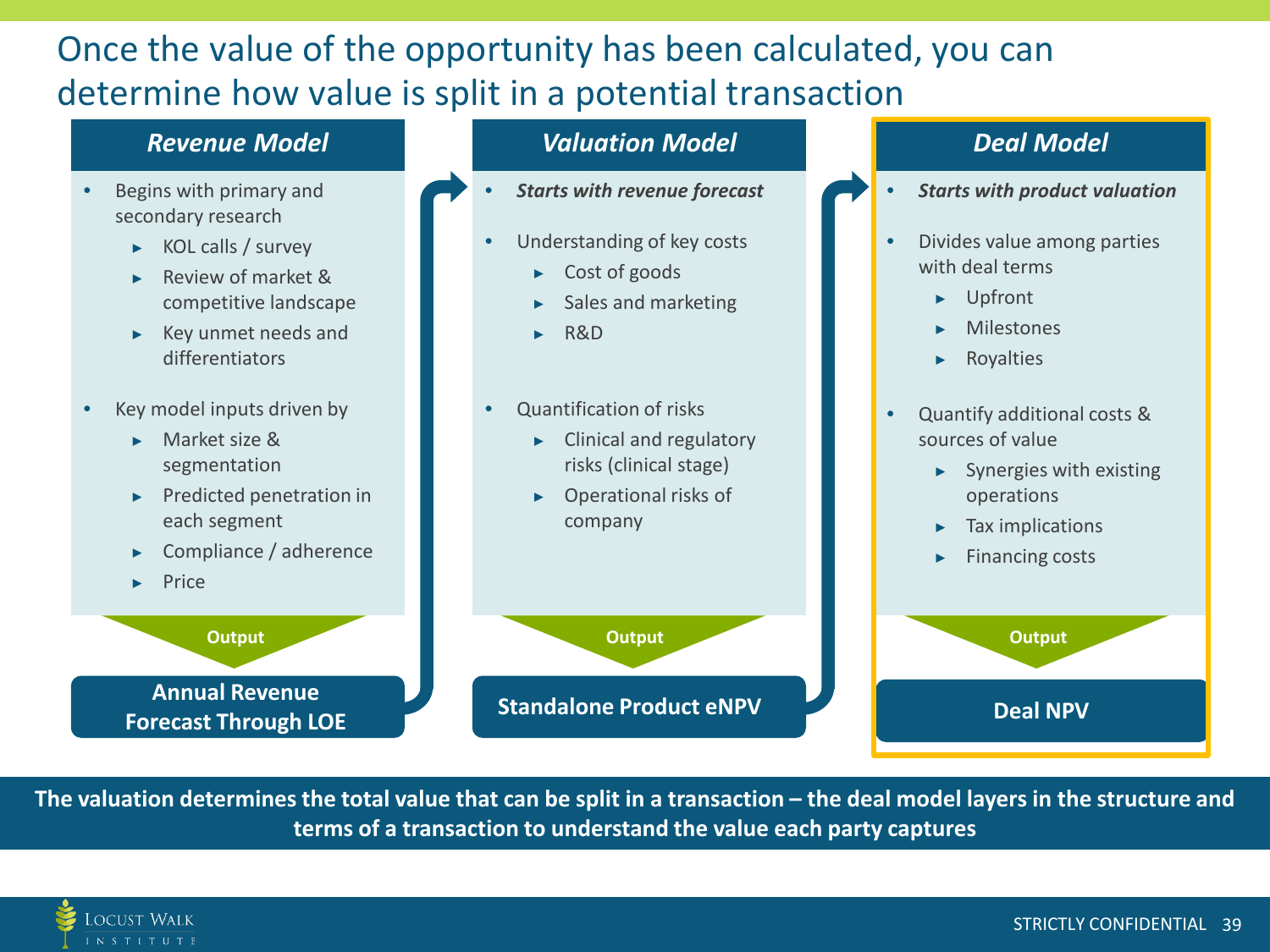## Detailed explanation of key deal model components

| <b>Deal terms</b>                | <b>Value drivers</b>                                                                                                                                                                                                                                         | <b>Rationale</b>                                                                                                                                                                                                                                                                |
|----------------------------------|--------------------------------------------------------------------------------------------------------------------------------------------------------------------------------------------------------------------------------------------------------------|---------------------------------------------------------------------------------------------------------------------------------------------------------------------------------------------------------------------------------------------------------------------------------|
| Upfront payment                  | Buyer's comfort with the asset and risk level<br>$\bullet$<br>Seller's cash needs<br>$\bullet$<br>Degree of optionality / competition<br>$\bullet$                                                                                                           | • Goal is to reward current owner for value already created<br>and incentivize a deal<br>Often the most important term as buyer is putting cash at<br>risk<br>Provides seller with immediate non-dilutive financing<br>$\bullet$                                                |
| Development<br><b>Milestones</b> | • Size of risk / value infection point when goal is reached<br>• Buyer / seller negotiation is the ultimate driver                                                                                                                                           | • Shared risk - avoids buyer putting too much cash upfront<br>• Shared reward – once risk is reduced buyer / seller should<br>share in new value created<br>• "Bio Bucks" - total deal size can often have an impact on<br>deal perception                                      |
| Commercial<br><b>Milestones</b>  | • Size of difference between expected commercial<br>potential of buyer and seller<br>. Buyer / seller negotiation is the ultimate driver                                                                                                                     | • Allows bridging the gap between buyer's and seller's<br>expectations of commercial potential<br>• Allows for a "happy payment" when/if the product exceeds<br>buyer's baseline expectations<br>• "Bio Bucks" - total deal size can often have an impact on<br>deal perception |
| Royalties                        | • Seller often takes a larger percent of higher sales dollars<br>as another way to reward higher product potential<br>• Alternatively, tiers can be reversed so that buyer takes<br>larger share of higher sales, rewarding buyer's<br>commercial management | • Providing back-end deal value enables buyer to minimize<br>upfront cash outlay while providing ongoing value to seller<br>upon product success                                                                                                                                |
| <b>Partner Cost</b><br>Coverage  | • Buyer may cover some / all development, regulatory,<br>manufacturing, originator or other costs<br>• Seller / buyer resources and negotiation are primary<br>drivers                                                                                       | • Resource constraints can be a primary motivator for a seller<br>seeking partnership - buyer can relieve these<br>• Buyer often has relevant expertise; the assumption of both<br>cost and partial / complete control of development, etc. can<br>optimize product potential   |

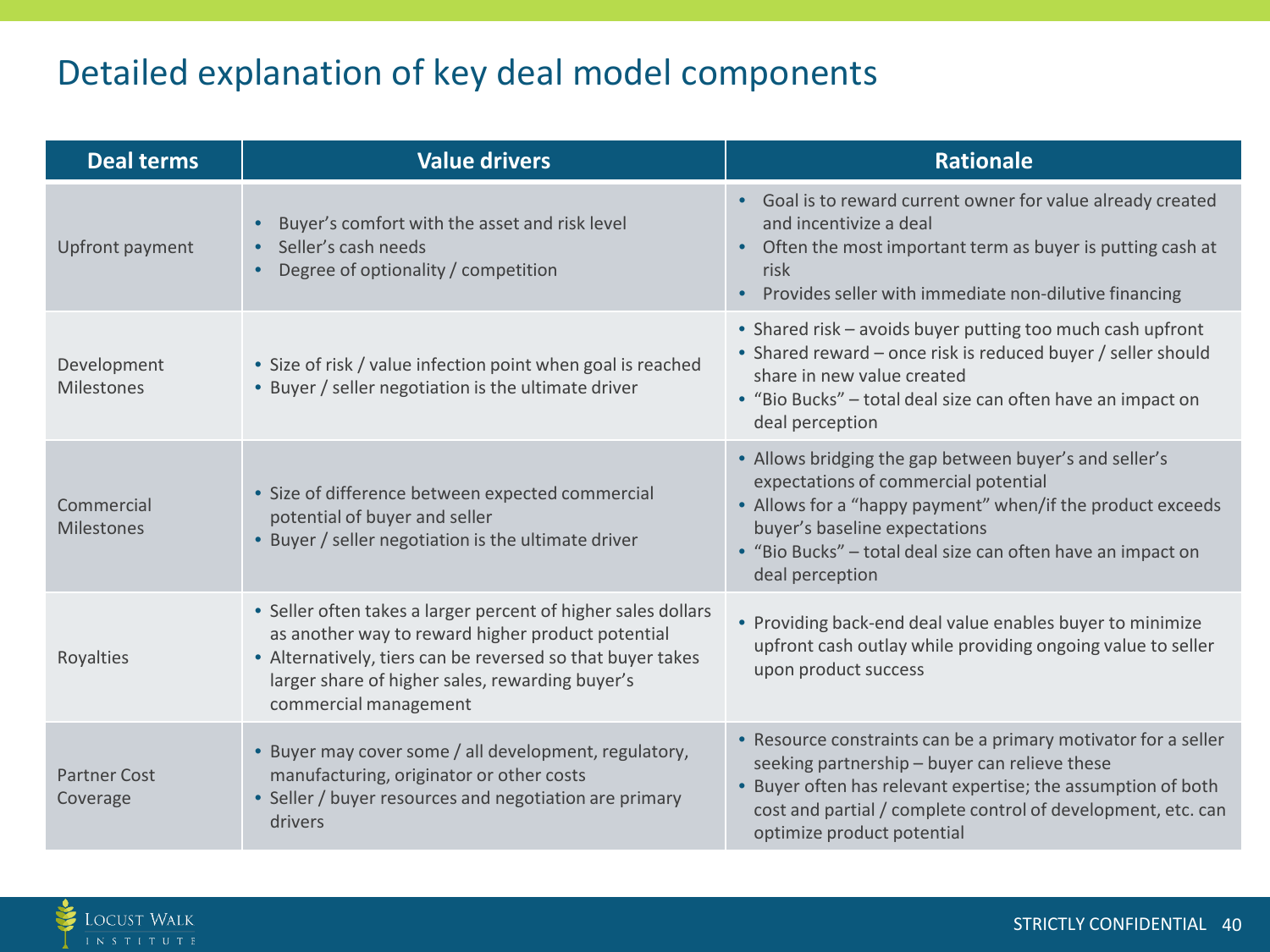## Additional sources of value

| <b>Model Item</b>                   | <b>Explanation / Value drivers</b>                                                                                                                                                                                                                                                                                 |
|-------------------------------------|--------------------------------------------------------------------------------------------------------------------------------------------------------------------------------------------------------------------------------------------------------------------------------------------------------------------|
| Cost synergies<br>(Buy-side)        | Cost synergies can result from overlap in planned costs between the asset to be purchased<br>and the buyer's existing or planner operations<br>Provide an additional source of value to buyer<br>Examples: Sales force with overlapping call points, overlapping manufacturing or<br>administrative infrastructure |
| Revenue synergies<br>(Buy-side)     | • Doing a deal in a therapeutic space where the buyer already has or is planning a commercial<br>presence can often improve the revenue potential of one or both products<br>• Provides an additional source of value to buyer                                                                                     |
| <b>Tax benefits</b>                 | • Mergers and acquisitions where one party is headquartered in a tax-advantaged geography<br>provide additional potential deal benefit<br>• Other tax benefits from write-offs that can offset existing tax liabilities can also be realized                                                                       |
| Deal financing & execution<br>costs | • The costs of financing and executing can included in the total NPV to the company<br>• Examples: Interest on debt, regulatory costs, legal costs, advisory costs                                                                                                                                                 |

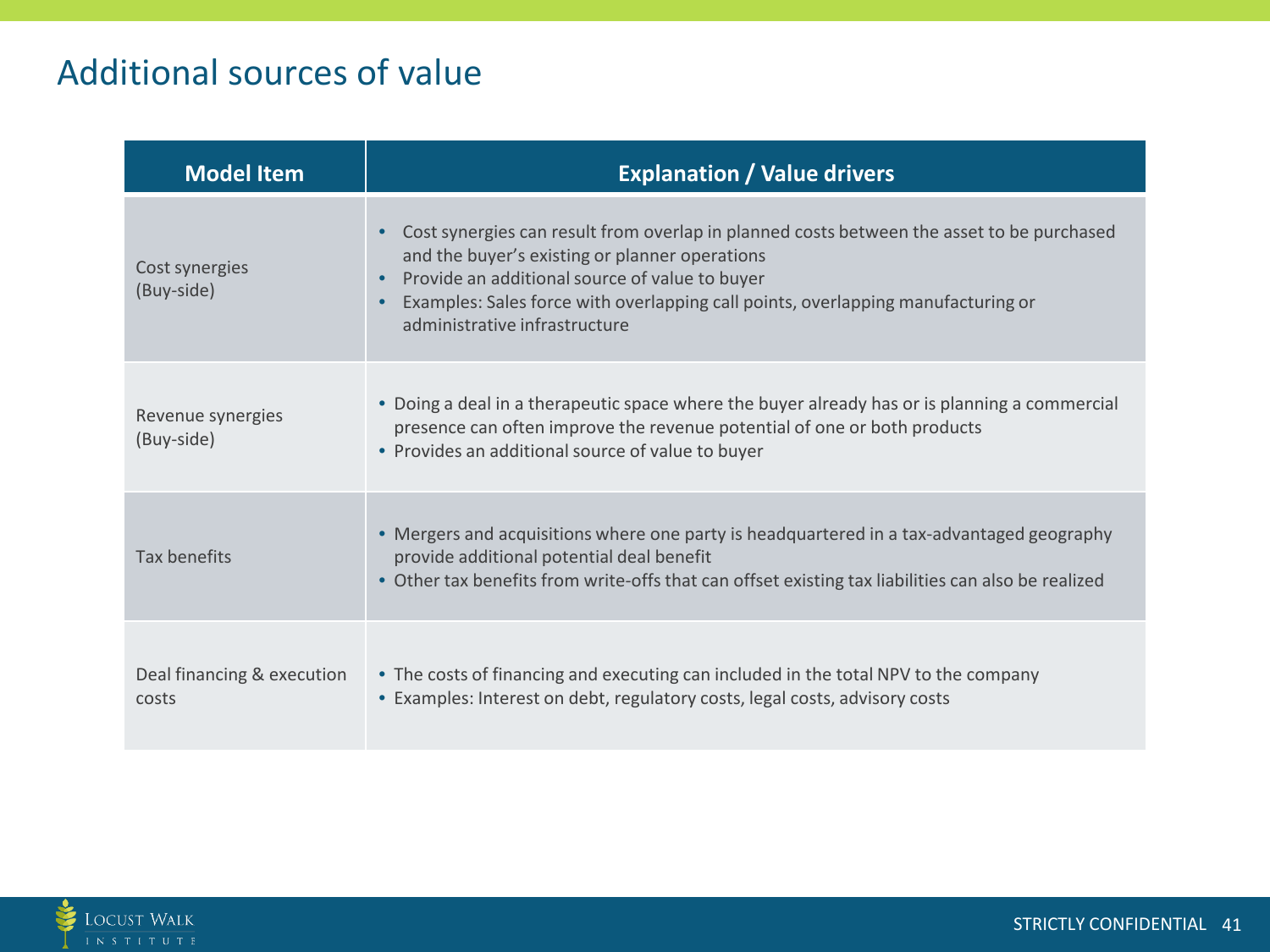## Comparable analysis: the value of previously completed transactions similar to the company's asset are used as a proxy for expected value

- A comparable transaction is identified based on a number of criteria (see next slide) that are used to determine if a previous transaction is similar in nature to the company's asset
	- $\triangleright$  It is important to consider previous transactions for assets with similar development/regulatory risk and commercial potential
- Rarely does a "perfect comp" exist; we typically look at a number of comparable transactions and use basic calculations to assess a value range
	- $\triangleright$  Mean/median values for upfront, development or commercial milestones, and royalties
- Comps provide an initial range and can set expectations early on in a valuation or deal term negotiation process
	- ▶ Comps are just that ... comps ... and are not intended to be indicative of what the value of the asset will be
	- $\triangleright$  Ultimately, the value is defined by a lengthy negotiation process
- Comp analysis is a critical component of both [sell-side](#page-21-0) and buy-side processes

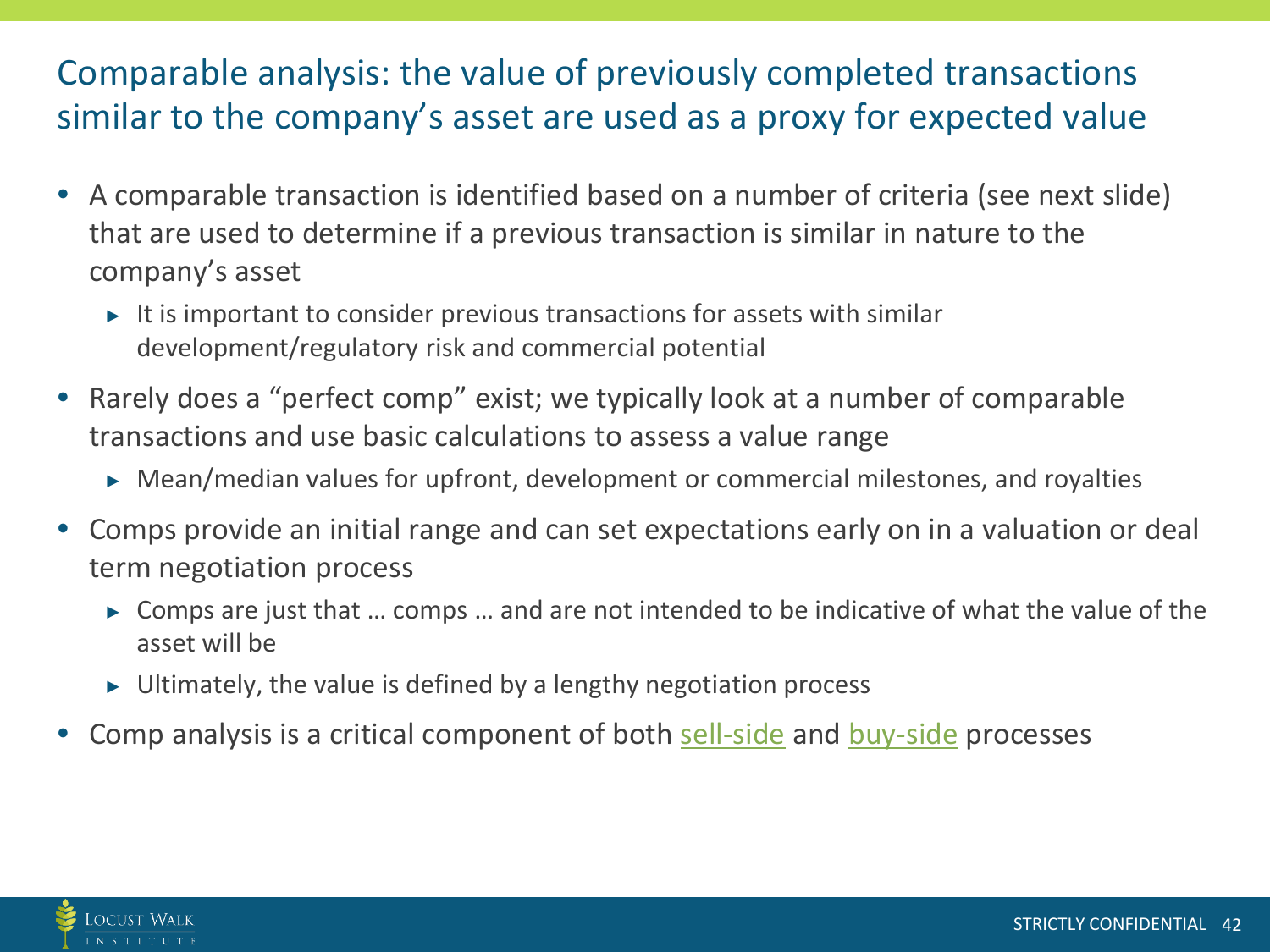## There are a number of factors that can be used to filter transactions to determine which comparables are most appropriate

#### *Comp Filters*

#### **Deal Structure**

- Deal structures reflect dynamics of the parties moving forward, such as if the companies will share development cost or whether the selling company survives the transaction
- Example: Licensing, co-development, merger, asset acquisition
- A good comp has similar structure to the desired deal

#### **Therapy Area**

- Therapeutic areas/indications have differing market nuances, such as addressable population and clinical designs/risks
- Example: Respiratory drugs vs. oncology drugs
- A good comp treats similar indications, the best comp treats the same indication

#### **Geography**

- Different commercial geographies have diverging deal implication
- Example: Japanese market and regulatory body differs greatly from the US market & FDA as well as EU 5 market &EMA.
- A good comp has similar rights to the potential deal evaluated

#### **Product Stage**

- Each phase of clinical development has different associated costs and risk of failure, that directly effect the value of the deal
- Example: Upfronts for Phase 2 "indication" products jump up 6x after reaching Phase 3
- A good comp will be in the same stage of development as the asset in question

#### **Molecule Type**

- Different molecules, such as biologics and small molecules traditionally have different costs associated with their production and development
- Example: manufacturing costs for a biologic drug far exceed small molecule costs
- A good comp is the same molecule type as the asset in question

#### **Other**

- Date of transaction, older comps tend not to capture current market trends
- Formulation
- Public vs. private company (buyer or seller)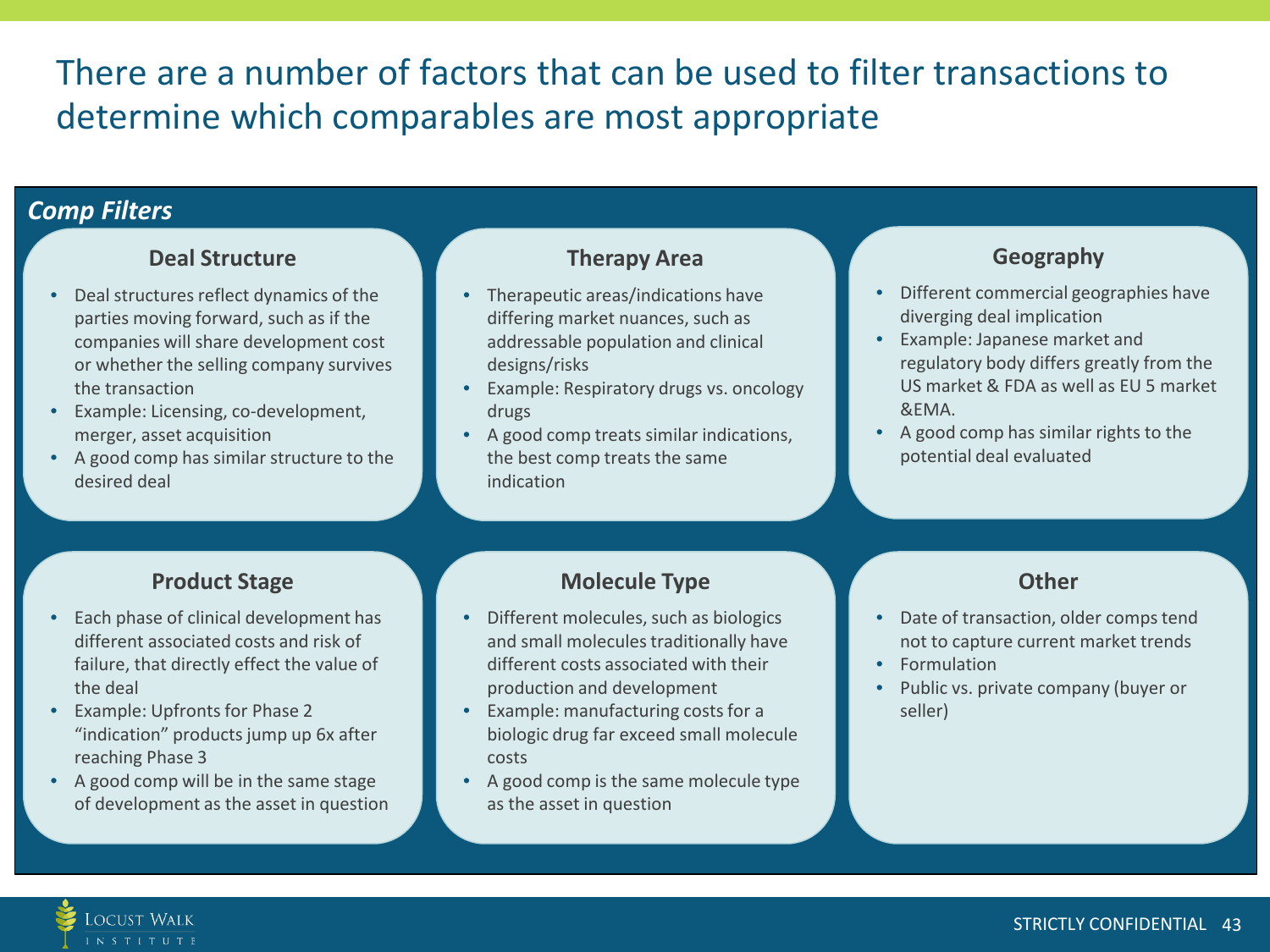## Example: You are working for a company with a Phase 3-ready GI product and need to evaluate potential value through a comps analysis

#### **Example**

- 1. What criteria should you include in you initial filter?
	- Therapeutic area: GI
	- Phase of development: Phase 2, Phase 3
	- Geography: worldwide, US (all deals that include US)
	- Date: deals completed in the last 10 years
- 2. How should you filter deals that are not relevant?
	- Separate license vs. asset/company acquisition deals if company is pursuing one vs. the other, focus on that structure type
	- Filter out transactions for multiple assets or a portfolio/technology platform
	- Look at extremes (high and low deal values) and determine whether they are appropriate often reflect uncharacteristic aspects not relevant to the company deal
	- Look at molecule type (biologic vs. small molecule) and determine if appropriate for the risk of development
	- Assess the parties involved (large pharma, public vs. private, academic/university agreements)
- 3. Calculate comparable analysis metrics:
	- Upfront payment, development milestone payment, commercial milestone payment, and royalties (if listed) should be included
	- Max, mean, median, and minimum should be included

#### **Tips**

- Conducting a comp analysis is often an iterative process and may require you to take multiple pulls to identify all potential precedents
- List your rationale for including/excluding deals as part of your comp analysis
- Comp analysis should be reviewed with a senior deal team member
- Do not arbitrarily exclude deals without specific, consistent rationale
- When developing a comp deck, include your methodology and all filtering criteria used to arrive at the comp set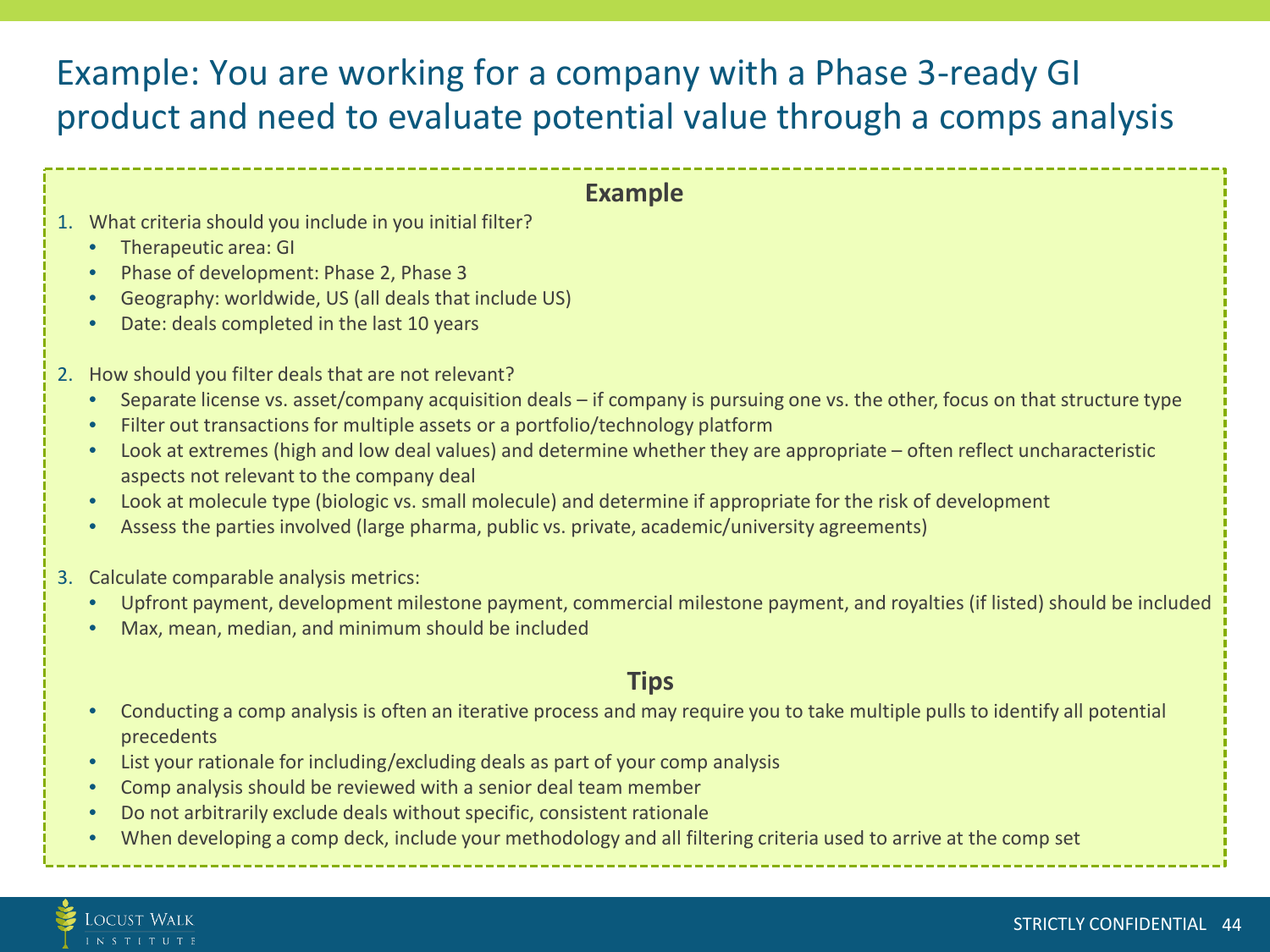## Key sections to include when assembling comparable deals analysis

#### **Comps analysis output charts include the following sections:**

| <b>Section Column</b>                     | <b>Description</b>                                                                                                                                                                                                         |
|-------------------------------------------|----------------------------------------------------------------------------------------------------------------------------------------------------------------------------------------------------------------------------|
| <b>Seller</b>                             | Company that sold the asset/was acquired                                                                                                                                                                                   |
| <b>Buyer</b>                              | Company that purchased the asset or company/surviving entity of the merger                                                                                                                                                 |
| <b>Date</b>                               | Date the transaction was completed/was announced                                                                                                                                                                           |
| <b>Territory</b>                          | Geographic area in which the buying company assumes commercial rights                                                                                                                                                      |
| Deal Type                                 | What type of agreement was executed (License, asset acquisition, merger etc.)                                                                                                                                              |
| <b>Technology</b>                         | Name and type of the molecule (R256 inhaled JAK inhibitor)                                                                                                                                                                 |
| <b>Phase of Lead</b><br><b>Technology</b> | Phase of development upon completion of transaction (Preclinical, Phase 2 ready, Phase 1)                                                                                                                                  |
| <b>Indication</b>                         | Disease or condition the asset is treating (moderate to severe chronic asthma, IBS-D)                                                                                                                                      |
| <b>Comments</b>                           | Section to put anything unique about the deal, such as specifics about the deal structure (Gilead to also invest<br>\$5M in convertible debt, companies to co-develop the asset through Phase 2, option to buyback at NDA) |

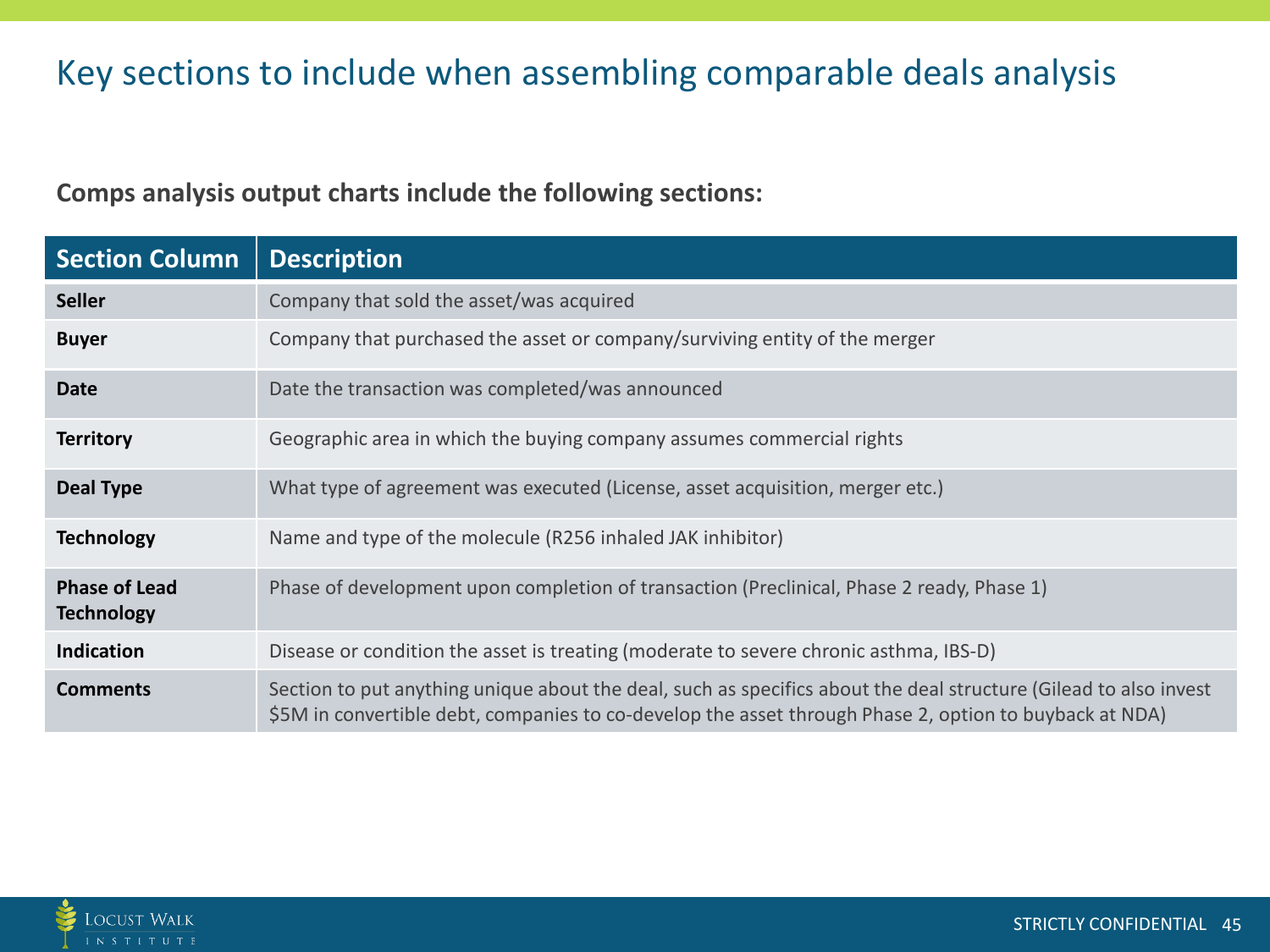### **Conclusion**

- Valuation is an important tool to inform key decision making processes
- A valuation is only as good as the inputs to support it  $-$  it is critical to have robust revenue and costs assumptions
- Be realistic when outlining your expectations of value it is easy to overly ascribe value or be too aggressive
	- $\triangleright$  A good valuation is well supported and errs on the side of being conservative
- Consider the risk associated with the opportunity and be sure to appropriate reflect the riskiness of the asset throughout the evolution of the forecast
- Triangulate your independent valuation with other benchmarks such as comparable transactions or public company comparables